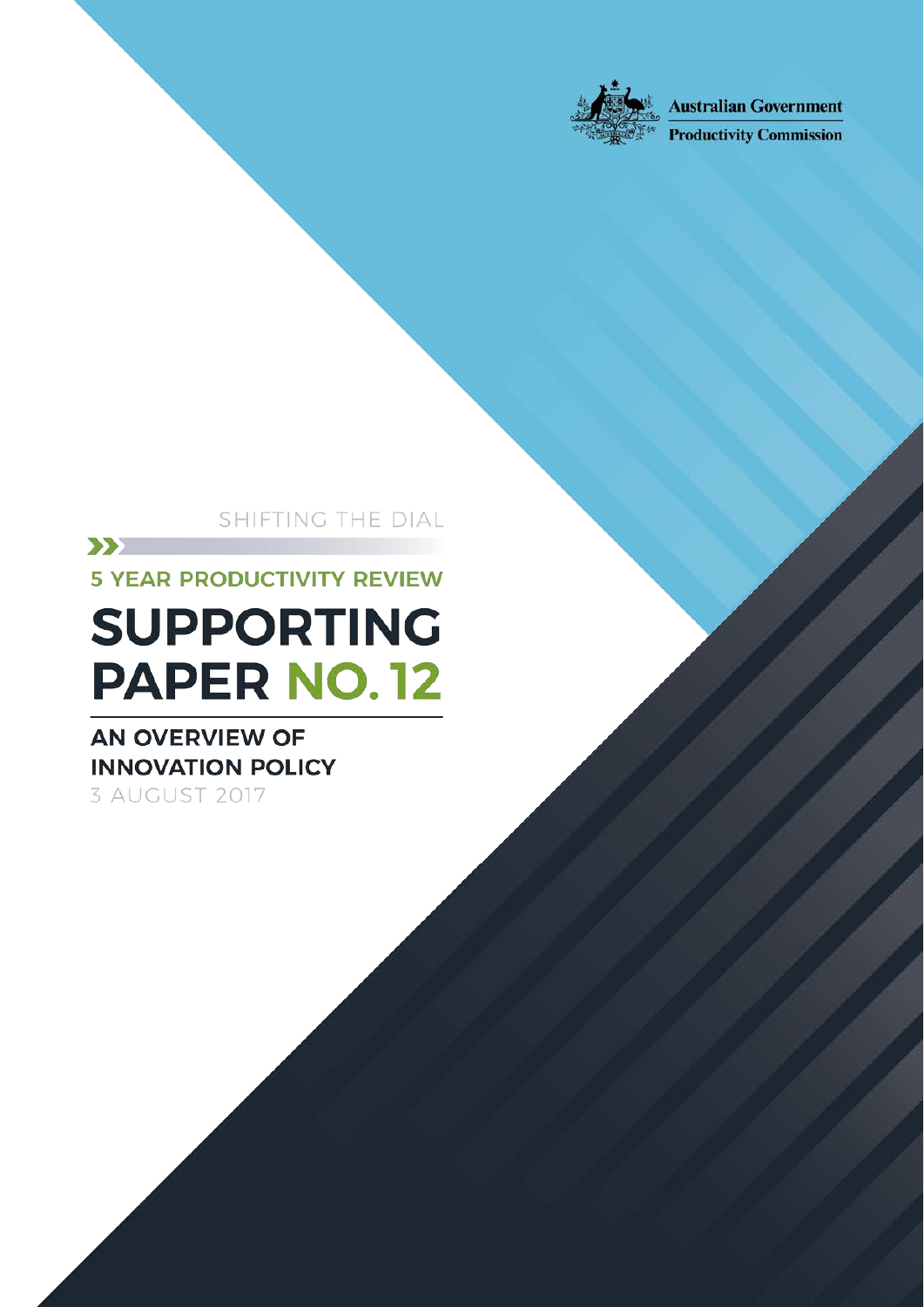#### **Commonwealth of Australia 2017**

**ISBN 978-1-74037-640-2 (PDF)**



Except for the Commonwealth Coat of Arms and content supplied by third parties, this copyright work is licensed under a Creative Commons Attribution 3.0 Australia licence. To view a copy of this licence, visit http://creativecommons.org/licenses/by/3.0/au. In essence, you are free to copy, communicate and adapt the work, as long as you attribute the work to the Productivity Commission (but not in any way that suggests the Commission endorses you or your use) and abide by the other licence terms.

#### **Use of the Commonwealth Coat of Arms**

For terms of use of the Coat of Arms visit the 'It's an Honour' website: http://www.itsanhonour.gov.au

#### **Third party copyright**

Wherever a third party holds copyright in this material, the copyright remains with that party. Their permission may be required to use the material, please contact them directly.

#### **Attribution**

This work should be attributed as follows, *Source: Productivity Commission, An Overview of Innovation Policy, Shifting the Dial: 5 year Productivity Review*, *Supporting Paper No. 12.*

If you have adapted, modified or transformed this work in anyway, please use the following, *Source: based on Productivity Commission data, An Overview of Innovation Policy, Shifting the Dial: 5 year Productivity Review, Supporting Paper No. 12.*

#### **An appropriate reference for this publication is:**

Productivity Commission 2017, *An Overview of Innovation Policy,* Shifting the Dial: 5 year Productivity Review, Supporting Paper No. 12, Canberra.

#### **Publications enquiries**

Media and Publications, phone: (03) 9653 2244 or email: maps@pc.gov.au

#### **The Productivity Commission**

The Productivity Commission is the Australian Government's independent research and advisory body on a range of economic, social and environmental issues affecting the welfare of Australians. Its role, expressed most simply, is to help governments make better policies, in the long-term interest of the Australian community.

The Commission's independence is underpinned by an Act of Parliament. Its processes and outputs are open to public scrutiny and are driven by concern for the wellbeing of the community as a whole.

Further information on the Productivity Commission can be obtained from the Commission's website (www.pc.gov.au).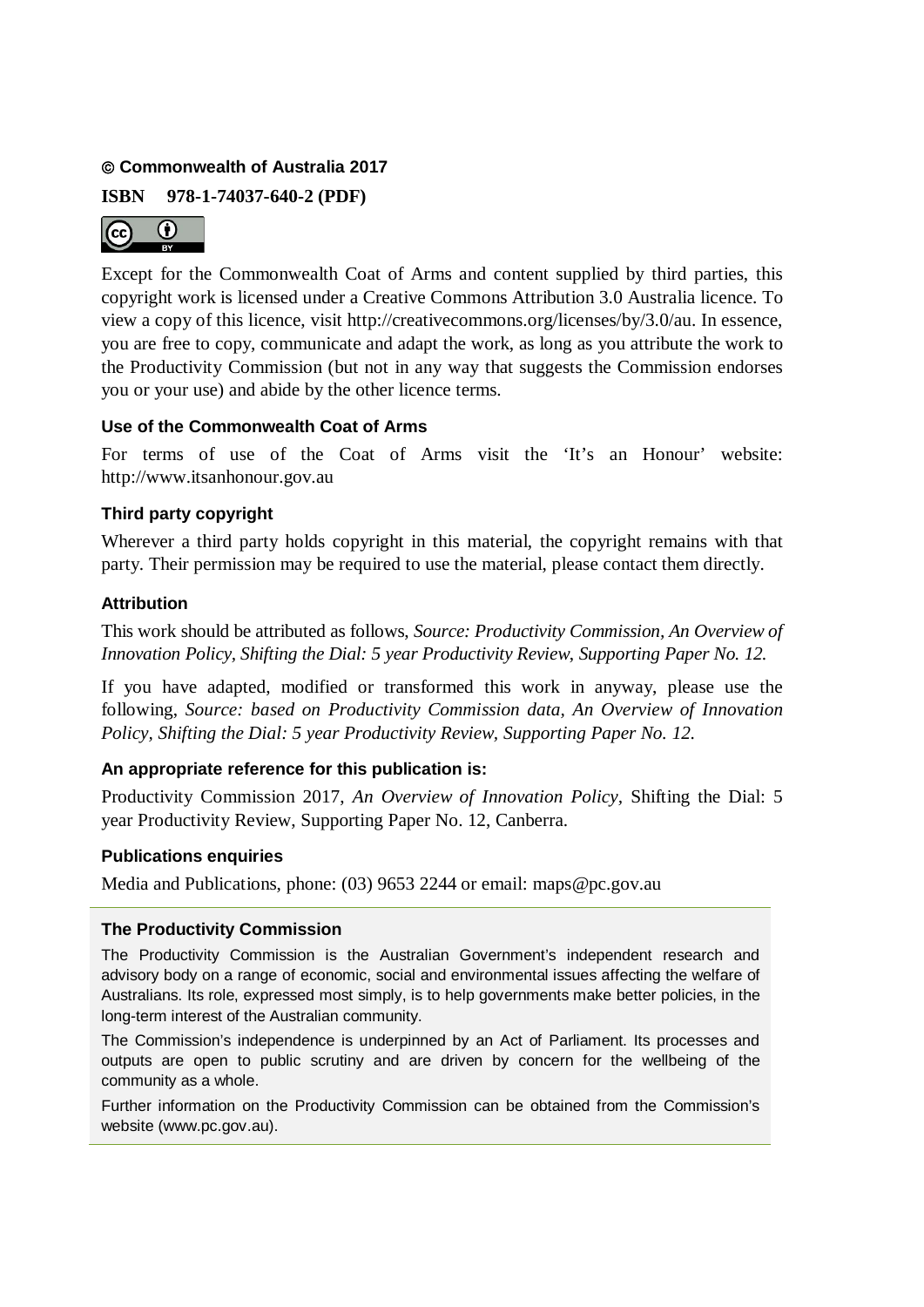## **Contents**

| <b>Abbreviations</b> |                                               | jj.            |
|----------------------|-----------------------------------------------|----------------|
| <b>Key Points</b>    |                                               | iv             |
|                      | An overview of innovation policy              | 1              |
| 1                    | The Australian government's innovation policy | $\overline{2}$ |
| 2                    | Supporting policies                           | 14             |
| 3                    | Data                                          | 19             |
| 4                    | Some relevant statistics                      | 20             |
| 5                    | Selected studies                              | 22             |
| 6                    | Some key policy issues                        | 24             |
| A                    | <b>Research institutions</b>                  | 27             |
| B                    | Innovation programmes                         | 33             |
| <b>References</b>    |                                               | 37             |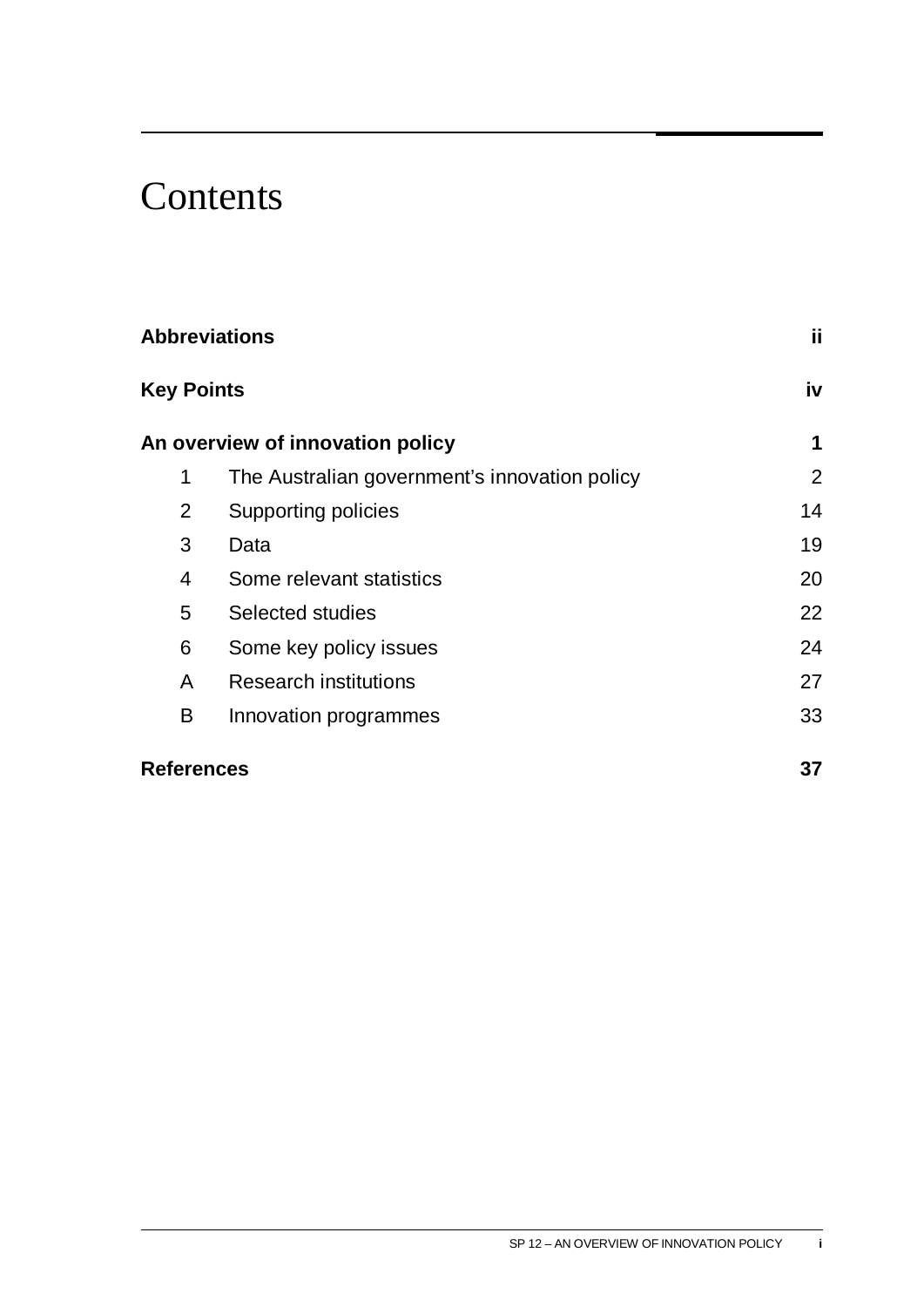## <span id="page-3-0"></span>Abbreviations

## **Abbreviations**

| <b>ABN</b>    | <b>Australian Business Number</b>                            |
|---------------|--------------------------------------------------------------|
| <b>ABS</b>    | <b>Australian Bureau of Statistics</b>                       |
| <b>ARC</b>    | <b>Australian Research Council</b>                           |
| <b>ATO</b>    | <b>Australian Taxation Office</b>                            |
| <b>BLADE</b>  | <b>Business Longitudinal Analysis Data Environment</b>       |
| <b>CRC</b>    | <b>Cooperative Research Centre</b>                           |
| <b>CSIRO</b>  | Commonwealth Scientific and Industrial Research Organisation |
| <b>DIIS</b>   | Department of Industry, Innovation and Science               |
| <b>DST</b>    | Defence Science and Technology                               |
| <b>ICT</b>    | Information and communication technology                     |
| <b>INSEAD</b> | Institut Européen d'Administration des Affaires              |
| IP            | Intellectual property                                        |
| <b>ISA</b>    | <b>Innovation and Science Australia</b>                      |
| <b>NHMRC</b>  | National Health and Medical Research Council                 |
| <b>NSW</b>    | <b>New South Wales</b>                                       |
| <b>NT</b>     | Northern Territory                                           |
| <b>OECD</b>   | Organisation for Economic Cooperation and Development        |
| <b>PCT</b>    | <b>Patent Cooperation Treaty</b>                             |
| Qld           | Queensland                                                   |
| R&D           | Research and development                                     |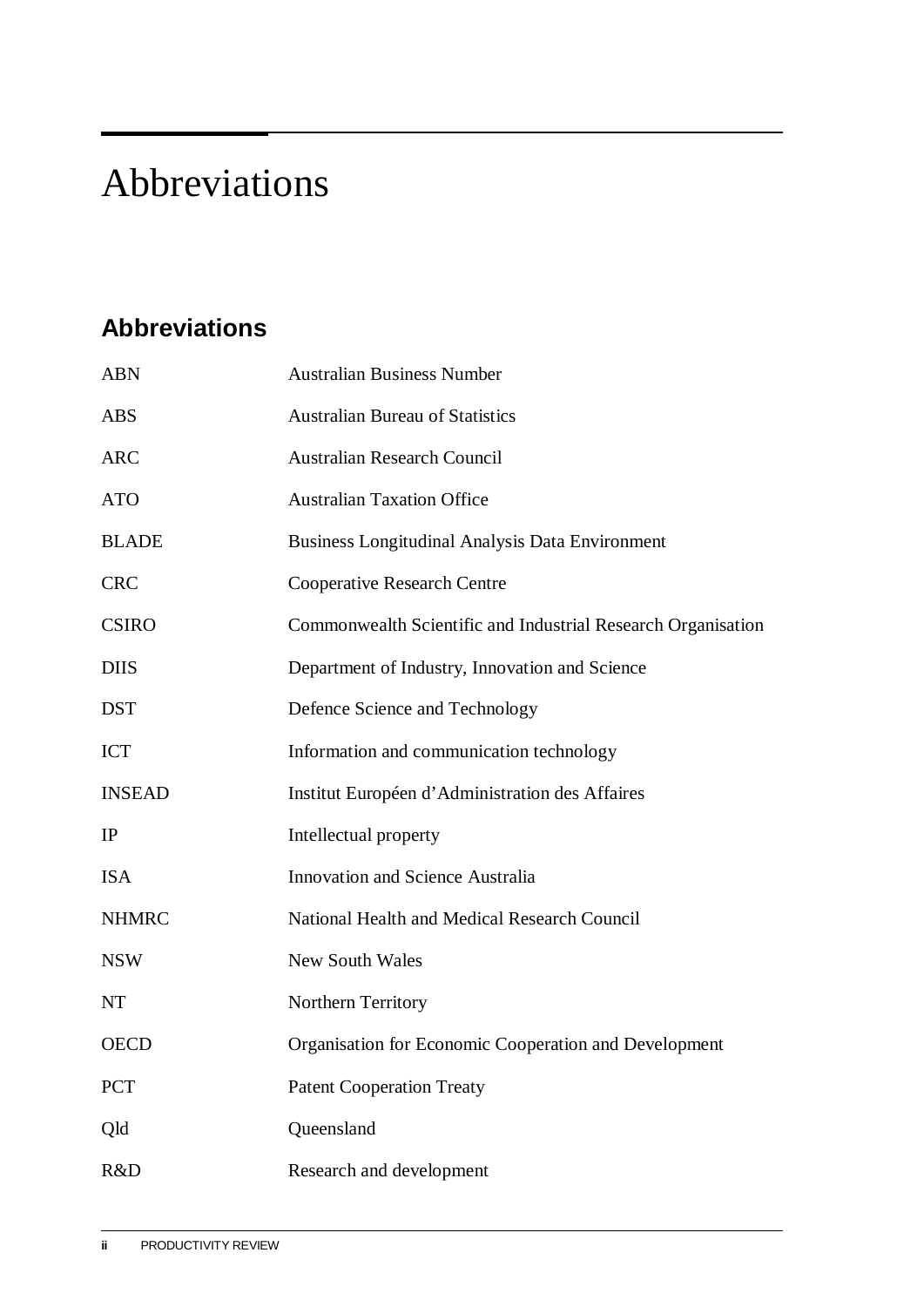| <b>RDC</b>  | <b>Research and Development Corporation</b>      |
|-------------|--------------------------------------------------|
| <b>SA</b>   | South Australia                                  |
| <b>SME</b>  | Small and medium-sized enterprises               |
| <b>SP</b>   | Supporting paper                                 |
| <b>STEM</b> | Science, technology, engineering and mathematics |
| Tas         | Tasmania                                         |
| <b>UK</b>   | United Kingdom                                   |
| <b>US</b>   | <b>United States</b>                             |
| Vic         | Victoria                                         |
| <b>WA</b>   | Western Australia                                |
| <b>WIPO</b> | World Intellectual Property Organization         |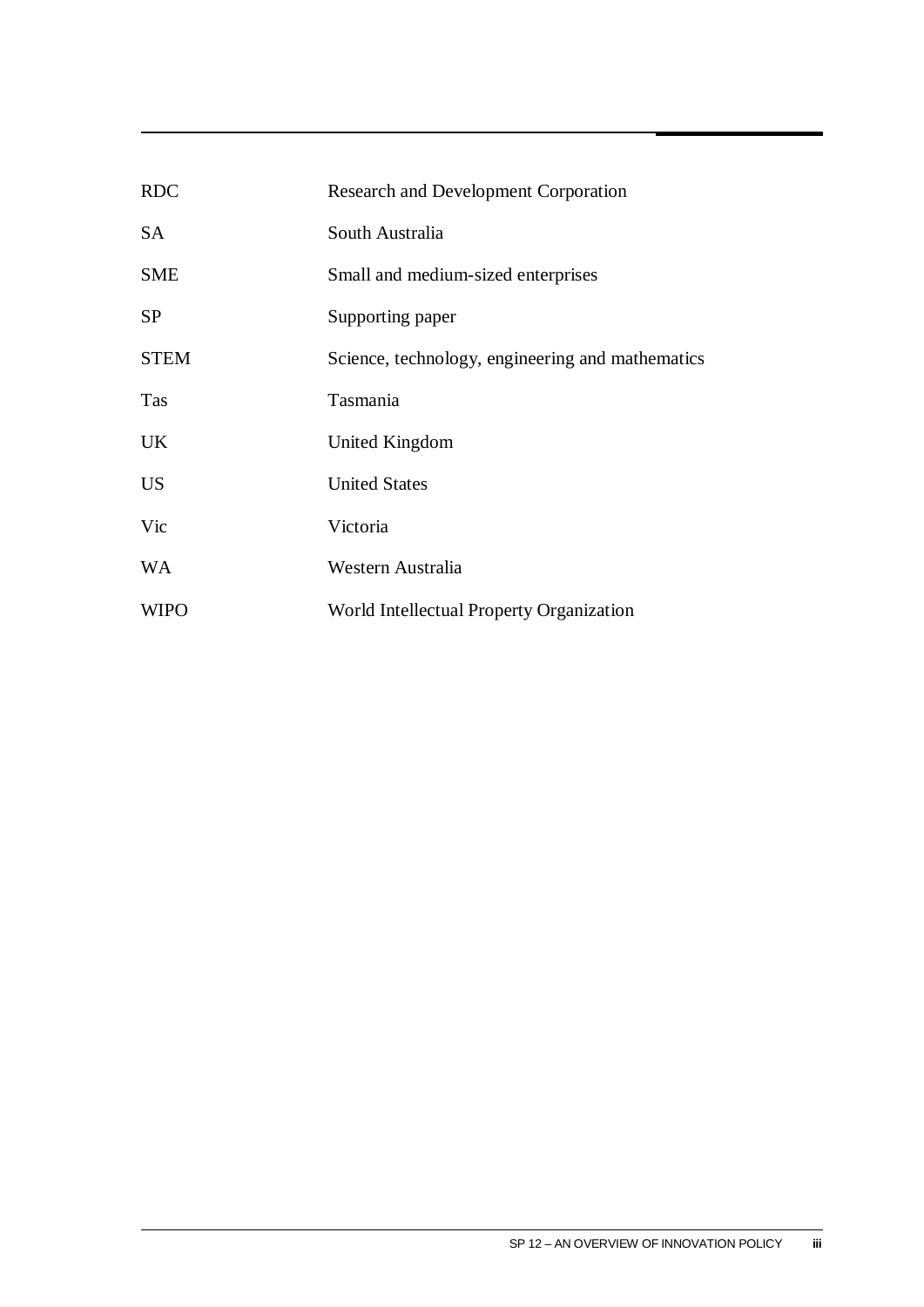#### <span id="page-5-0"></span>Key points

- In 2015, the Australian Government brought many of its separate, but related, policies together under the *National Innovation and Science Agenda*. They established a new body, Innovation and Science Australia, to develop and implement policy to promote innovation.
- Beyond investing in basic research and skills, the jury is out on whether there are specific government policies that can successfully promote innovation and whether this would be material to Australian economic growth. The Commission has previously argued that the government should conduct rigorous evaluations of all government innovation programmes to verify that they are achieving 'additionality' and are cost effective (PC 2007).
- The Department of Industry, Innovation and Science (DIIS) is building a data framework to, among other things, support the evaluation of their programmes, drawing on data from the ATO, the ABS and what they collect from the firms receiving support. This framework (BLADE), which is managed by the ABS and is progressively being made available to researchers beyond DIIS, is an important first step in providing better evaluation of industry programmes. This work should inform this question of what governments should and should not do to stimulate innovation in the next Productivity Review, in 5 years-time.
- In the meantime, there are several areas where the government should take action.
	- A recent review of the Australian economy by the OECD (2017) recommended consolidating the 150 Commonwealth programmes. Many of these schemes are small in terms of the funds involved — with 74 collectively accounting for under 2 per cent of Australian Government expenditure of just under \$10 billion in 2015-16 (with an average expenditure of \$2.6 million). While trials are to be applauded, they are not a valid test if they fail simply due to insufficient scale.
	- A third of the almost \$10 billion public investment in innovation-related activities (including basic research funding) is through the R&D tax incentive. The Ferris, Finkel and Fraser Review (2016) made six recommendations which largely sought to: limit the scope for creative accounting by greater clarity and transparency; reward collaborative research efforts; and better focus support to innovative investments by limiting the cash refund and imposing an intensity threshold while expanding the expenditure threshold to retain the incentive for large firms to increase R&D in Australia.
- The lack of connection between the research and private sector is an issue. Yet trying to make academics become entrepreneurs is rarely successful. Critical mass — for networks of contacts, to attract skilled workers, and to pool risk for investors — is well recognised as important for building sustainable innovative ecosystems. Governments at all levels have responded with investments in maker spaces, incubators, and accelerators that may bear fruit, but it is also possible that lack of scale will undermine these efforts. Addressing this is difficult, but greater cooperation between governments to build areas of expertise in specific locations would assist entrepreneurs and firms in building critical mass.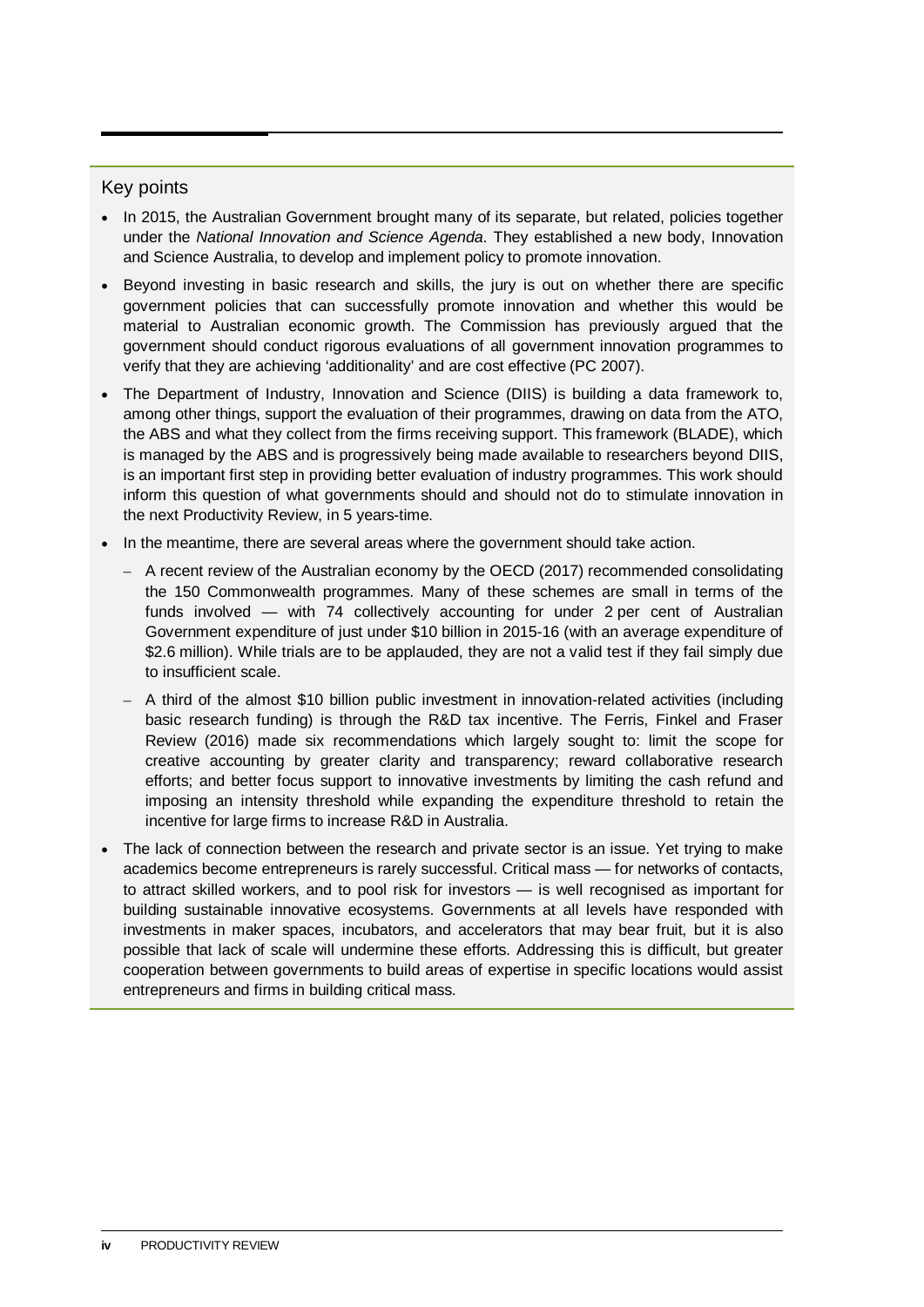## <span id="page-6-0"></span>An overview of innovation policy

Innovation and science are seen as critical for maintaining Australia's high standard of living, ensuring its ongoing international competitiveness, creating jobs and ensuring future economic prosperity. Central to this is the creation and adoption of knowledge, ideas, products, processes and ways of doing business. This requires a culture that values and is open to new ideas and ways of doing things, takes risks and learns from mistakes made.

Technological progress has long been an important driver of economic growth in developed economies such as Australia. This rate of progress has quickened in recent years as technological advances open up new opportunities and lowers the cost of exploiting them. This progress gradually changes the nature of economic activity and society. Such changes challenge the viability of established ways of doing things and existing business models.

Innovation policy seeks to foster, nurture and develop knowledge, and to have these ideas put into practice by business in new and better products, processes and ways of doing business. Governments seek to encourage innovation by investing in the generation of knowledge, supporting basic and applied research and development (R&D), building the skills of the workforce, providing a sound regulatory environment (Supporting Paper 13 (SP 13)), and promoting a culture that values innovation.

The ways in which Australian governments have supported innovation are many and varied. At the basic research and skill development end of the spectrum, governments support research by academics mainly at universities. With a more applied focus, but still on research that may not have immediate commercial applications, government-owned institutions, such as the Commonwealth Scientific and Industrial Research Organisation (CSIRO), undertake the research directly. Governments also offer a range of tax concessions, grants and other inducements to the private sector to boost their R&D, and in some cases assist them through the commercialisation process. This assistance is provided on the basis that, without assistance, markets would undertake insufficient R&D, as they would not take into account the external benefits arising to others from their research.

Australian governments have also invested in maker spaces, incubators, and accelerators with the hope of attracting entrepreneurs and building critical mass to attract skills and investors. Together this loose grouping of a wide range of different policies are governments' attempts to support Australian firms to innovate.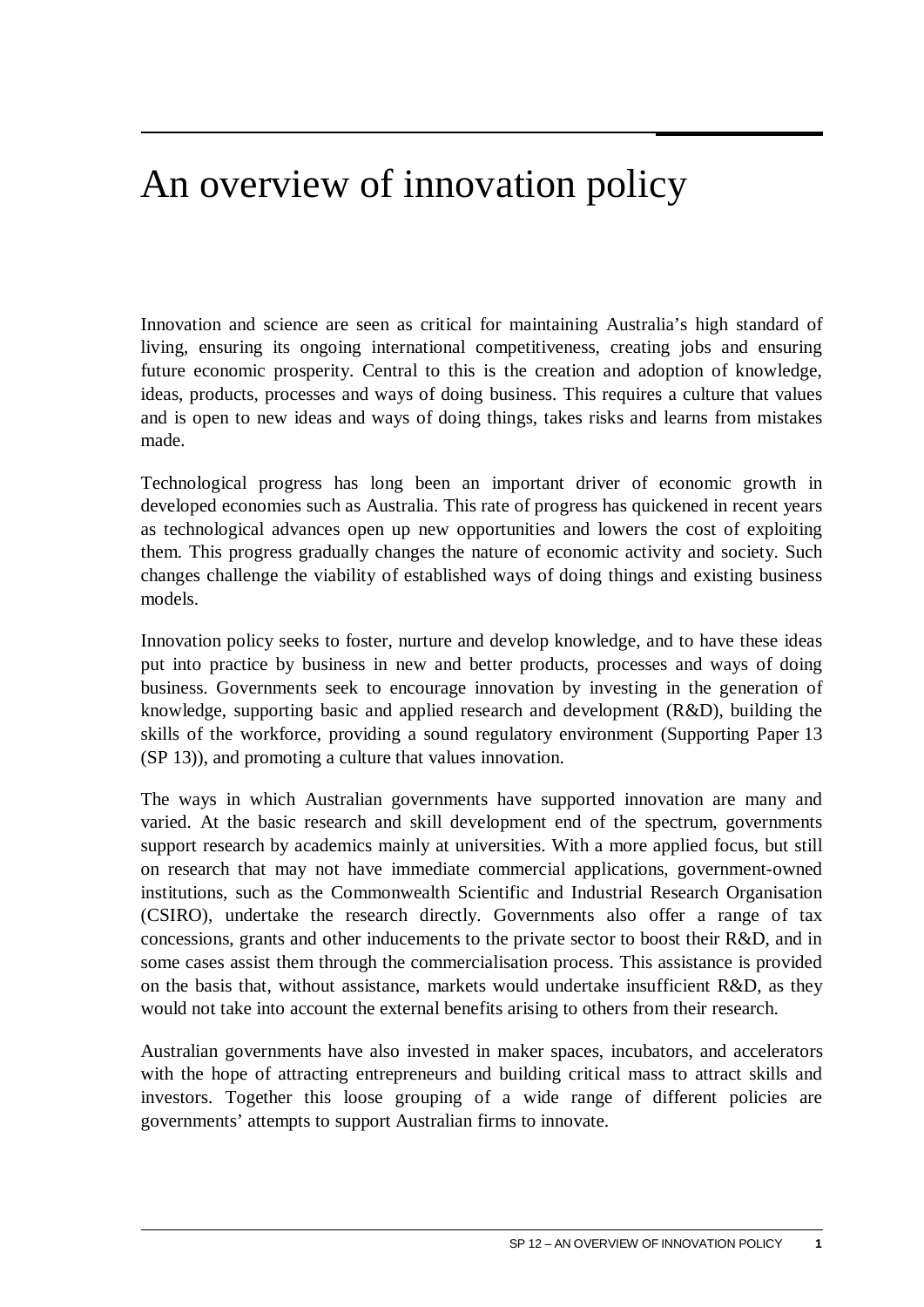<span id="page-7-0"></span>The Australian Government brought many of their separate, but related, policies together in 2015 under the *National Innovation and Science Agenda* (Commonwealth of Australia 2015).

This paper seeks to provide an overview of Australian Government innovation policy. It commences by outlining the key Australian Government policies that target innovation (section 1). It then outlines some other Australian Government policies that, while pursuing other objectives, also support innovation (section 2). The paper then provides an overview of a data framework being developed that could support future analysis of innovation policy in Australia (section 3). It then provides some selected statistics on innovation in Australia (section 4). The paper draws some policy-relevant findings from some recent reviews of innovation policy in Australia (section 5). It concludes by raising some issues for Australian innovation policy (section 6).

### **1 The Australian Government's innovation policy**

#### **Government expenditure**

The Australian Government spent \$10.1 billion on research and other measures to support innovation in 20[1](#page-7-1)5-16 (figure 1).<sup>1</sup> The full list of Australian Government expenditure on innovation, science and R&D in this year is detailed in appendix B.

One-third of this expenditure was directed towards the business sector, primarily through tax measures aimed at encouraging R&D. Government research activities accounted for one-fifth of this investment, with the remainder targeting research (by universities, rural research and development corporations (rural RDCs), cooperative research centres (CRCs) and through grants).

Expenditure across each of these sectors includes a mix of institutional and grant funding.

There were 150 separate Australian Government funded innovation programmes or activities in the 2015-16 budget (DIIS 2016). Expenditure on these initiatives totalled \$10.1 billion. This is a conservative estimate of all initiatives and funding, as it excludes related Australian Government programmes and those of state and territory governments.

<u>.</u>

<span id="page-7-1"></span><sup>1</sup> Financial data reported in this supporting paper are 'estimated actuals' for the financial year 2015-16, and generally sourced from the 2016-17 budget papers for the Department of Industry, Innovation and Science to enable comparability across programmes. There may be overlap in the expenditures reported across sections, as some funding consists of multiple strands (such as that for the National Health and Medical Research Council (NHMRC)).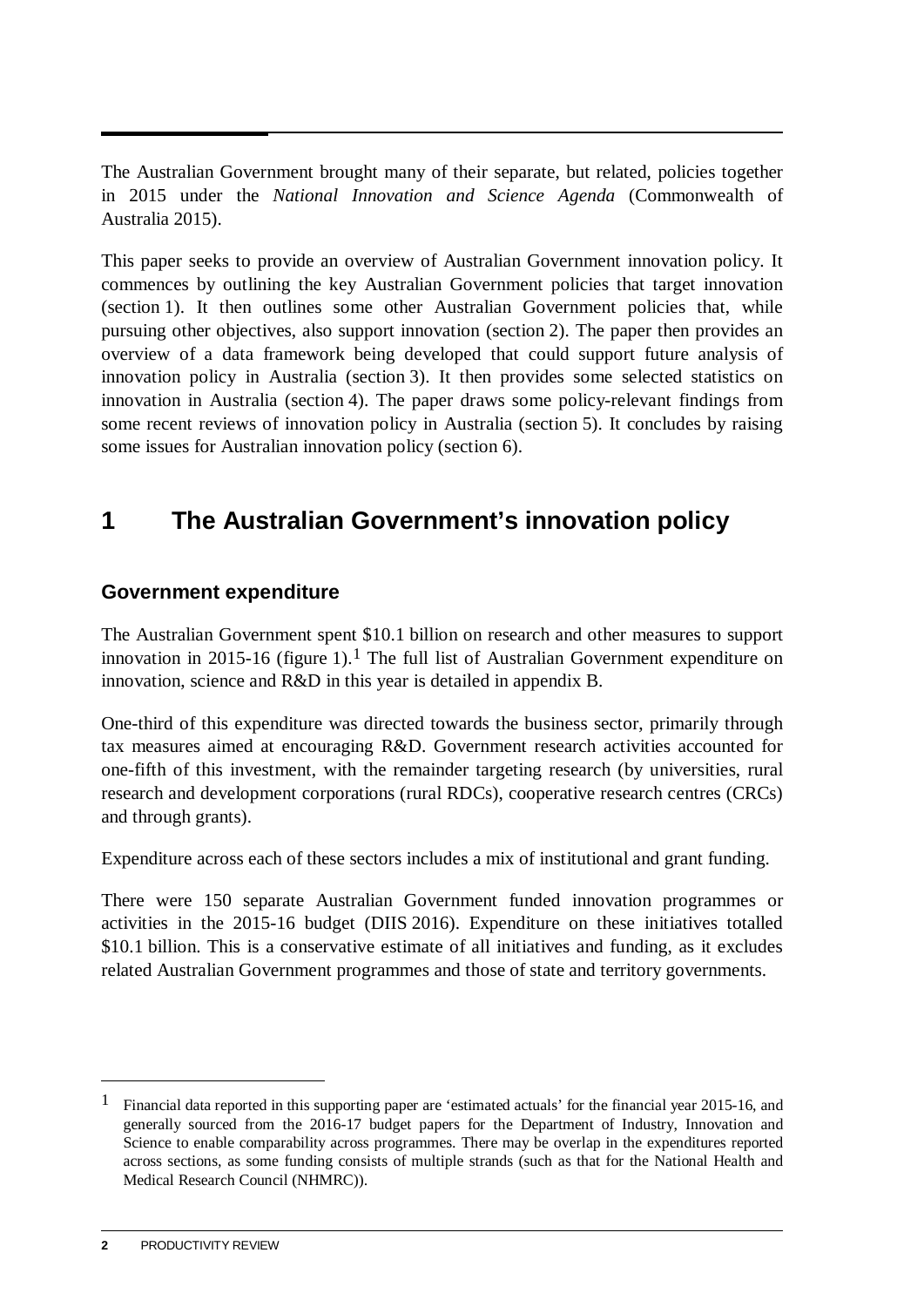

### Figure 1 **Australian Government investment in R&D, 2015-16**

#### **Research organisations**

#### Government research organisations

The Australian Government spent \$1.8 billion on the research activities of 16 government agencies in 2015-16 (table A.1 at the end of this paper).

Of these, the two main Australian Government research organisations are:

- the CSIRO (\$750 million)
- the Defence Science Technology Group (\$464 million).

Funding of the remaining government research organisations totalled \$621 million.

#### The higher education sector

The Australian Government spent \$3.5 billion on research and innovation undertaken by the higher education sector in 2015-16 (figure 1). The main government funding covers:

- performance based block funding to fund university research (\$2 billion)
- Australian Research Council (ARC) grants (\$816 million)
- National Health and Medical Research Council (NHMRC) (\$653 million)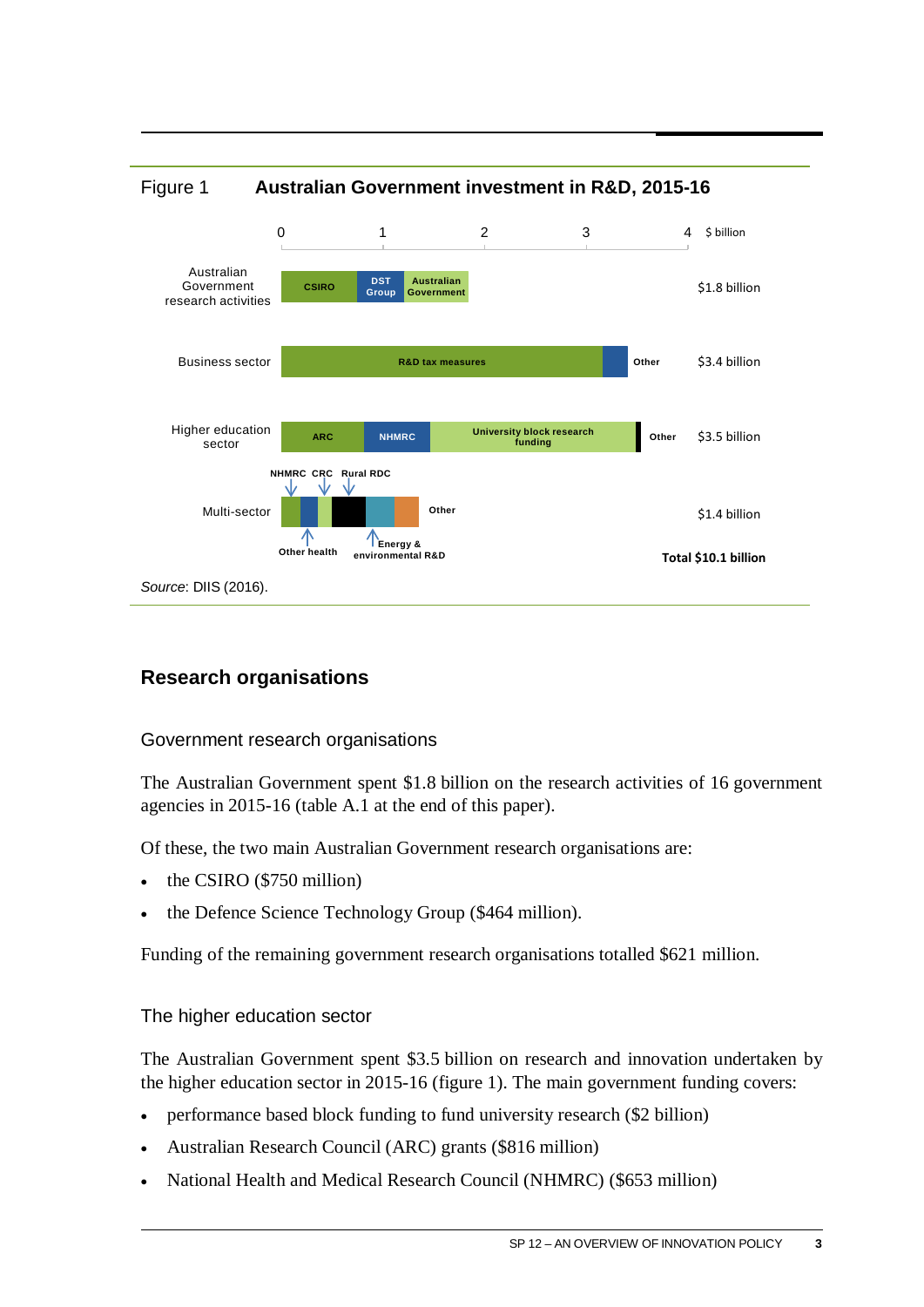• other Higher Education R&D (\$43 million) (figure 2).

Research performance block funding grants were provided to 42 higher education providers in 2016 (table A.2 at the end of this paper), with the single largest recipient being The University of Melbourne with \$185 million.

In addition to research funding, Australian universities received an additional \$19.2 billion in 2015 to fund their teaching and other activities (SP 7).



#### Figure 2 **Australian university research funding by source, 2015-16**

#### Multi-sector

Some R&D is undertaken by more than one sector. For example, NHMRC grants fund research undertaken by universities, medical research institutes, government bodies and hospitals. Other research involves joint public-private sector partnerships.

The Australian government spent \$1.4 billion on multi-sectoral research in 2015-16 (figure 1). The main multi-sectoral research funding agencies are:

- rural RDCs (\$323 million)
- NHMRC (excluding university) (\$193 million)
- CRCs (\$141 million).

Funding of the remaining innovation undertaken by multi-sector organisations totalled \$695 million and primarily covered R&D in the areas of energy, environment and health.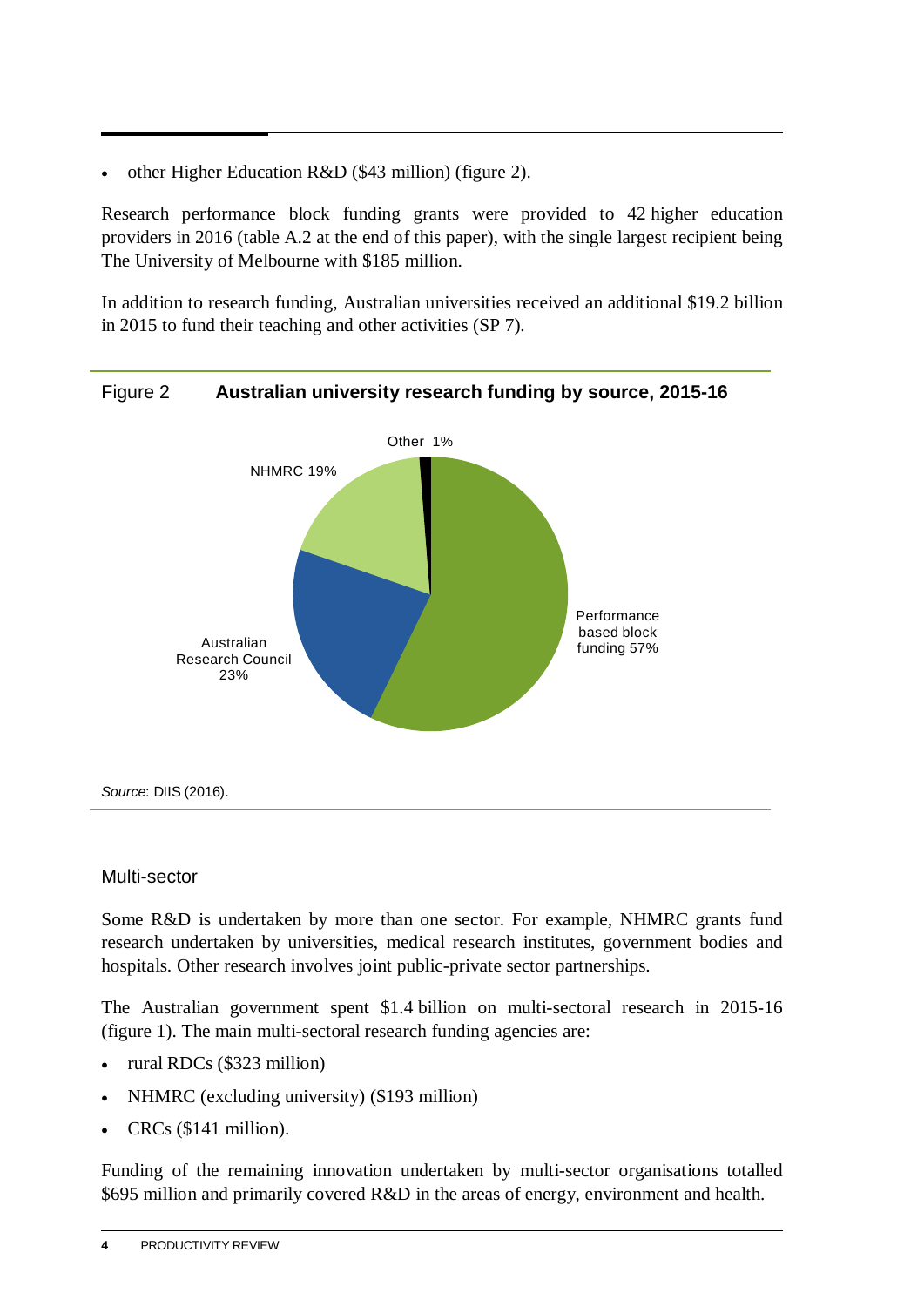#### Rural RDCs and rural R&D

Rural RDCs invest in R&D and innovation to improve the profitability, productivity, competitiveness and long-term sustainability of Australia's primary industries. The Rural RDCs act as investment managers, custodians of public and private funds, and service providers to industry and government. There were 15 Rural RDCs in Australia in 2015-16 (table A.3 at the end of this paper). These organisations are primarily funded through statutory R&D levies (or charges) on the commercial production of various commodities, with matching funding from the Australian Government.

Five Rural RDCs are statutory corporations or authorities that are owned by the Australian Government and established under legislation:

- the Australian Grape and Wine Authority
- the Cotton Research and Development Corporation
- the Fisheries Research and Development Corporation
- the Grains Research and Development Corporation
- the Rural Industries Research and Development Corporation.

The remaining 10 Rural RDCs are industry-owned, not-for-profit companies established under Australia's corporations law and declared through regulation as the service providers to industry for specific activities. These Rural RDCs cover: dairy, eggs, forest and wood products, horticulture, livestock export, meat and livestock, meat processing, pork, sugar and wool.

The Australian Government expenditure on rural R&D in 2015-16 was \$323 million. This expenditure consisted of:

- \$279 million on rural RDCs, with the largest Australian Government matching payments being made to: grains (\$68 million); meat (\$60 million); horticulture (\$44 million); and dairy (\$24 million)
- \$44 million on other rural R&D, including research into fisheries, landcare, pest and weed control as well as rural extension and outreach (figure 3).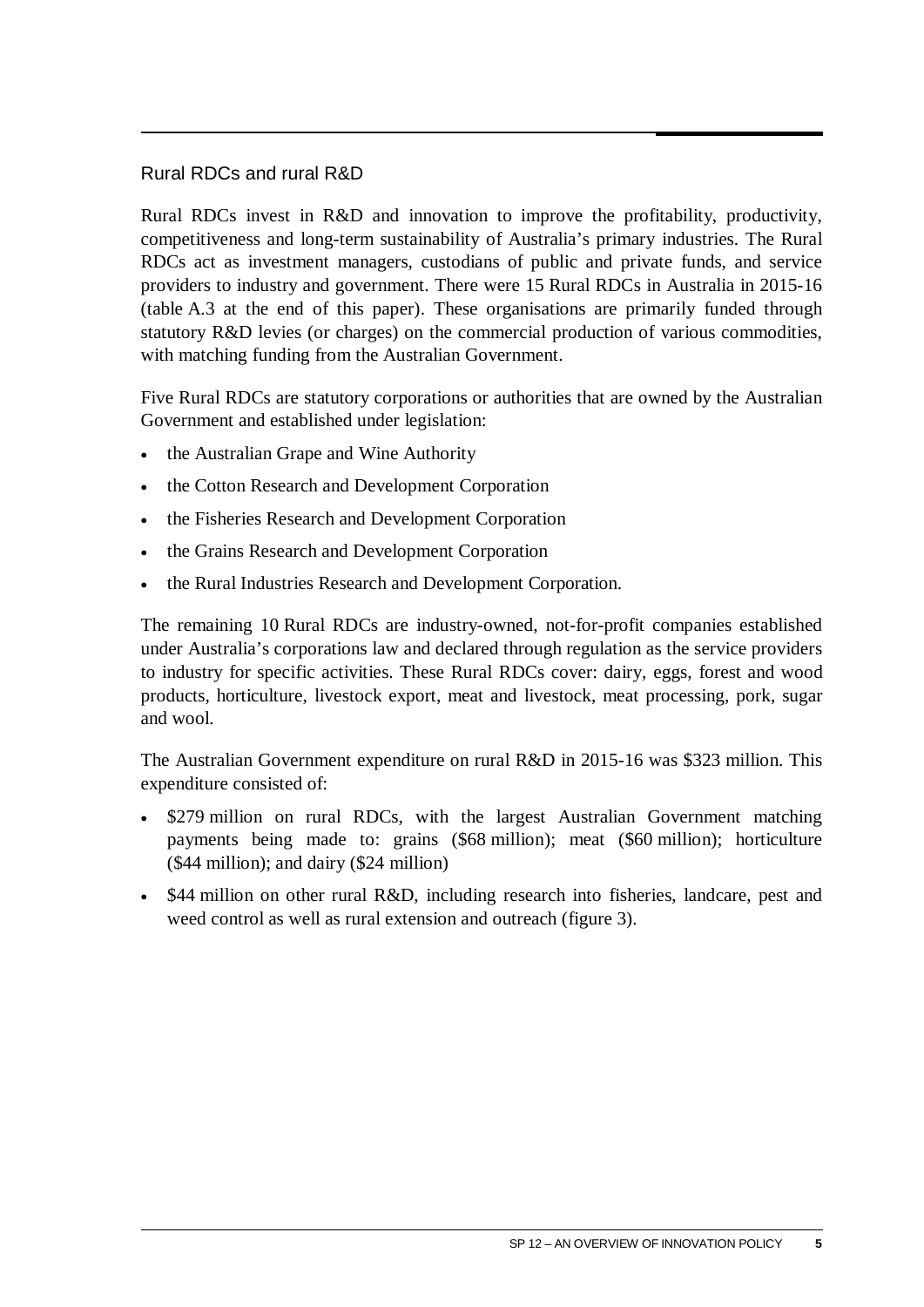

**a** Source reports individual payments made to some RDCs. The remaining RDCs are grouped together. *Source*: DIIS (2016).

National Health and Medical Research Council

The NHMRC is the main funder of clinical, health and other medical research in Australia. It also develops advice for the community, health professionals and governments. The Council seeks to promote the development and maintenance of public and individual health standards in Australia.

The NHMRC funds this research by providing grants, usually to universities, medical research institutes, hospitals and government (figure 4).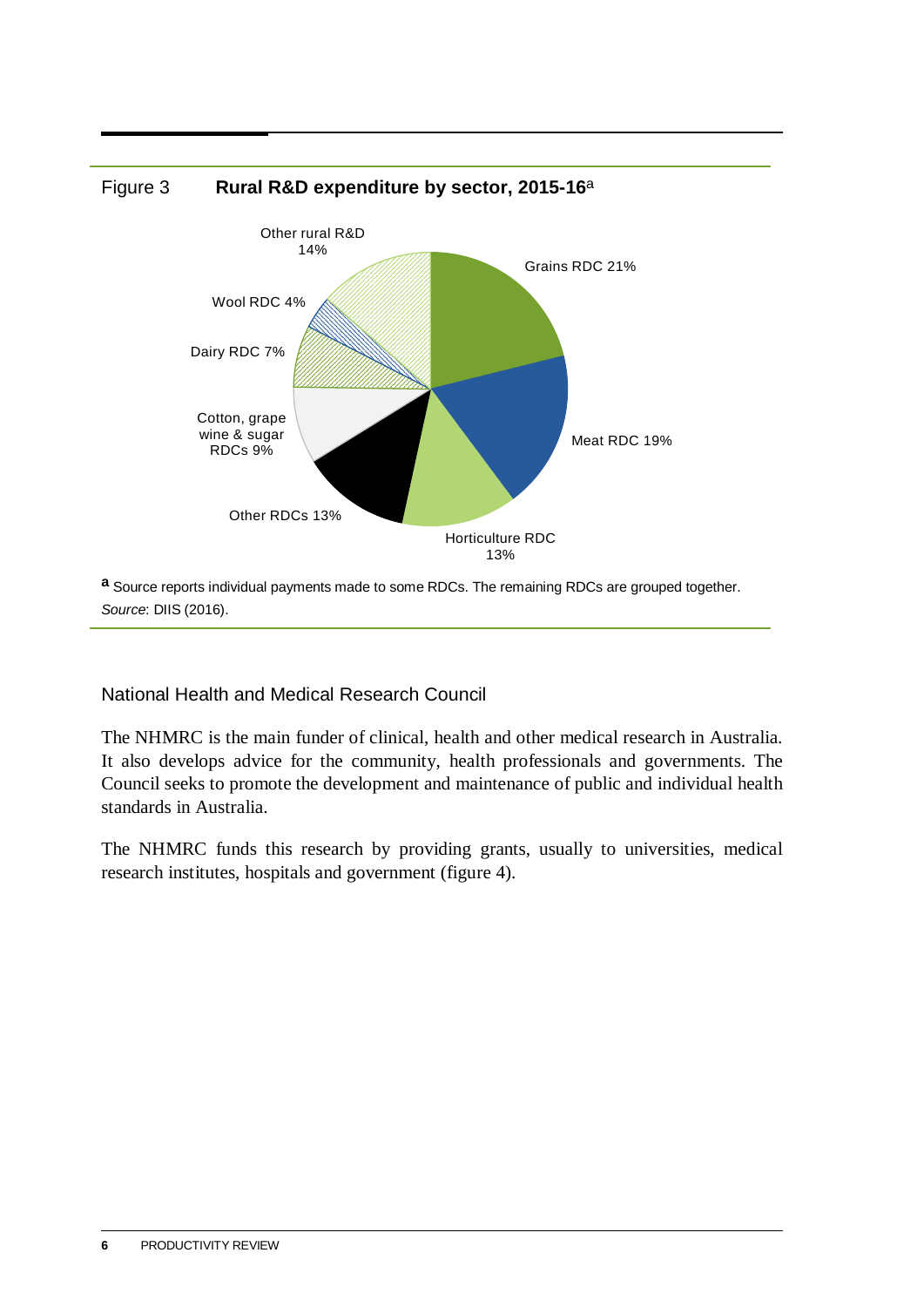

Australian Government research funding allocated by the NHMRC in 2015-16 was \$846 million. This was split between:

- grant funding for university researchers of \$653 million (part of university funding)
- grant funding of government, medical research institutes and other of \$193 million (part of multi-sector funding).

In addition, the cost of running the NHMRC in 2015-16 was \$41 million (NHMRC 2016).

#### Cooperative Research Centres

CRCs undertake industry-led and outcome-focused collaborative research partnerships between industry, researchers and the community. They link business with researchers. A CRC is defined as:

… a company formed through a collaboration of businesses and researchers. This includes private sector organisations (both large and small enterprises), industry associations, universities and government research agencies such as the Commonwealth Scientific and Industrial Research Organisation (CSIRO), and other end users. This team of collaborators undertakes research and development leading to utilitarian outcomes for public good that have positive social and economic impacts. (Cooperative Research Centres Association 2016)

The Australian Government funds CRCs through competitive, merit-based grants program run by the Department of Industry, Innovation and Science.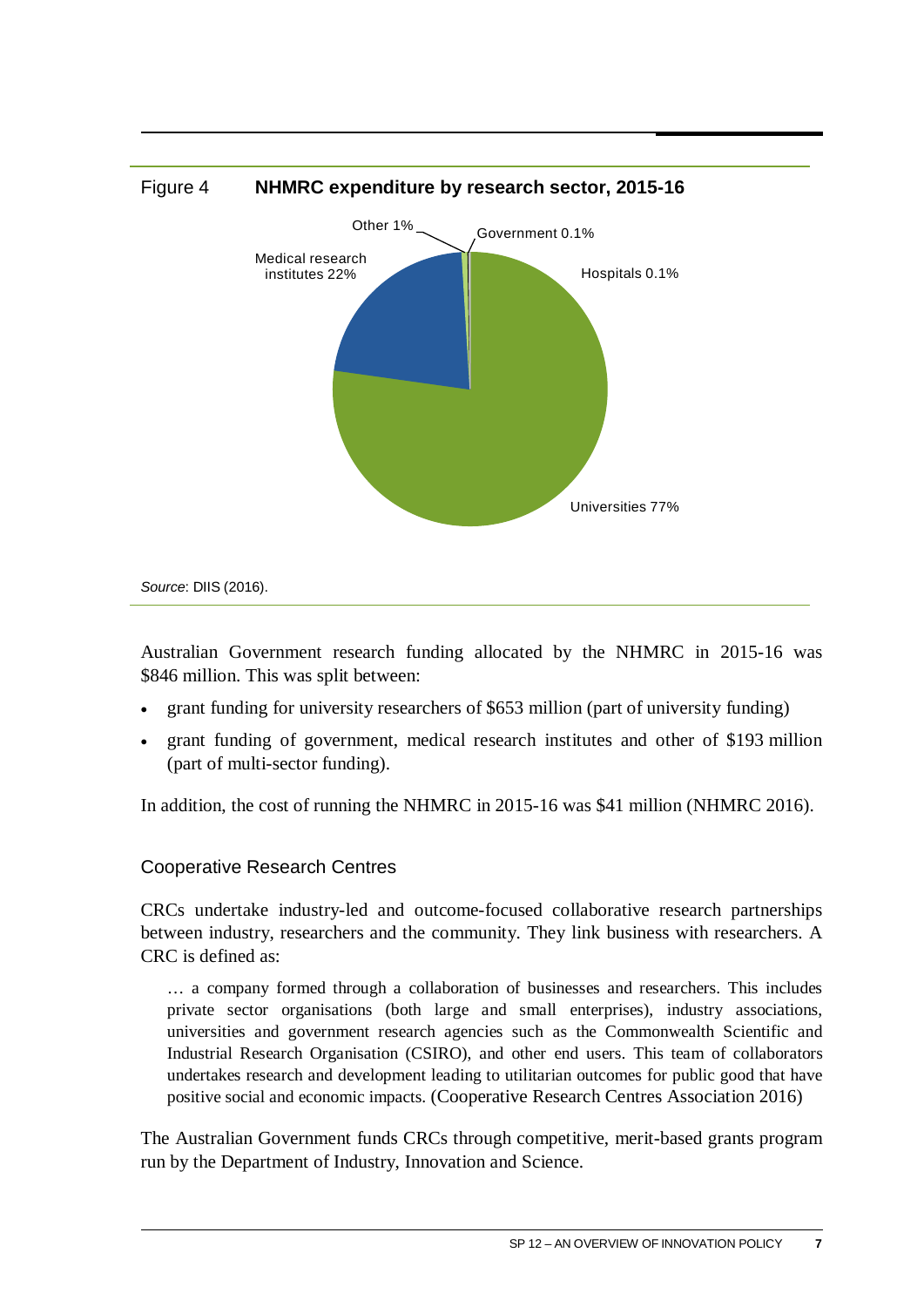The number of operational CRCs varies over time, as new CRCs are created and as old ones do not have their funding extended. Each CRC is funded for a fixed term — ranging from two to ten years (with an average of 6.6 years) — and for a specified financial outlay. Some CRCs receive subsequent tranches of funding after their initial funding expires. There were 31 CRCs funded in the 2015-16 budget (table A.4 at the end of this paper).

Funding consists of two streams:

- CRCs to support medium to long-term industry-led collaborative research
- CRC Projects to support short-term, industry-led collaborative research.

Australian Government expenditure on CRCs in 2015-16 was \$141 million.

#### **Research grants**

University block research funding

The Australian Government employs a dual approach to funding research undertaken by the higher education sector.

Competitive and other grants support the direct costs of research under the *Higher Education Support Act (HESA) 2003* (Cwlth).

Australian Government expenditure on block grants in 2015-16 totalled \$2 billion (figure 5). This consisted of seven types of grants:

- *Australian Postgraduate Awards*, which fund scholarships for students of exceptional research potential undertaking a doctorate or master's degree by research (\$282 million)
- *International Postgraduate Research Scholarship*, which fund scholarships for overseas students of exceptional research potential undertaking a doctorate or master's degree by research at Australian universities (\$22 million)
- *Joint Research Engagement Program*, which fund research-related activities by Australian higher education providers (\$360 million)
- *National Institutes Program ANU Component*, which funds research and research training provided to the Institute of Advanced Studies of the Australian National University (\$192 million)
- *Research Infrastructure Block Grants*, which help fund research infrastructure such as libraries, laboratories, computing centres, animal houses, herbaria, and experimental farms (not including construction of buildings or staff salaries) (\$242 million)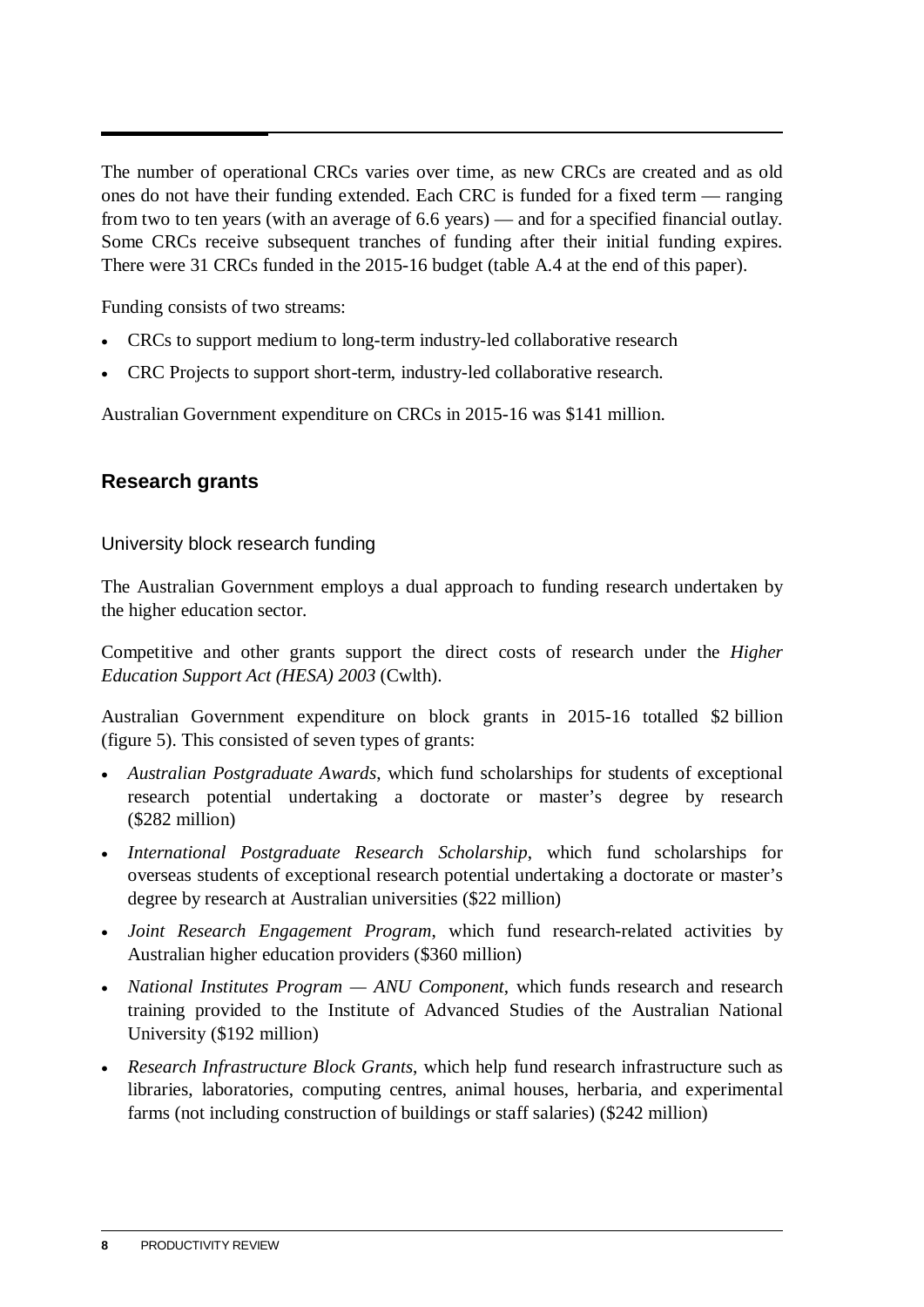

- *Research Training Scheme*, which supports the costs associated by higher education providers in providing research training for domestic students undertaking a higher degree by research (\$684 million)
- *Sustainable Research Excellence in Universities*, which gives higher education providers discretion in how they fund the indirect costs associated with carrying out research projects supported by the ARC, NHMRC or other national competitive research granting programs (\$239 million).

An eighth block grant, *Research Training Program*, was scheduled to commence in 2016-17 to support the training of the next generation of researchers and innovators by offsetting fees otherwise payable, supporting general living costs and providing ancillary allowances to students.

As part of the National Innovation and Science Agenda, funding arrangements for six of these block grants were consolidated from 1 January 2017 into two:

• *Research Support Program*[2](#page-14-0)*,* which support the systemic indirect costs of research, including the indirect costs, such as libraries, laboratories, consumables, computing centres and the salaries of support and technical staff

 $\overline{a}$ 

<span id="page-14-0"></span><sup>&</sup>lt;sup>2</sup> This stream replaced the Joint Research Engagement program, Research Infrastructure Block Grants and the Sustainable Research Excellence grants.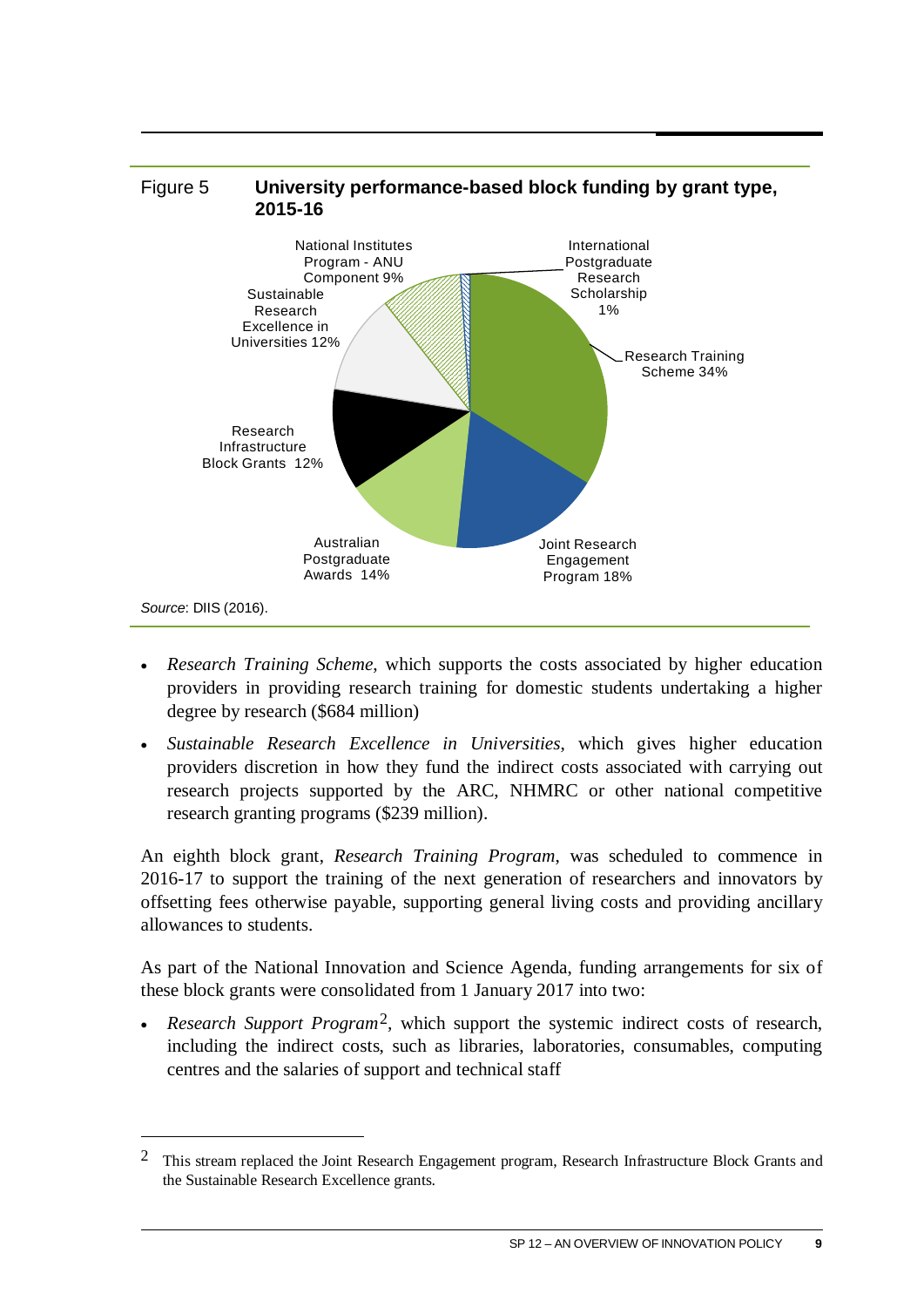• *Research Training Program*[3,](#page-15-0) which supports domestic and overseas students undertaking research doctorate and research masters degrees. The payments may cover: tuition fees offset; stipend for general living costs; and allowances related to the ancillary cost of research degrees.

The funding grants are administered by the Department of Education and Training.

#### National Health and Medical Research Centre grants

The NHMRC provides grants to universities, medical research institutes<sup>[4](#page-15-1)</sup>, hospitals and government to fund a wide range of health and medical research. Some grants fund infrastructure and others research. Some grants are annual and others one-off. Some grants are highly targeted (such as for dementia research) and others general. NHMRC grant funding is determined by the allocation in the Australian Government budget.

Current NHMRC grants cover:

- *Grants to Accelerate Research Translation*, which funds research to support the production of scholarly evidence to inform policy and/or practice and the intellectual work to better deal with complex translation pathways
- *Grants to Build Australia's Future Capability*, which funds researchers, research teams and infrastructure to complete health and medical research in Australia
- *Work with Partners*, which seeks to improve the availability and quality of research evidence to decision makers who design policy and to inform the policy process by supporting more effective connections between decision makers and researchers
- *Collaborative Grants*, which assist Australian researchers to participate in multinational research collaborative projects with international researchers to create knowledge and/or translate research
- *Gap Funding*, which helps external organisations that may have funding available to identify fundable research and/or researchers.

The NHMRC funded \$846 million in research in 2015-16 (\$653 million to universities and \$193 million to Government, medical research institutes, hospital and other). This funding was provided by a variety of different grants (figure 6). The NHMRC funded 50 institutions in 2016 (table A.5 at the end of this paper). It funded 986 projects out of the 5519 applications received (a funding rate of 17.9 per cent).

<u>.</u>

<span id="page-15-0"></span><sup>&</sup>lt;sup>3</sup> This stream replaced the Australian Postgraduate Awards, International Postgraduate Research Scholarships and the Research Training Scheme.

<span id="page-15-1"></span><sup>&</sup>lt;sup>4</sup> The Department of Health lists 67 independent medical research institutes in Australia (DoH 2017).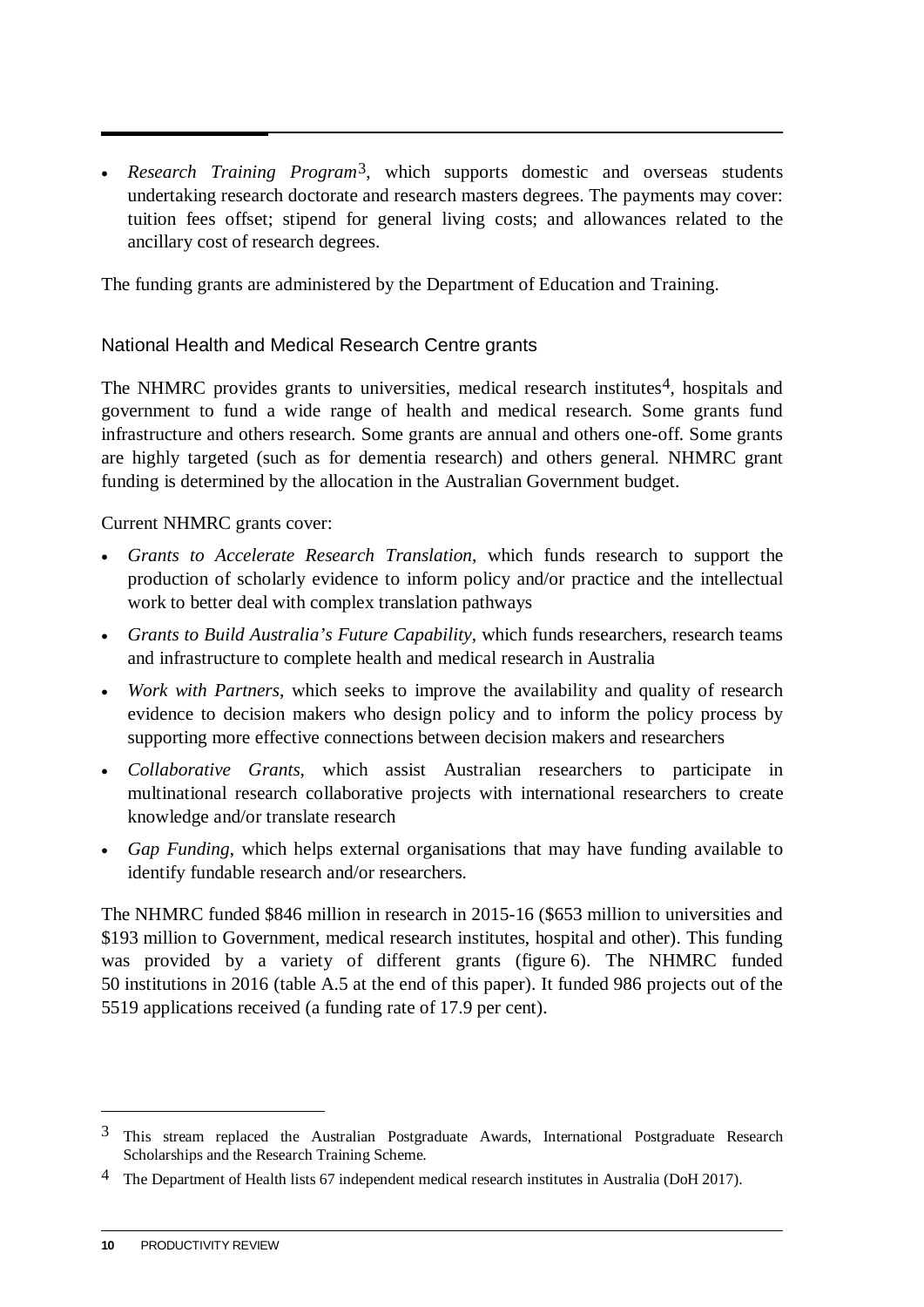

#### Figure 6 **NHMRC expenditure by grant type, 2015-16**

#### Australian Research Council grants

The ARC is an Australian Government agency that seeks to advance Australian research and innovation globally for the benefit of the Australian community. It provides advice to the Australian Government on research matters, administers the National Competitive Grants Program, and administers Excellence in Research for Australia. The cost of running the ARC in 2015-16 was \$26 million (ARC 2016).

The ARC supports fundamental and applied research and research training through national competition across all disciplines. The ARC also brokers partnerships between researchers and industry, government, community organisations and the international community.

The ARC funded \$816 million in research in 2015-16 (figure 1).

The key National Competitive Grants were:

- Discovery programme
	- Australian laureate fellowships (15 awards; \$45 million)
	- discovery early career researcher award (200 awards; \$70.7 million)
	- discovery indigenous (10 awards; \$4.1 million)
	- discovery projects (635 awards; \$244.9 million)
	- future fellowships (50 awards; \$38.6 million)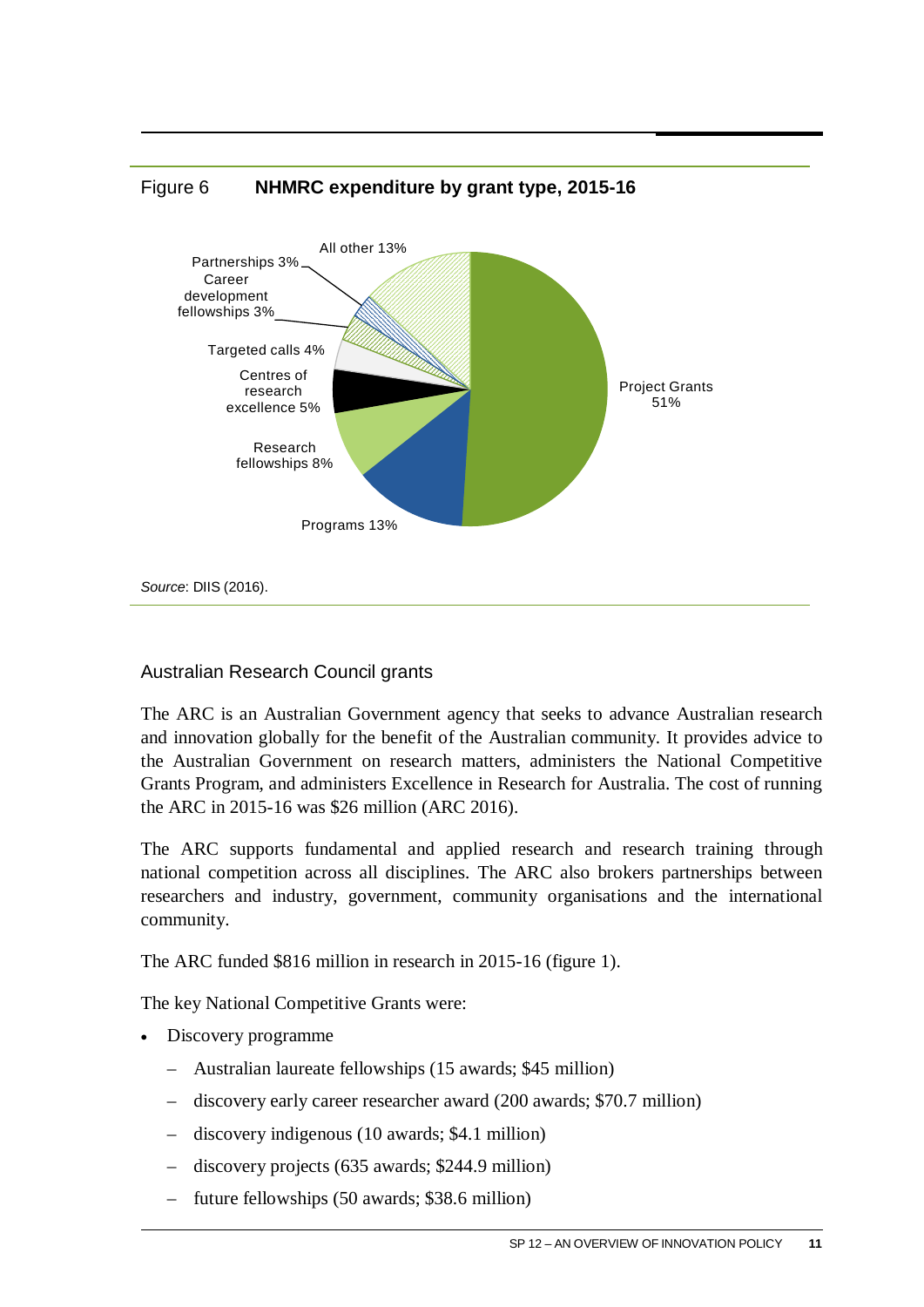- Linkage programme
	- industrial transformation research hubs (5 awards; \$15.7 million)
	- industrial transformation training centres (6 awards; \$22 million)
	- linkage infrastructure, equipment and facilities (54 awards; \$38 million)
	- linkage projects (252 awards; \$86.9 million) (ARC 2016, pp. 159–61).

#### **Private sector research**

The Australian government funded \$3.4 billion of business sector research in 2015-16 (figure 1). This funding was directed towards:

- R&D tax measures (\$3.2 billion)
- business innovation and other R&D measures (\$236 million).

The funding for business innovation and other R&D includes \$43 million for the Innovation Investment Fund, \$27 million for Accelerating Commercialisation, \$12 million for the Commercialisation Fund and \$7 million for Commercialisation Australia (discussed later) (figure 7).



**a** Accelerating Commercialisation: Entrepreneurs' Programme — Accelerating Commercialisation. Innovation Investment Fund includes Innovation Investment Follow-on Fund. *Source*: DIIS (2016).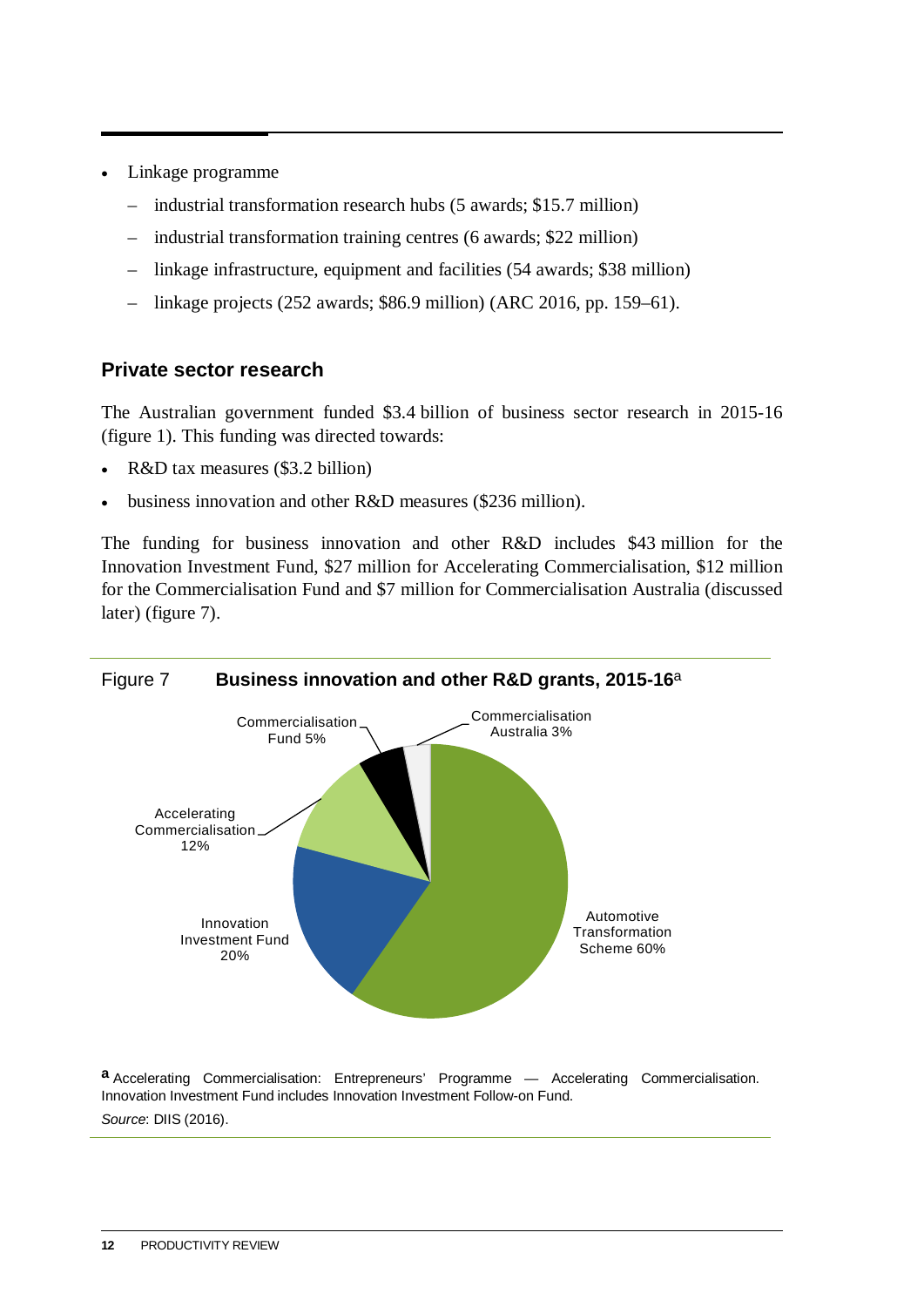#### **National Innovation and Science Agenda**

The National Innovation and Science Agenda covers a range of related policy initiatives in the areas of innovation and science. It is intended to promote a more innovative and entrepreneurial economy as well as providing an overarching framework for innovation policy in Australia (Commonwealth of Australia 2015).

The Agenda states that the main building blocks for successful innovation in Australia are its strong economic fundamentals, direct access to Asian markets, a global reputation as a trusted source of goods and services and home to some of the highest quality scientific research organisations in the world. It identifies that the main obstacles to overcome are: insufficient access to early stage capital for many start-ups; the lowest level of industry-research collaboration in the OECD; falling student maths skills; and that the government is not leading on innovation, but rather following (figure 8).

#### Figure 8 **Characterisation of Australia's strengths and weaknesses in the National Innovation and Science Agenda**



Australia has strong building blocks for success ... ... but there are obstacles we need to overcome

To achieve these goals, the Agenda consists of four key pillars:

- *culture and capital*, which aims to develop an Australia that is confident, embraces risk, pursues ideas and learns from mistakes, and for investors to back these ideas at an early stage
- *collaboration*, which seeks to encourage Australian researchers and businesses to collaborate to shape future industries and generate wealth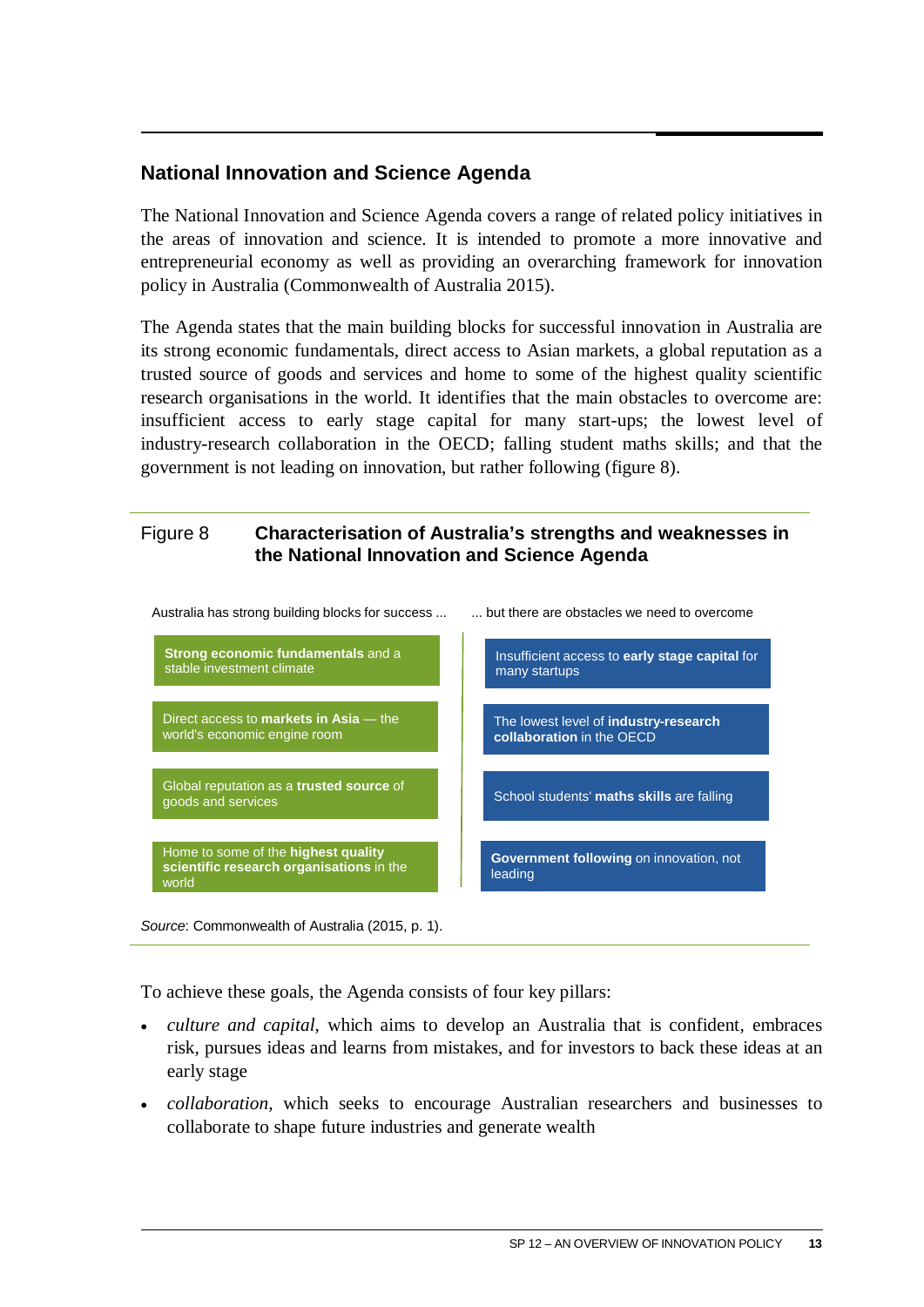- <span id="page-19-0"></span>• *talent and skill*, which supports Australian students to embrace the digital age by promoting coding and computing in schools to ensure that students have the problem solving and critical reasoning skills for high wage jobs
- *government as an exemplar*, which aspires to place innovation and science at the centre of the Government and to lead by example by becoming more innovative in how government:
	- delivers services
	- makes data openly available to the public
	- makes it easier for start-ups and innovative small businesses to sell technology services to government.

The Agenda includes 24 policy initiatives, with \$1.1 billion in expenditure over the four-year forward estimates. Just under half of this expenditure targets critical research infrastructure (\$459 million). Other significant expenditure items include:

- sharper incentives for engagement (\$127 million)
- tax incentives for angel investors (\$106 million)
- inspiring all Australians in digital literacy and STEM (\$84 million)
- intangible asset depreciation (\$80 million)
- *Data61*, which is a data innovation group created from the merger between National ICT Australia and CSIRO's digital research unit (\$71 million).

## **2 Supporting policies**

A range of other government policies and expenditures also support or target innovation, research, investment and the diffusion of knowledge.

#### **Intellectual property laws**

Intellectual property laws provide an important platform for innovation policy in Australia. These laws aim at 'safeguarding creators and other producers of intellectual goods and services by granting them certain time-limited rights to control the use made of those productions' (WIPO 2004, p. 3).

The underlying rationale for these laws is that creations and ideas, once known, may be copied at little cost which may in turn lead to under-investment in intellectual goods and services, in the absence of intellectual property protection (PC 2013, p. 65).

These laws seek to overcome this market failure by enabling the developer of this intellectual property to, for a specified period of time, prevent others from using this property for personal gain. The granting of IP rights is a driver for innovation, but requires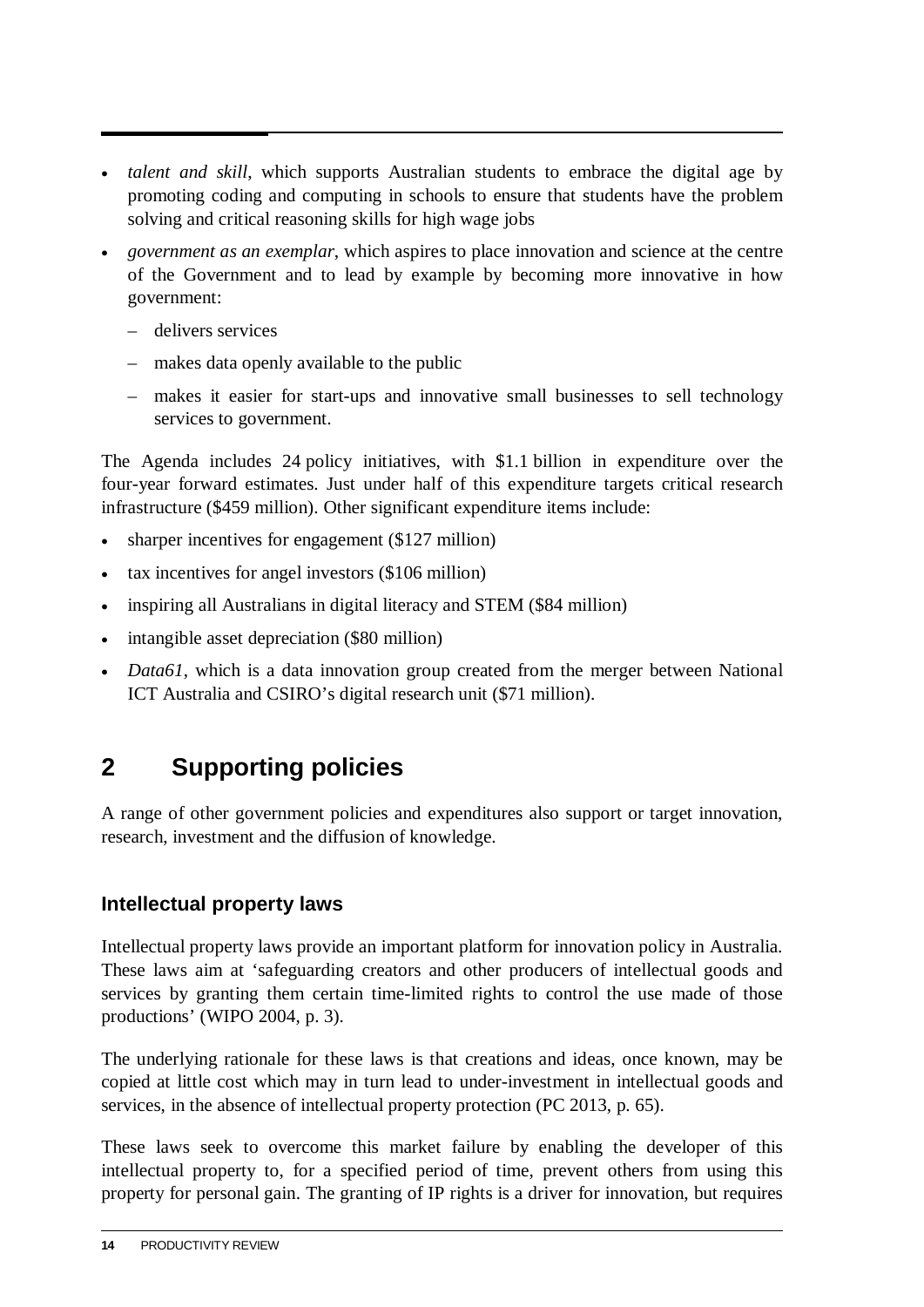that the owner of the IP can defend their rights — which can be an expensive process. Secrecy and staying ahead of the market are also ways in which firms can ensure that they benefit from their investment in R&D. But the system also influences the activities of firms and individuals that seek to use intellectual property in the production of their own goods and services. IP can be used as a barrier to entry, and to extract rents from firms that access IP under license. For example, the Commission has argued that a shift in copyright law to fair use could well be a game changer by removing a barrier to innovation in Australia, and that applications of IP should not provide for an exemption from competition law (chapter 5, SP 13).

The intellectual property system covers a diverse range of legal protections including:

- patents
- trade marks
- geographical indications of source
- designs
- plant breeder's rights
- copyrights
- moral rights
- performers' rights
- circuit layout rights.

Each type of intellectual property confers different legal rights to the intellectual property holder, for different durations and different capacities to derive pecuniary benefits from their inventions and creations (PC 2013).

#### Patent use in Australia

There were 28 605 *standard patent* applications in Australia in 2015, an increase of 10 per cent on the previous year. Patent applications have risen more-or-less steadily since 2006 (IP Australia 2016, p. 8).

Most Australian patent applications came from non-residents, with most being filed under the Patent Cooperation Treaty (PCT). Non-residents accounted for 92 per cent of all patent applications in 2015. US, Japanese, German and the UK companies accounted for 63 per cent of all applications in that year. Australian residents accounted for 2291 patent applications (eight per cent) (IP Australia 2016).

*Provisional applications* allow applicants to claim an early priority date before filing a standard or innovation patent. Although the number granted has increased slightly in the last three years, the use of provisional applications has declined substantially since 2006 (by three per cent per year). There were 5343 provisional applications filed in 2015.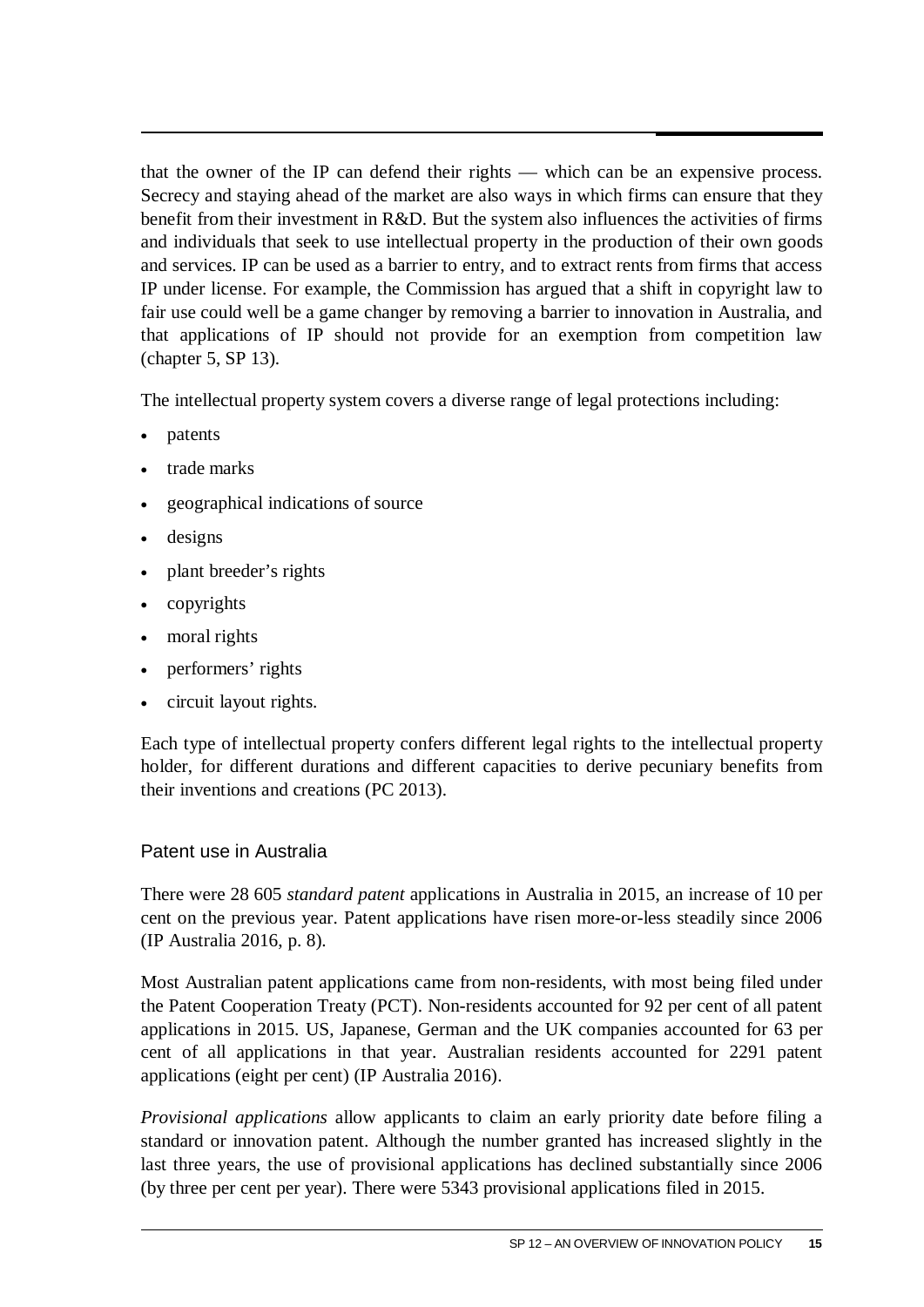*Innovation patents* have a lower application fee, last up to eight years and do not require examination unless the patent needs to be enforced. In 2015, 1828 innovation patent applications were filed in Australia. Of these, Australian residents accounted for 61 per cent of filings. Most non-resident applications came from China, the US and Taiwan. These three countries accounted for 77 per cent of nonresident applications (30 per cent of all innovation patent applications).

The innovation patent system has proved more harmful that helpful. Its lower threshold has increased the prospect for gaming the system and the number of low value patents, reducing its credibility to attract finance. The Commission recently recommended that the innovation patents system be abolished (PC 2016).

One-third of all IP applications were from Australian small-to-medium enterprises, mostly in the area of trade marks (figure 9).



#### **Funding of higher education**

The teaching-side of higher education adds to the pool of human capital available to undertake future innovation, research, investment and the diffusion of knowledge. This human capital is subsequently further developed by engaging in innovation and research (such as through post-doctoral research).

Under current funding arrangements, university students cross-subsidise research though tuition fees (in particular from international students and Commonwealth-supported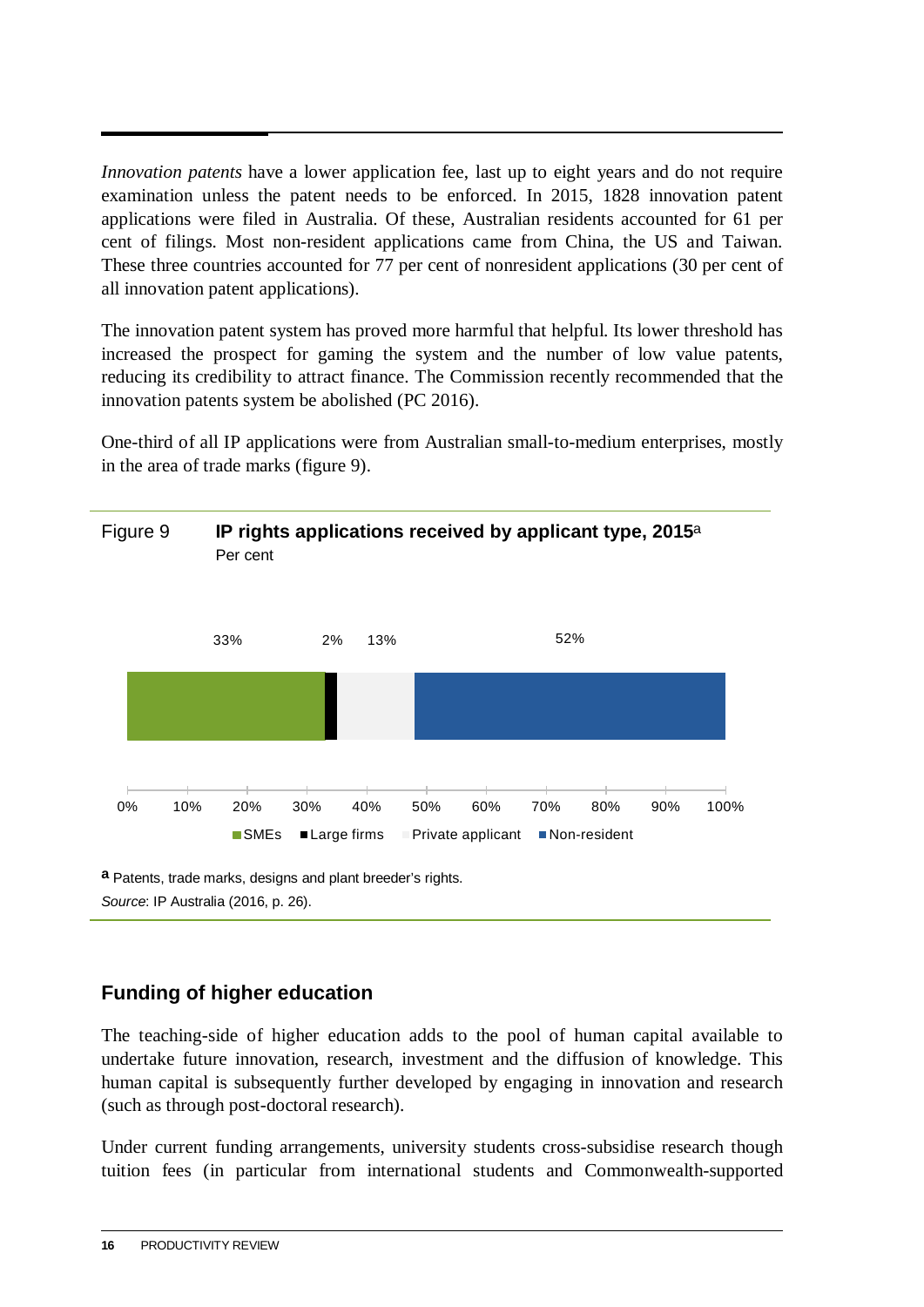domestic students). This funding mechanism can distort university incentives, and can affect the quality of education provided (see chapter 3, SP 7).

#### **Extension services**

Australian and state and territory governments provide some extension services to facilitate the dissemination of knowledge and innovation amongst business. Historically, these services have been primarily focused on the agricultural sector, but more recently funding has been directed towards small business.

#### **Other government grants, expenditure and initiatives**

#### Innovation and Science Australia

Innovation and Science Australia (ISA) is an independent statutory board that provides guidance on innovation, science and research across the Australian Government. It is chaired by Bill Ferris, with Chief Scientist Dr Alan Finkel as Deputy Chair. The Board includes innovators, scientists and entrepreneurs with track records of success.

ISA also promotes investment in industry, innovation, science and research in Australia, including showcasing successful innovators, entrepreneurs and researchers. It is charged with directly engaging international, business and community sectors to improve the overall performance of the national innovation and science system.

#### Global Innovation Strategy

The Global Innovation Strategy is a \$36 million, four year plan to advance Australia's international industry, science and research collaboration. It aims to:

- establish five 'landing pads' in global innovation hotspots to support entrepreneurial Australians (\$11.2 million)
- provide seed funding to support global small and medium-sized enterprises (SME)-to-researcher collaborations to enable viable projects to grow and test commercialisation through the *Global Connections Fund* (\$4.9 million)
- provide funding to assist Australian businesses and researchers to collaborate with global partners on strategically focused, leading-edge research and development projects through the *Global Innovation Linkages* programme (\$16.5 million)
- build strong regional linkages in the Asia-Pacific through the *Regional Collaborations Programme* which supports multi-partner activities that facilitate greater science, research and industry collaboration in delivering innovative solutions to shared regional challenges (\$3.2 million).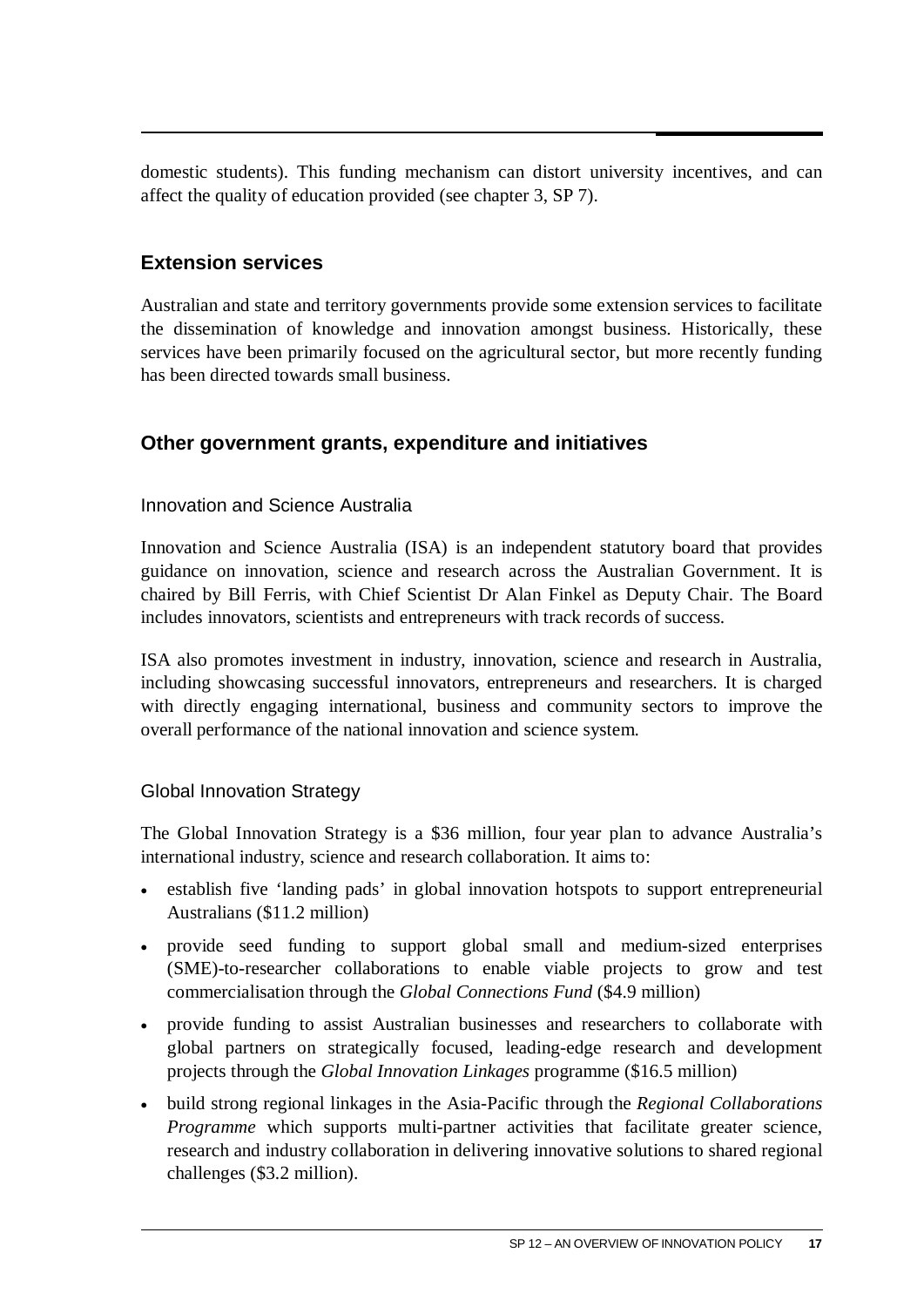This strategy funds a number of programs.

#### *Landing pads*

Landing pads provide market-ready start-ups with a short-term (90 day) operational base where they can access entrepreneurial talent, mentors, investors and a wider connected network of innovation hubs in global innovation hotspots — Berlin, San Francisco, Shanghai, Singapore and Tel Aviv.

#### *Global Connections Fund*

The Global Connections Fund supports global SME-to-researcher collaborations to enable viable projects to grow and test commercialisation in industries of strategic growth in Australia.

The fund consists of two types of grants:

- *Bridging Grants* larger grants of up to \$50 000 designed as seed funding capital to enable viable projects to grow in scope and scale, test commercialisation and proof-of-concept activities
- *Priming Grants* small grants of around \$7000 to enable Australian SMEs and Australian researchers to meet and collaborate with international partners to further develop their ideas.

The grants are administered by the Australian Academy of Technology and Engineering.

#### *Global Innovation Linkages programme*

The programme supports groups (or consortia) of Australian industry and research organisations with grants of up to \$1 million over a maximum period of four years, to engage with international partners in key economies to undertake research and development projects.

#### *Regional Collaborations Programme*

This programme, administered by the Australian Academy of Science, aims to deliver solutions to shared regional challenges in the Asia-Pacific region through multi-partner research and collaboration activities.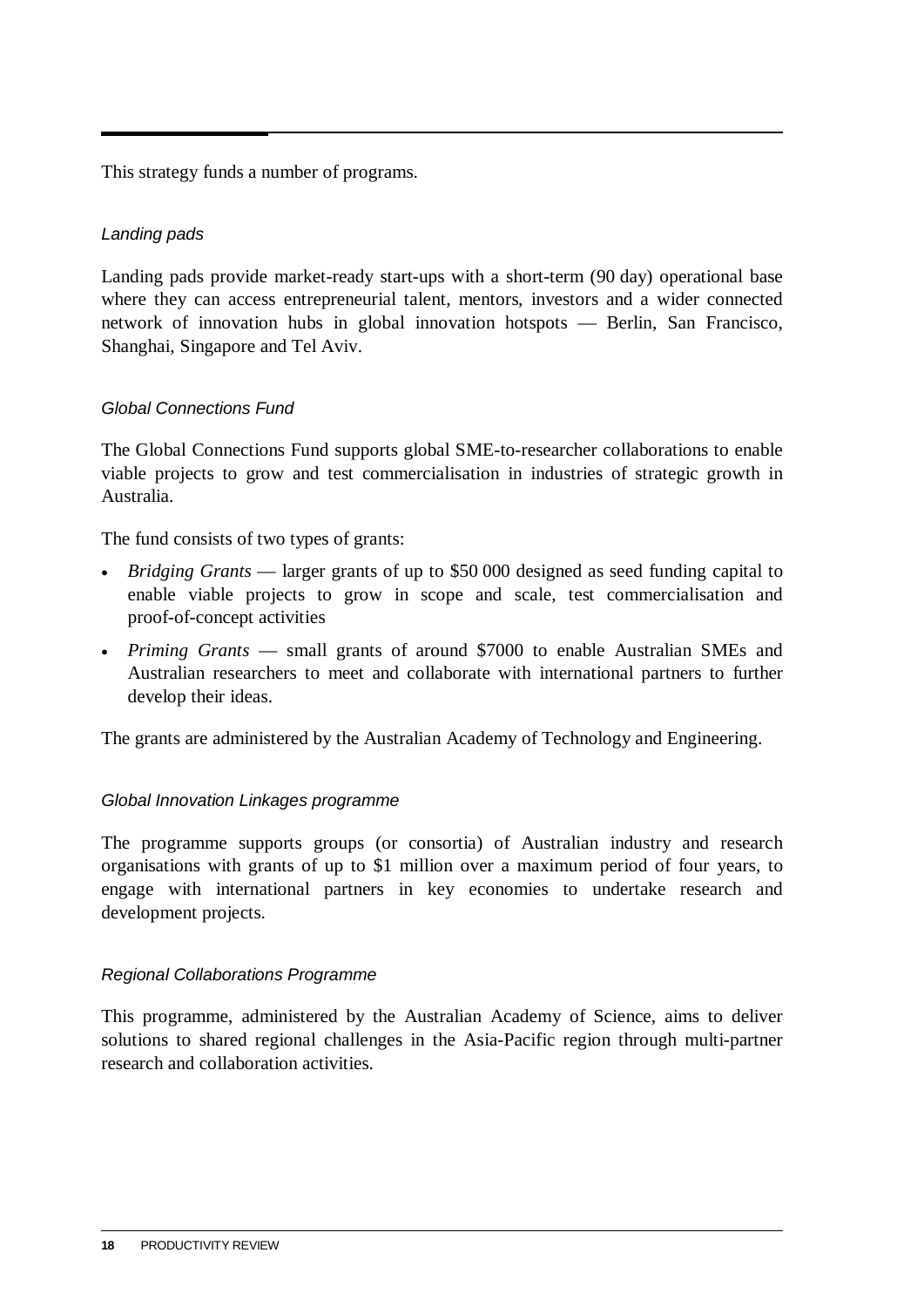#### <span id="page-24-0"></span>Entrepreneurs' Programme

The programme is intended to drive business growth and competitiveness by supporting business improvement and promoting economic growth through research connections and commercialisation of novel products, processes and services.

Regional Collaborations Programme Accelerating Commercialisation (AC)

Accelerating Commercialisation is part of the Australian Government's \$482.2 million Entrepreneurs' Infrastructure Programme. It replaced Commercialisation Australia in November 2014.

The programme provides grants of up to \$1 million to commercialise novel products, processes and services. It aims to help Australian entrepreneurs, researchers, inventors, start-ups, commercialisation offices and small and medium enterprises address the challenges associated with commercialising novel intellectual property in the form of new products, processes and/or services and bringing them to market.

The priority areas for the scheme are: advanced manufacturing; food and agribusiness; medical technologies and pharmaceuticals; mining equipment, technology and services; oil, gas and energy resources; and enabling technologies and services that support one or more of these industries.

### **3 Data**

#### **Business Longitudinal Analysis Data Environment**

The ABS and DIIS have developed the Business Longitudinal Analysis Data Environment (BLADE) methodology to link detailed information on the characteristics and finances of Australian businesses through a common identifier (the ABN). Integrating administrative data with directly collected survey data increases the capacity of the research community to undertake firm-level analysis and improves the evidence base for policy development and evaluation.

The government administrative data covered includes:

- Australian Taxation Office (ATO) data Business Activity Statements (BAS), Business Income Tax (BIT), and pay as you go (PAYG)
- DIIS data programme data
- IP Australia data.

BLADE is managed by the ABS. It has been used by the DIIS in a number of studies. It is progressively being made available to researchers beyond DIIS, and its value will grow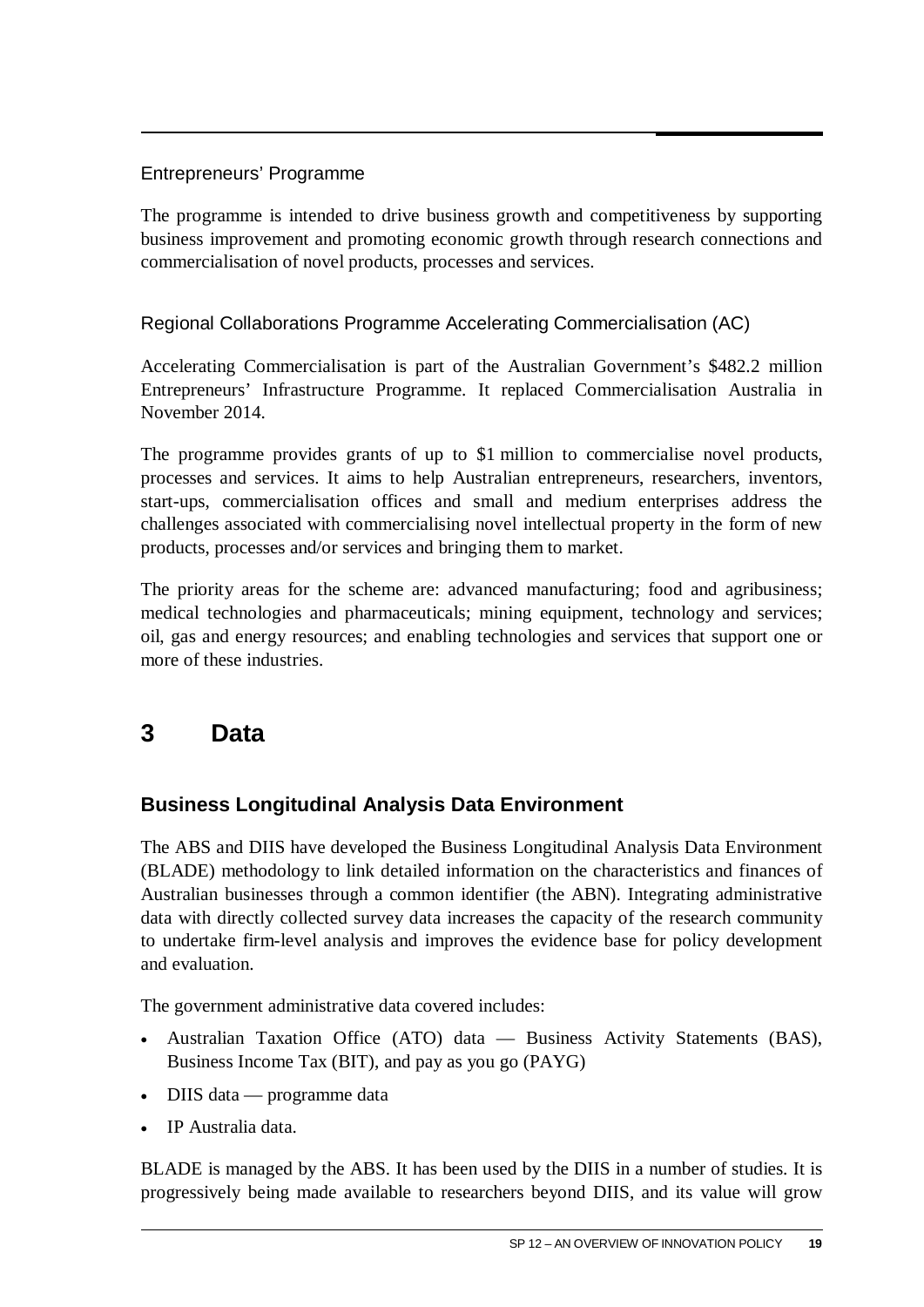<span id="page-25-0"></span>with use as new variables are added, the data is cleaned, and metadata descriptions improved. BLADE is suited to analysing business performance and dynamics, business demography and characteristics, and the prospect of linking it with employee data to create a longitudinal employer employee dataset is attractive. The range of policy relevant research produced in New Zealand, where such a data resource is available, illustrates the potential value of BLADE to helping build the much needed evidence base for industry and labour policy.

With regard to innovation, BLADE can be used to analyse the impacts of innovation activities on firm-level performance and productivity through the integration of additional data with ATO data. It also has the potential to improve the evaluation of innovation programs run by the DIIS. This work should inform this question of what governments should and should not do to stimulate innovation in the next Productivity Review, in five years-time.

### **4 Some relevant statistics**

#### **International rankings**

Australia ranked 19th out of 128 countries and economies in the 2016 *Global Innovation Index*, down from 17<sup>th</sup> in the 2015 Index (Cornell University, INSEAD and WIPO 2016). Australia ranked well in terms of the inputs to innovation, particularly its infrastructure  $(6<sup>th</sup>)$ , human capital and research  $(9<sup>th</sup>)$ , institutions  $(10<sup>th</sup>)$  and market sophistication  $(10<sup>th</sup>)$ . Australia ranked poorly in terms of knowledge and technology outputs in general  $(32<sup>nd</sup>)$  and knowledge diffusion in particular  $(107<sup>th</sup>)$ .

The *Global Competitiveness Report 2015–2016* ranked Australia 23rd out of 140 world economies in terms of innovation. Australia ranked:

- 8<sup>th</sup> for quality of scientific research institutions
- $17<sup>th</sup>$  for availability of scientists and engineers
- $21<sup>st</sup>$  for university-industry collaboration in R&D
- $21<sup>st</sup>$  for PCT patents, applications/million population
- $25<sup>th</sup>$  for capacity for innovation
- 27<sup>th</sup> for company spending on R&D
- but only 70<sup>th</sup> for government procurement of advanced technology products.

The 2015 *Global Start-up Ecosystem Ranking* report ranked Sydney as 16<sup>th</sup> best city in the world in terms of 'start-up ecosystem' (Schwab 2015). Across the five criteria, Sydney ranked:

 $6<sup>th</sup>$  on talent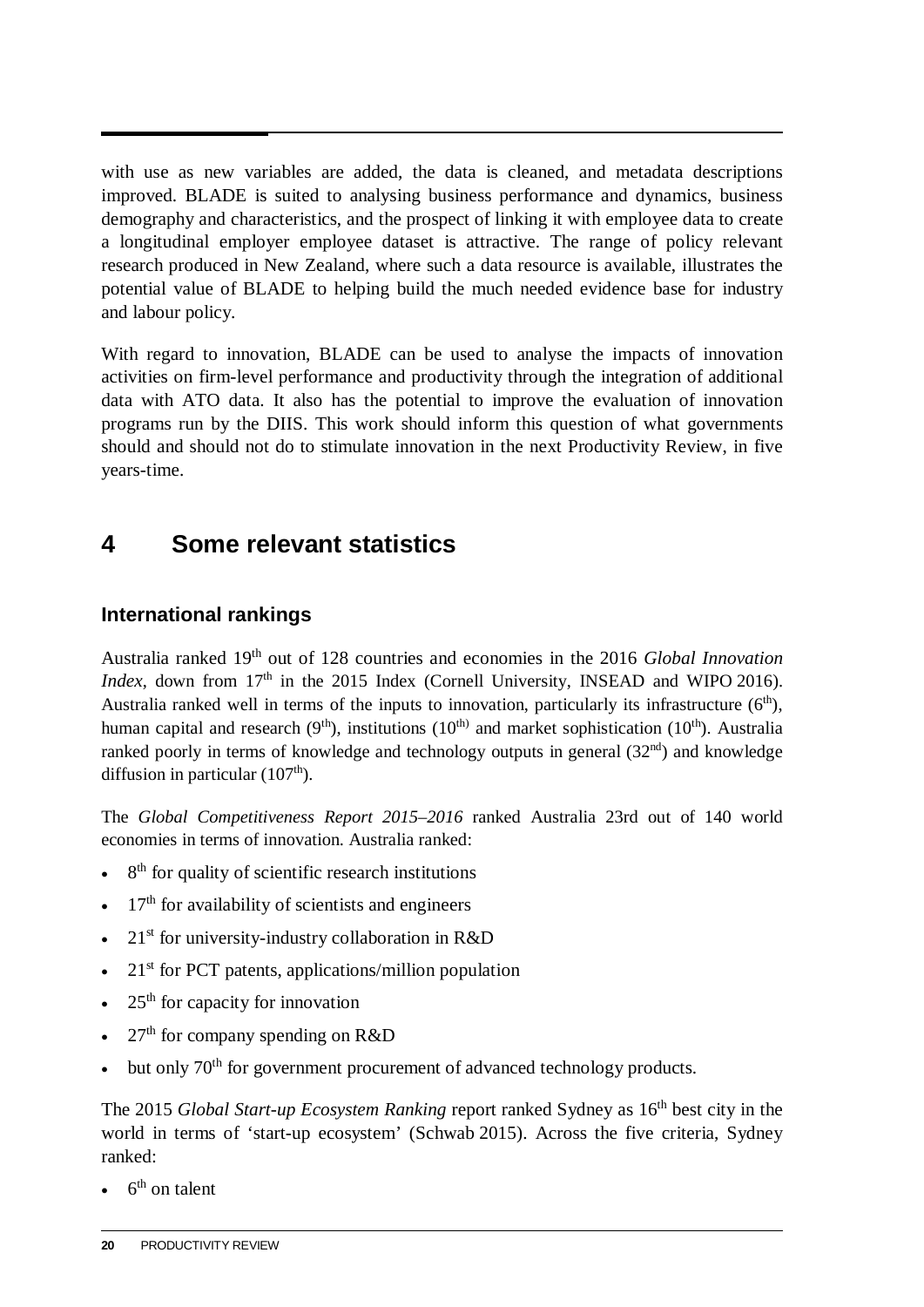- $\bullet$  10<sup>th</sup> on start-up experience
- $\cdot$  16<sup>th</sup> on funding

 $\overline{a}$ 

- $17<sup>th</sup>$  on market reach
- $20<sup>th</sup>$  on performance.

#### **Who does what in innovation?**

A common perception is that intellectual property rights benefit large Australian firms that have the financial resources to fund the research and to defend their legal rights in court.

The actual situation is not as straightforward as this suggests:

- investment in intellectual property accounted for 10.4 per cent of all Australian private investment in fixed capital in 2014-15 — R&D accounted for 4.9 per cent and computer software 3.9 per cent (ABS 5206.0 reported in IP Australia (2016, p. 25))
- 53 per cent of patent applications in 2015 were by Australian SMEs, up from 43 per cent in 2006 (IP Australia 2016, p. 26)
- firms aged over 10 years old file proportionately more intellectual property applications than do firms that are younger (IP Australia 2016, p. 27)
- older firms tend to file around three times the number of patents of younger firms (IP Australia 2016, p. 28)
- there were 732 licences, options and agreements executed and 2236 active in 2014. Australian universities account for most licences, options and agreements in Australia.[5](#page-26-0) These agreements generated \$136 million in licence income for their Australian owners (DIIS 2015, p. 8)
- there were 15 463 research contracts, consultancies and collaborations in 2014, valued at \$1.8 billion (DIIS 2015, pp. 10–11)
- firms that take out intellectual property rights have higher ten-year survival rates than those that do not — the 10-year survival rate for firms that take out IP rights is in the range from high 70 to low 80 per cent, depending on the right, compared to an average of 65 per cent across all firms in the Australian Business Register (figure 10).
- firms that have taken out IP rights are less likely to have cancelled their Australian Business Number or GST registration than those that do not (25 per cent compared to 35 per cent, respectively), which aligns with the finding that firms with IP rights tend to live longer than firms without (DIIS 2015, p. 28).

<span id="page-26-0"></span><sup>5</sup> A licence agreement formalises the transfer of technology between two parties, where the owner of the technology grants rights to the other party. An option agreement grants the potential licensee a time period during which it may evaluate the technology and negotiate the terms of a licence agreement. An assignment agreement conveys all rights, title and interest in the licenced subject matter to the named assignee.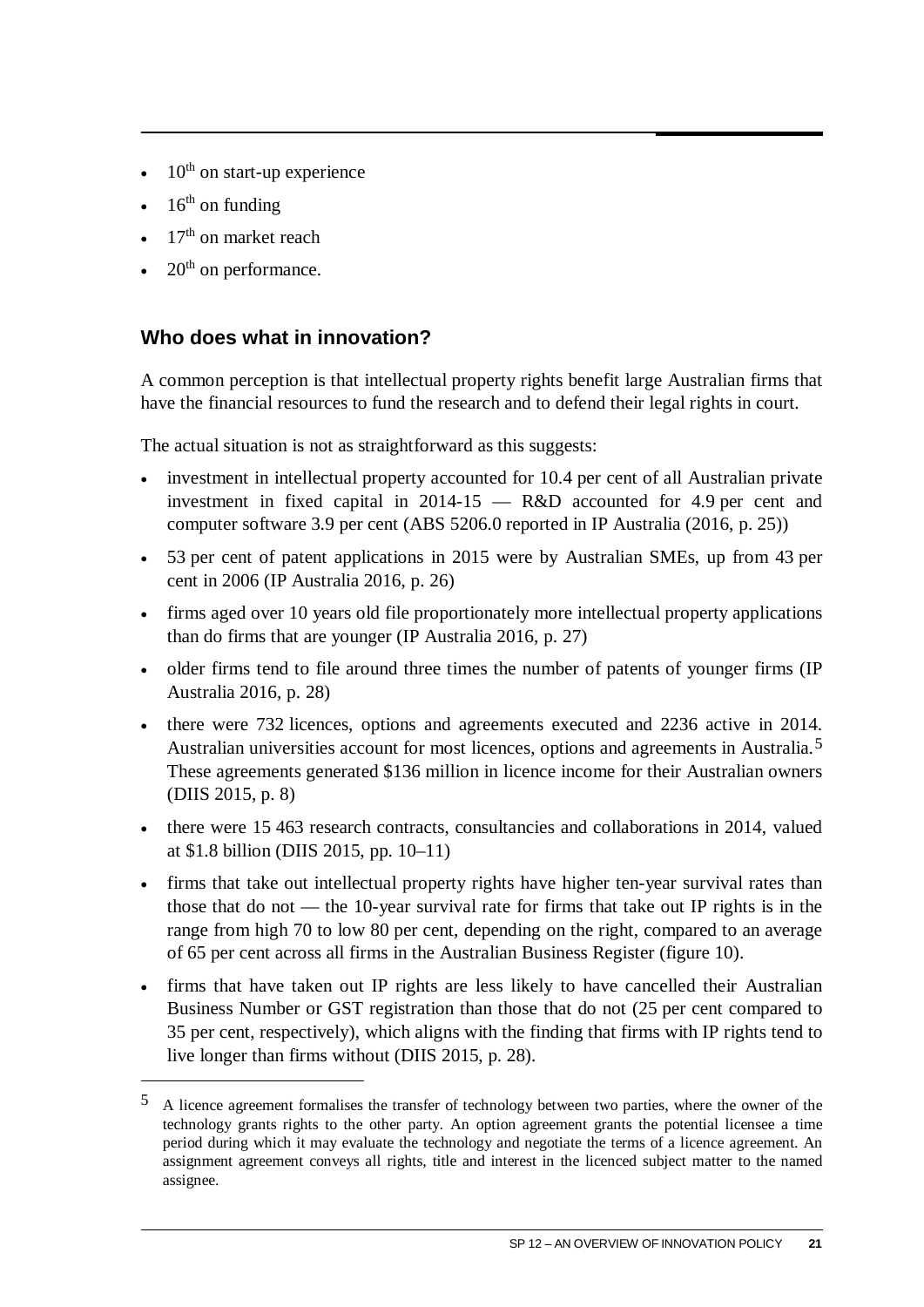<span id="page-27-0"></span>

**a** ABR: Australian Business Register. PBR: plant breeders rights. *Source*: IP Australia (2016, p. 29).

## **5 Selected studies**

Public Support for Science and Innovation

In its *Public Support for Science and Innovation* report (PC 2007), the Productivity Commission found that there were:

- … widespread and important economic, social and environmental benefits generated by Australia's … public funding support of science and innovation.
- On the basis of multiple strands of evidence, the benefits of public spending are likely to exceed the costs.
- But, given a host of measurement and methodological issues, it is not possible to provide anything other than broad estimates of the overall return to government contributions.

The report identified that major improvements were needed across the sector, including some key institutional and program areas.

The Commission's analysis suggested that many investments that produce spillovers have sufficient private returns for firms to invest without support'. However, although it is difficult to estimate with any precision, the overall return to total and business R&D was found to be high (PC 2007, p. XIX).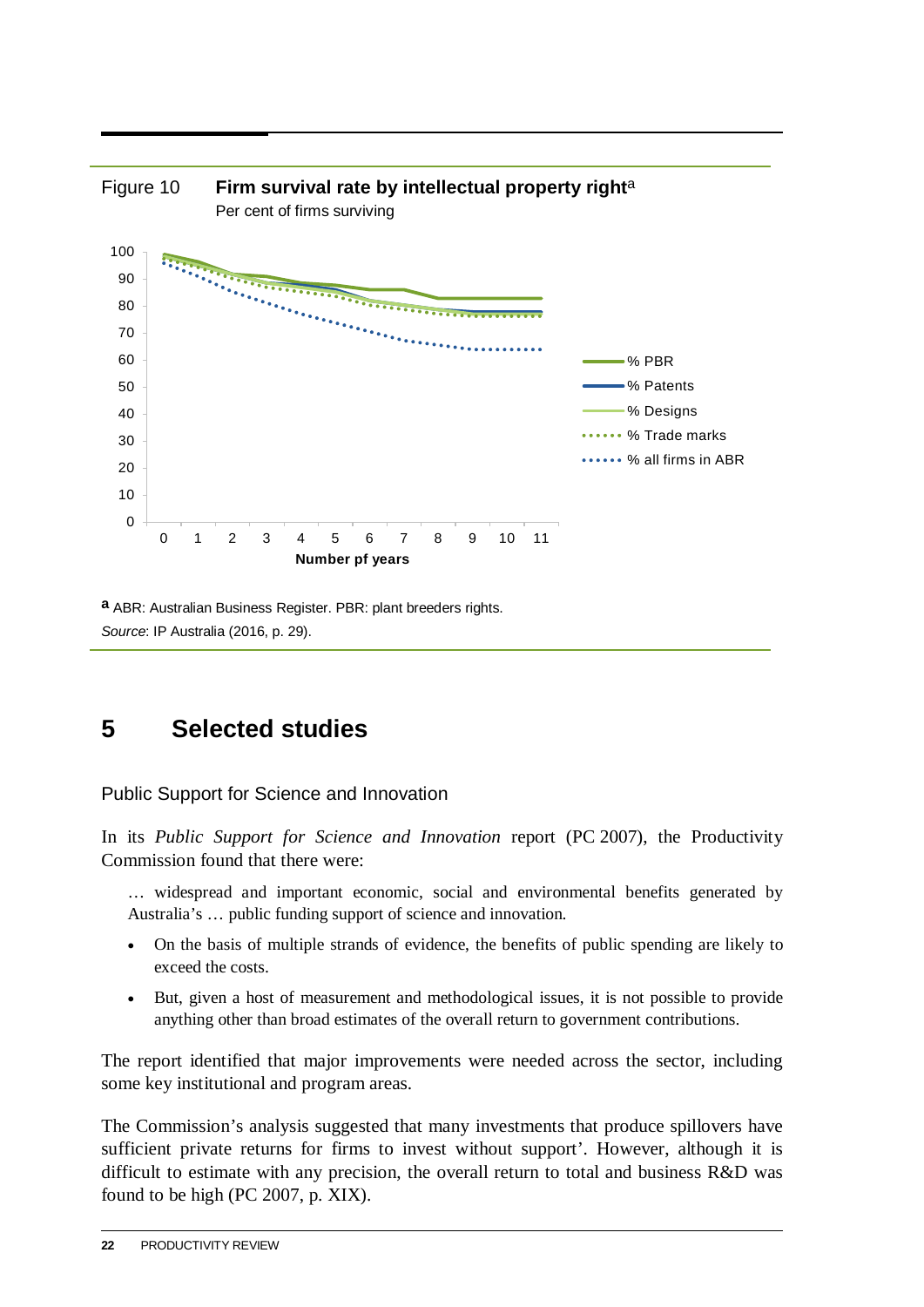#### Review of the R&D Tax Incentive

The R&D Tax Incentive seeks to encourage industry to invest in R&D activities that might otherwise not be conducted through the provision of refundable and non-refundable tax offsets (\$0.9 billion and \$2.3 billion, respectively, in 2015-16 (DIIS 2016)). It replaced the R&D Tax Concession in 2011.

The rationale for the incentive is to encourage additional R&D that, while it may not be viable for an individual company to ordinarily undertake this R&D, the outcomes of the R&D may have a wider benefit to Australian society.

The 2016 Ferris, Finkel and Fraser Review was asked to identify opportunities to improve the effectiveness and integrity of the R&D Tax Incentive, including by sharpening its focus on encouraging additional R&D spending. The review was completed in April 2016 (Ferris, Finkel and Fraser 2016).

The Review found that R&D activities were a key driving force of productivity and economic growth. The R&D Tax Incentive was part of a mix of innovation policies that sought to improve the quality and quantity of R&D investments in Australia, and accounted for around one-third of government support for innovation.

However, the Review found that the R&D Tax Incentive fell short of meeting its stated objectives of encouraging additional R&D (additionality) and producing spillovers and made six recommendations to be considered as a package of measures to improve the overall effectiveness and integrity of the programme while encouraging additional R&D:

- 1. retain the current definition of eligible activities and expenses under the law, but develop new guidance, including plain English summaries, case studies and public rulings, to give greater clarity to the scope of eligible activities and expenses
- 2. introduce a collaboration premium of up to 20 per cent for the non-refundable tax offset to provide additional support for the collaborative element of R&D expenditures undertaken with publicly-funded research organisations. The premium would also apply to the cost of employing new STEM PhD or equivalent graduates in their first three years of employment. If an R&D intensity threshold is introduced (see Recommendation 4), companies falling below the threshold should still be able to access both elements of the collaboration premium
- 3. introduce a cap in the order of \$2 million on the annual cash refund payable under the R&D Tax Incentive, with remaining offsets to be treated as a non-refundable tax offset carried forward for use against future taxable income
- 4. introduce an intensity threshold in the order of 1 to 2 per cent for recipients of the non-refundable component of the R&D Tax Incentive, such that only R&D expenditure in excess of the threshold attracts a benefit
- 5. if an R&D intensity threshold is introduced, increase the expenditure threshold to \$200 million so that large R&D-intensive companies retain an incentive to increase R&D in Australia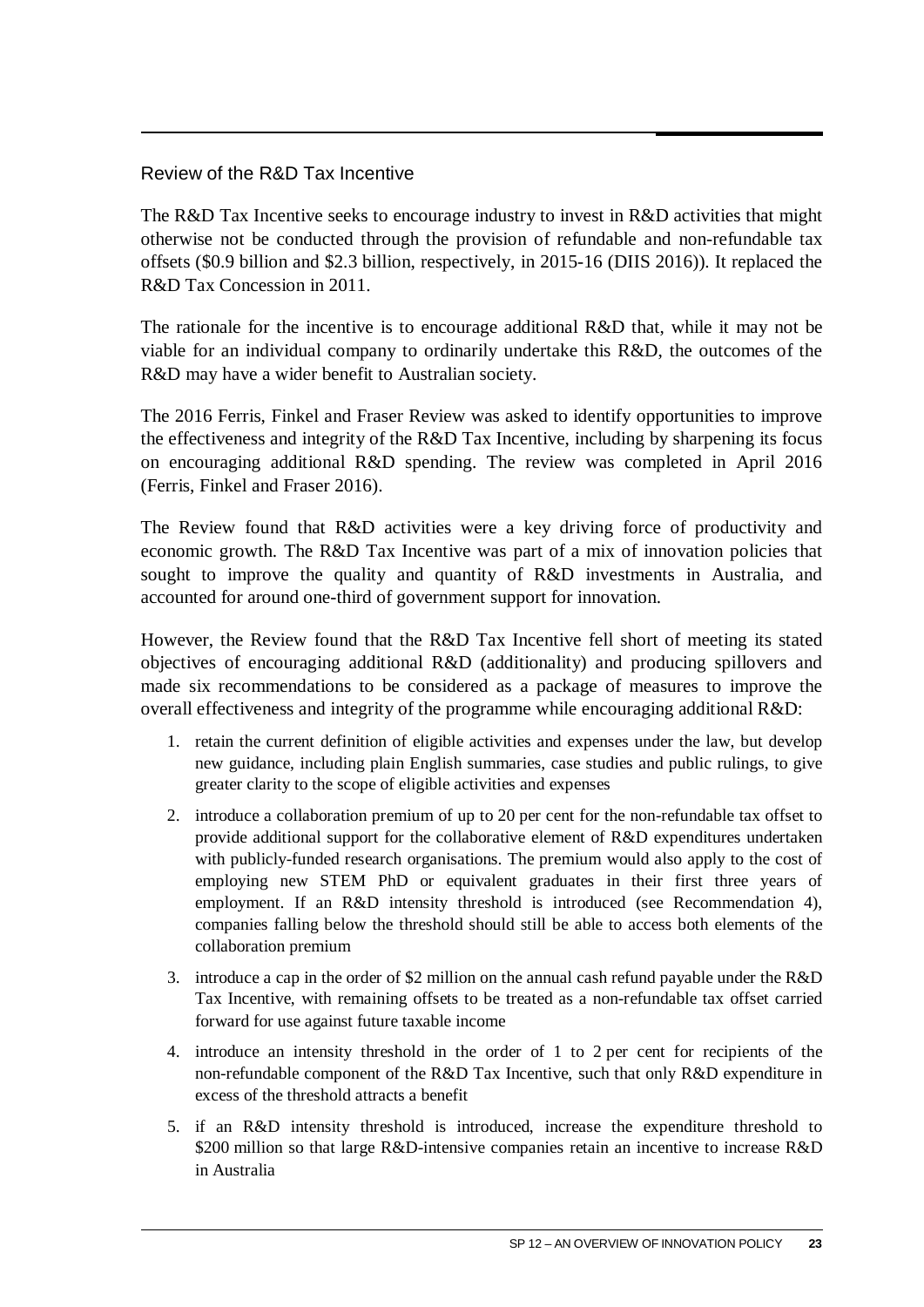<span id="page-29-0"></span>6. that the Government investigate options for improving the administration of the R&D Tax Incentive (such as adopting a single application process; developing a single programme database; reviewing the two-agency delivery model; and streamlining compliance review and findings processes) and additional resourcing that may be required to implement such enhancements. To improve transparency, the Government should also publish the names of companies claiming the R&D Tax Incentive and the amounts of R&D expenditure claimed.

The review found that the areas of improvement identified would be likely to generate greater benefit for the Australian economy. In particular, although collaboration was not a focus for the programme, the panel suggested the modest existing levels of collaboration between industry and research institutions represented a lost opportunity and that providing a higher tax offset could encourage greater levels of collaboration.

### **6 Some key policy issues**

Australia is assessed as having good innovation infrastructure, public-sector organisations and human capital by international standards. Despite these strengths, Australia does not perform as well in terms of commercialising its ideas and innovations and in terms of diffusion as other countries. Recent government initiatives are placing greater emphasis on targeting the so called 'valley of death' where conceptual ideas need to be turned into working prototypes in order to demonstrate that they work, and the costs of scaling up production assessed, including the costs of the equipment and processes needed for manufacture. Developing a business case that can convince potential investors that the risks are manageable and the prospects for an above-market return are good is an essential step in successful commercialisation, and one often neglected by Australian want to be start-ups.

The lack of private sector innovation in Australia is likely to reflect the confluence of many factors. Possible explanations include that Australia:

- has been able to develop a relatively good standard of living through primary production (agriculture and mining) without the significant innovation (although in these sectors investment in R&D is acknowledged to be relatively high)
- has a relatively small domestic market
- lacks proximity to many larger markets (and incurs higher transport costs)
- has relatively small venture capital markets compared to other countries.

Identifying the actual underlying causes and the appropriate policy remedies requires analysis. An issue worthy of further investigation, is how other countries with a better track record at innovation, R&D and commercialisation (such as Israel and Singapore) have managed to overcome similar issues. More work is also needed to better understand the challenges for entrepreneurs in developing a viable business case for their product.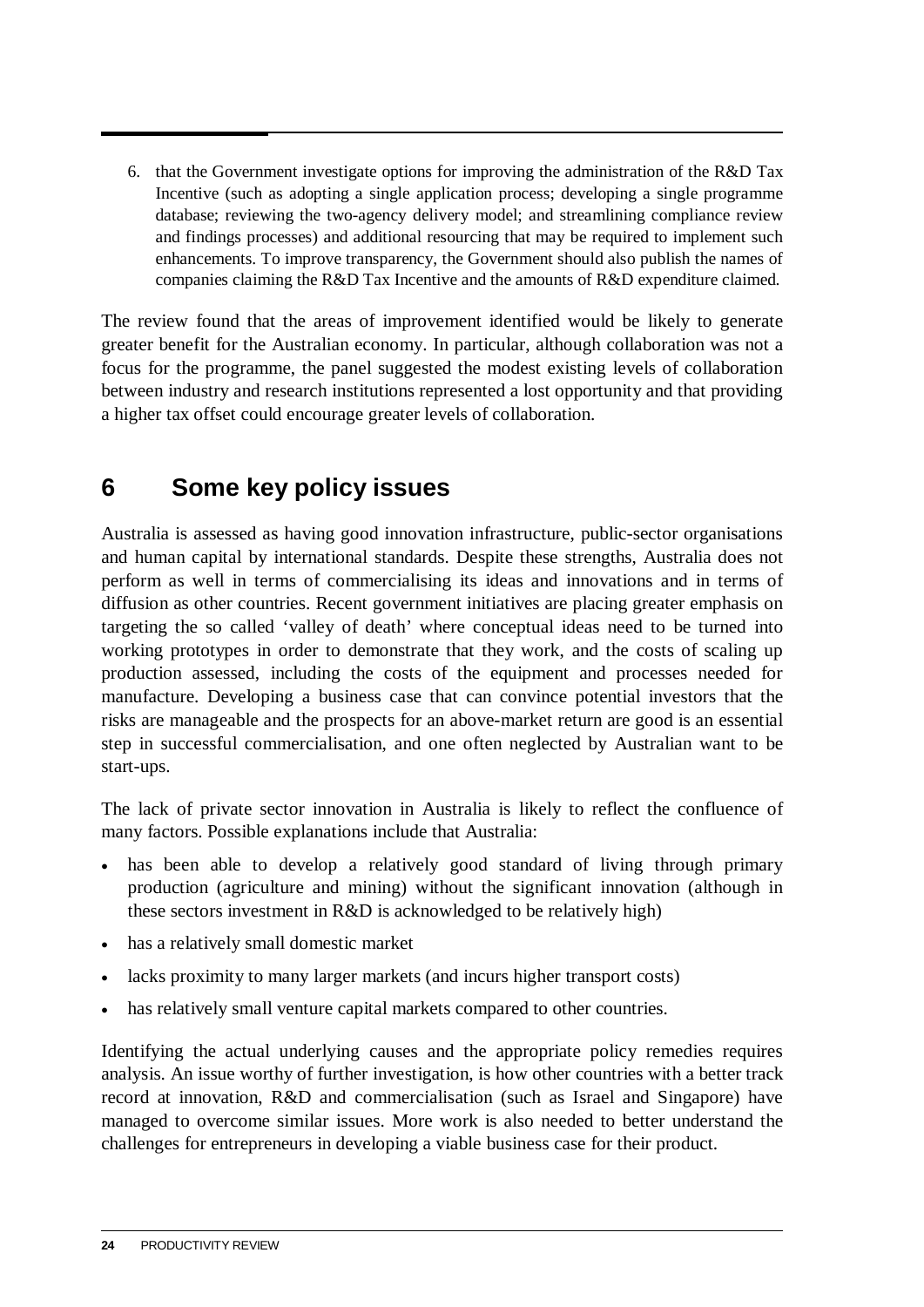Notwithstanding the need for more work in this area, some higher-level policy-relevant observations can be made.

#### Need for programme consolidation

A recent review of the Australian economy by the OECD (2017) recommended consolidating the 150 Commonwealth programmes. Many of these schemes are small in terms of the funds involved — with 74 collectively accounting for under two per cent of Australian Government expenditure of just under \$10 billion in 2015-16 (with an average expenditure of \$2.6 million). While trials are to be applauded, they are not a valid test if they fail simply due to insufficient scale.

#### Need for rigorous programme evaluations

Beyond investing in basic research and skills, the jury is out on whether there are specific government policies that can successfully promote innovation and whether this would be material to Australian economic growth. The Commission has previously argued that the government should conduct rigorous evaluations of all government innovation programmes to verify that they are achieving 'additionality' and are cost effective (PC 2007).

The Australian National Audit Office is currently undertaking a performance audit to assess the effectiveness of the design process and monitoring arrangements for the National Innovation and Science Agenda. The audit is scheduled for completion in September 2017.

Such evaluations should not just cover the probity of the processes followed and the expenditure involved but also whether the programmes are meeting their intended objectives in the most efficient and cost-effective manner. Having a longitudinal business data set (BLADE) should provide greater scope for more rigorous evaluations than could be undertaken in the past.

#### Need to target innovation activity that would not otherwise occur

The rationale for much innovation policy is to target R&D that would not otherwise occur.

As outlined above, the Ferris, Finkel and Fraser Review (2016) found that the R&D Tax Incentive fell short of meeting its stated objectives of encouraging additional R&D (additionality) and producing spillovers.

These observations apply not just to the R&D Tax Incentive but to innovation and R&D policy more widely. Targeting such activity that would otherwise occur delivers no additional benefits for taxpayer funds or the wider community.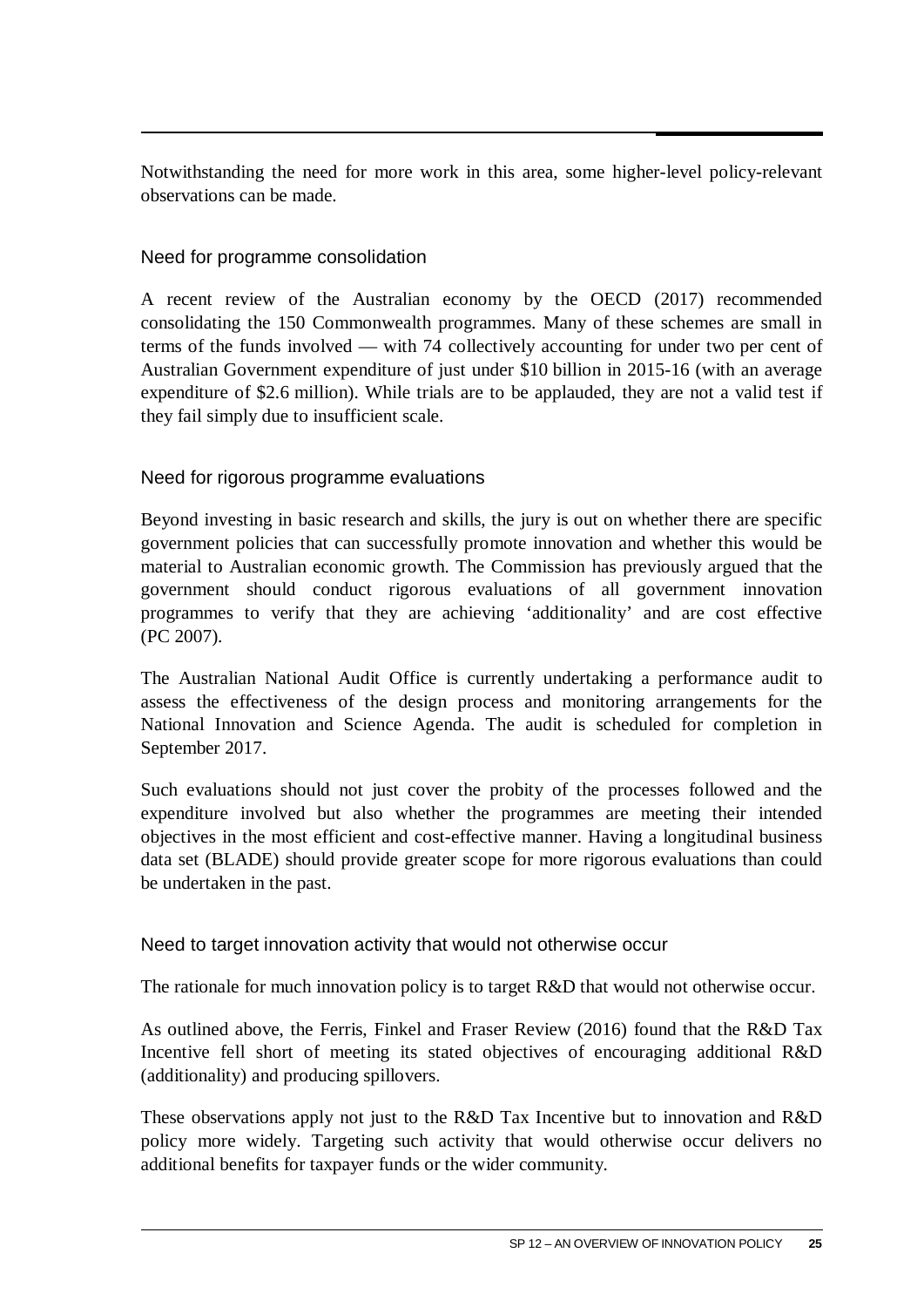#### Other OECD recommendations

In its recent assessment of the performance of the Australian economy, the OECD made some recommendations aimed at boosting the outcomes from R&D:

- put a greater weight, as envisaged, on collaboration in university funding
- develop a more coordinated approach to industry placements for research students to strengthen the linkages between research and business sectors
- assess research outcomes and impacts in the same way across public-sector research organisations
- develop a more integrated, 'whole-of-government' approach to science, research and innovation and consolidate innovation support programmes
- make the R&D Tax Incentive more effective (OECD 2017).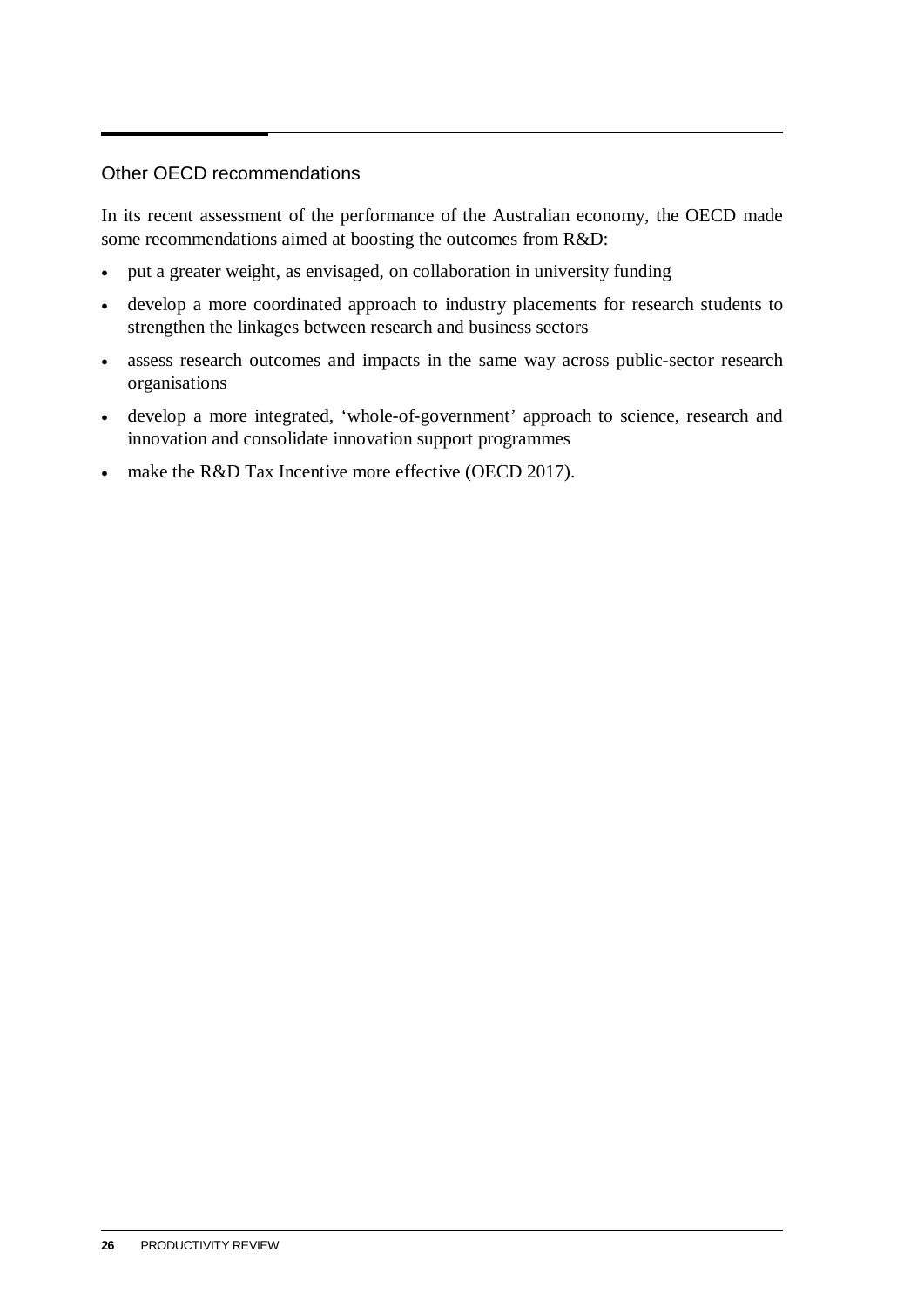## <span id="page-32-0"></span>A Research institutions

#### Table A.1 **Australian Government research agencies, 2015-16**

\$ million; Estimated actual

| Agency                                                                   | Abbreviation     | <b>Budgetary outlay</b> |
|--------------------------------------------------------------------------|------------------|-------------------------|
| Antarctic Division                                                       |                  | 93.9                    |
| Australian Astronomical Observatory                                      | AAO              | 11.9                    |
| Australian Centre for International Agricultural Research                | <b>ACIAR</b>     | 94.1                    |
| Australian Institute of Aboriginal and Torres Strait Islander<br>Studies | <b>AIATSIS</b>   | 0.8                     |
| Australian Institute of Criminology Research Program                     |                  | 3.0                     |
| Australian Institute of Marine Science                                   | <b>AIMS</b>      | 40.5                    |
| Australian National Maritime Museum                                      | ANMM             | 0.2                     |
| Australian Nuclear Science & Technology Organisation                     | <b>ANSTO</b>     | 192.6                   |
| Bureau of Meteorology Research Activities                                | <b>BoM</b>       | 24.3                    |
| Commonwealth Scientific and Industrial Research Organisation             | CSIRO            | 750.2                   |
| Defence Science and Technology                                           | <b>DST Group</b> | 464.3                   |
| Geoscience Australia                                                     |                  | 121.3                   |
| Great Barrier Reef Marine Park Authority                                 | <b>GBRMPA</b>    | 1.0                     |
| National Measurement Institute                                           | <b>NMI</b>       | 7.5                     |
| National Acoustic Laboratories                                           | <b>NAL</b>       | 4.3                     |
| <b>Supervising Scientist</b>                                             |                  | 14.0                    |
| Total                                                                    |                  | 1835.9                  |
| Source: DIIS (2016).                                                     |                  |                         |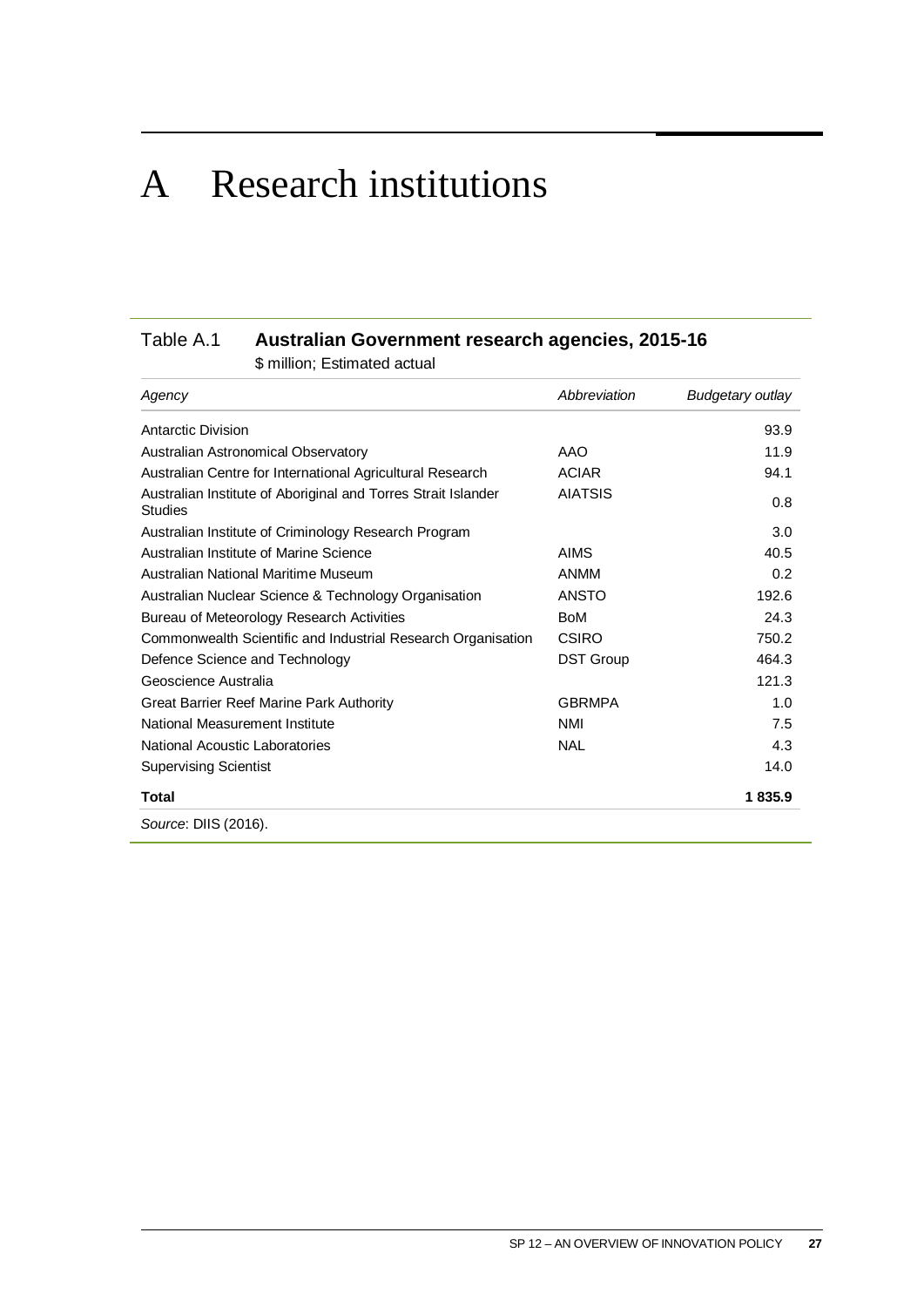| Higher education provider                            | <b>Budgetary outlay</b> |
|------------------------------------------------------|-------------------------|
| <b>Australian Catholic University</b>                | 6.9                     |
| Batchelor Institute of Indigenous Tertiary Education | 0.4                     |
| <b>Bond University</b>                               | 3.8                     |
| <b>Central Queensland University</b>                 | 6.0                     |
| <b>Charles Darwin University</b>                     | 14.6                    |
| <b>Charles Sturt University</b>                      | 9.7                     |
| <b>Curtin University of Technology</b>               | 41.3                    |
| Deakin University                                    | 29.1                    |
| <b>Edith Cowan University</b>                        | 11.5                    |
| <b>Federation University Australia</b>               | 4.0                     |
| <b>Griffith University</b>                           | 38.1                    |
| James Cook University                                | 25.8                    |
| La Trobe University                                  | 29.4                    |
| Macquarie University                                 | 39.5                    |
| <b>MCD University of Divinity</b>                    | 1.5                     |
| <b>Monash University</b>                             | 155.1                   |
| Murdoch University                                   | 18.6                    |
| Queensland University of Technology                  | 50.2                    |
| Royal Melbourne Institute of Technology              | 34.1                    |
| Southern Cross University                            | 7.9                     |
| Swinburne University of Technology                   | 18.4                    |
| The Australian National University                   | 105.2                   |
| The Flinders University of South Australia           | 27.7                    |
| The University of Adelaide                           | 87.3                    |
| The University of Melbourne                          | 185.0                   |
| The University of Notre Dame Australia               | $1.5\,$                 |
| The University of Queensland                         | 176.6                   |
| The University of Sydney                             | 180.9                   |
| The University of Western Australia                  | 91.3                    |
| <b>Torrens University Australia</b>                  | 49.5                    |
| University of Canberra                               | 9.3                     |
| University of New England                            | 15.8                    |
| University of New South Wales                        | 164.0                   |
| University of Newcastle                              | 41.3                    |
| University of South Australia                        | 34.7                    |
| University of Southern Queensland                    | 8.3                     |
| University of Tasmania                               | 43.2                    |
| University of Technology, Sydney                     | 27.0                    |
| University of the Sunshine Coast                     | 4.8                     |
| University of Western Sydney                         | 18.2                    |
| University of Wollongong                             | 36.1                    |
| Victoria University                                  | 11.4                    |
| Total                                                | 1814.4                  |
| Source: DIIS (2016).                                 |                         |

#### Table A.2 **Research block grants by higher education provider, 2016** \$ million; Estimated actual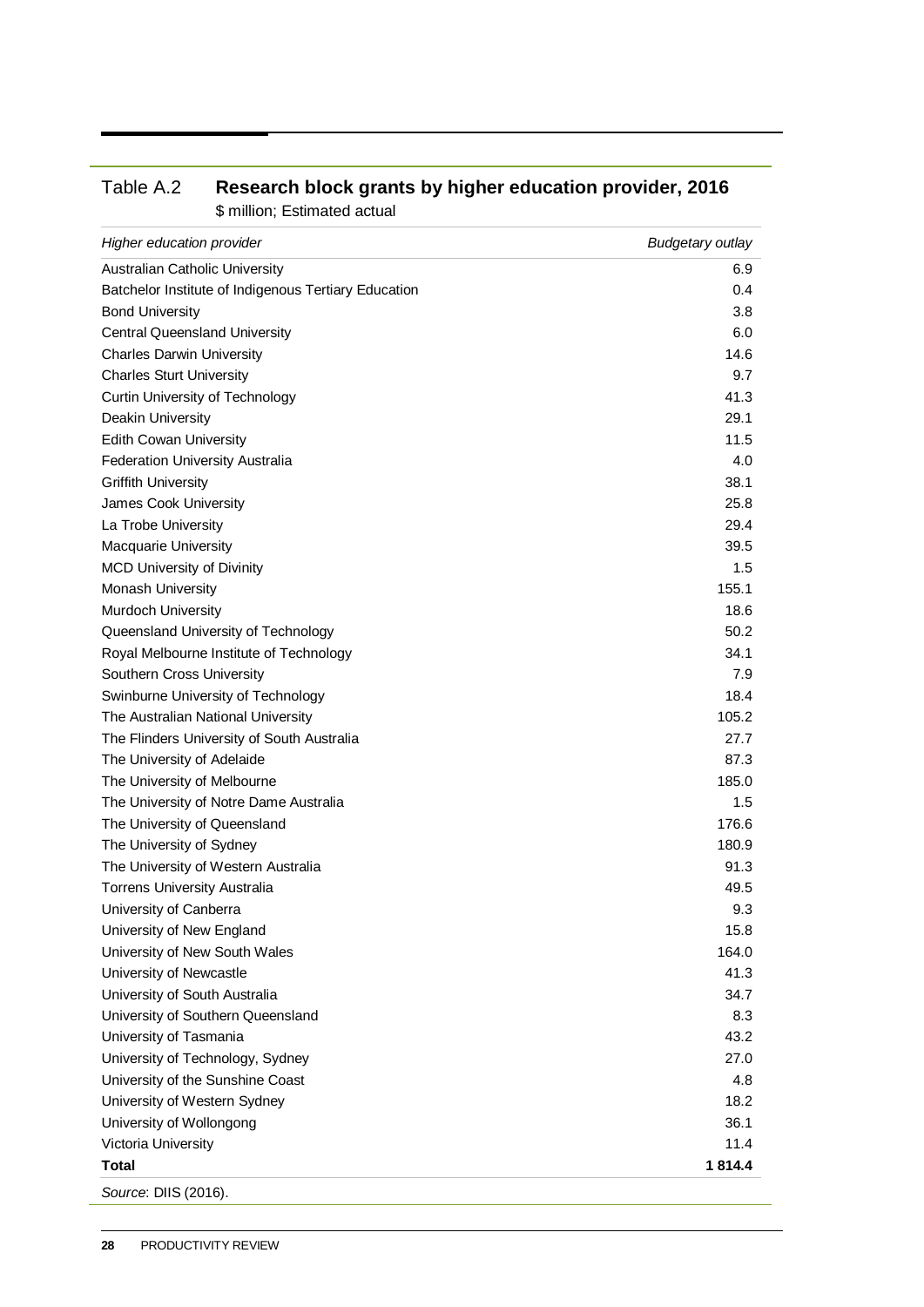| Table A.3 | <b>Rural Research and Development Corporations, 2015-16</b> |
|-----------|-------------------------------------------------------------|
|           | \$ million; Estimated actual                                |

| Ownership        | Cooperative Research Centre                              | State <sup>a</sup> | <b>Budgetary</b><br>outlay |
|------------------|----------------------------------------------------------|--------------------|----------------------------|
| Government owned | Cotton Research and Development Corporation              | <b>NSW</b>         | b                          |
|                  | <b>Fisheries Research and Development Corporation</b>    | <b>ACT</b>         | 19.2                       |
|                  | Grains Research and Development Corporation              | ACT                | 68.2                       |
|                  | Grape & Wine Research & Development Corporation          | <b>SA</b>          | b                          |
|                  | Rural Industries Research and Development<br>Corporation | <b>NSW</b>         | 12.4                       |
| Industry-owned   | Australian Egg Corporation Limited                       | <b>NSW</b>         | 1.8                        |
|                  | Australian Livestock Export Corporation Limited          | <b>NSW</b>         | c                          |
|                  | Australian Meat Processor Corporation                    | <b>NSW</b>         | C                          |
|                  | Australian Pork Limited                                  | <b>ACT</b>         | C                          |
|                  | Australian Wool Innovation Limited                       | <b>NSW</b>         | 12.5                       |
|                  | Dairy Australia Limited                                  | <b>VIC</b>         | 23.6                       |
|                  | Forest and Wood Products Australia Limited               | VIC.               | 4.3                        |
|                  | Horticulture Innovation Australia Limited                | <b>NSW</b>         | 43.8                       |
|                  | Meat & Livestock Australia                               | <b>NSW</b>         | 60.4                       |
|                  | Sugar Research Australia Limited                         | QLD                | b                          |
| Total            |                                                          |                    | 269.0                      |

**a** State of headquarters. **b** Not reported separately, but forms part of the collective total of \$22.8 million. **c** Not reported

*Sources*: Department of Agriculture and Water Resources (2016); DIIS (2016).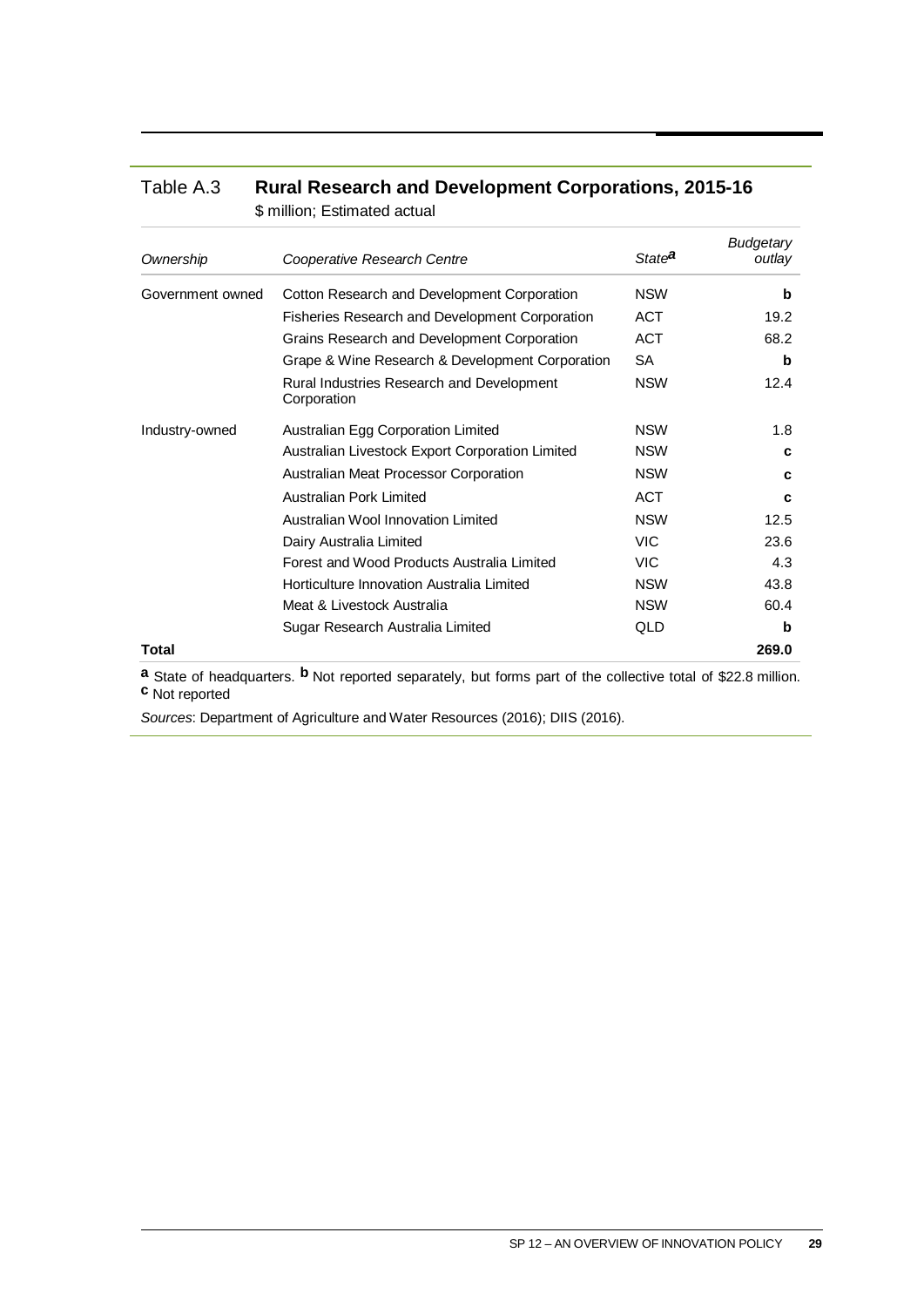| Sector                  | Cooperative Research Centre                                                       | State      | years | <b>Grant Committed</b><br>funding <sup>a</sup> |
|-------------------------|-----------------------------------------------------------------------------------|------------|-------|------------------------------------------------|
| Agriculture             | CRC for High Integrity Australian Pork (Pork CRC)                                 | SA         | 8     | 19.86                                          |
|                         | CRC for Sheep Industry Innovation (Sheep CRC)                                     | <b>NSW</b> | 5     | 15.50                                          |
|                         | Dairy Futures CRC                                                                 | Vic        | 6     | 27.72                                          |
|                         | <b>Invasive Animals CRC</b>                                                       | <b>ACT</b> | 5     | 19.70                                          |
|                         | Poultry CRC                                                                       | <b>NSW</b> | 7     | 27.000                                         |
|                         | <b>Plant Biosecurity CRC</b>                                                      | <b>ACT</b> | 6     | 29.65                                          |
| Environmental           | Antarctic Climate and Ecosystems CRC                                              | Tas        | 5     | 25.00                                          |
| services                | <b>Bushfire and Natural Hazards CRC</b>                                           | Vic        | 8     | 47.00                                          |
|                         | CRC for Contamination Assessment and<br>Remediation of the Environment (CARE CRC) | <b>SA</b>  | 9     | 29.10                                          |
|                         | CRC for Low Carbon Living                                                         | <b>NSW</b> | 7     | 28.00                                          |
|                         | <b>CRC for Water Sensitive Cities</b>                                             | Vic        | 10    | 30.00                                          |
|                         | Space Environment Research Centre                                                 | <b>ACT</b> | 5     | 19.84                                          |
| Manufacturing           | CRC for Cell Therapy Manufacturing                                                | <b>SA</b>  | 6     | 20.00                                          |
|                         | <b>CRC</b> for Polymers                                                           | Vic        | 5     | 14.50                                          |
|                         | Excellerate Australia (Automotive Australia CRC)                                  | Vic        | 5     | 26.00                                          |
|                         | Rail Manufacturing CRC                                                            | Vic        | 6     | 31.00                                          |
| <b>Medical services</b> | <b>Cancer Therapeutics CRC</b>                                                    | Vic        | 6     | 34.01                                          |
|                         | CRC for Living with Autism                                                        | Qld        | 10    | 31.00                                          |
|                         | CRC for Alertness Safety and Productivity                                         | Vic        | 7     | 14.48                                          |
|                         | <b>CRC</b> for Mental Health                                                      | Vic        | 7     | 23.11                                          |
|                         | CRC for Aboriginal and Torres Strait Islander<br>Health                           | Vic        | 5     | 25.00                                          |
|                         | <b>HEARing CRC</b>                                                                | Vic        | 5     | 28.00                                          |
|                         | Oral Health CRC                                                                   | Vic        | 8     | 30.25                                          |
|                         | Wound Management Innovation CRC                                                   | Qld        | 8     | 27.93                                          |
|                         | Young and Well CRC                                                                | Vic        | 5     | 27.46                                          |
| Mining & energy         | Deep Exploration Technologies CRC                                                 | <b>SA</b>  | 8     | 28.00                                          |
|                         | <b>Energy Pipelines CRC</b>                                                       | <b>NSW</b> | 10    | 17.48                                          |
| Social & economic       | <b>Capital Markets CRC</b>                                                        | <b>NSW</b> | 10    | 32.35                                          |
| development             | CRC for Remote Economic Participation                                             | <b>NT</b>  | 7     | 32.50                                          |
|                         | CRC for Spatial Information                                                       | Vic        | 8     | 32.19                                          |
|                         | Data to Decisions CRC                                                             | SA         | 5     | 25.00                                          |

#### Table A.4 **Cooperative Research Centres funded in the 2015-16 budget**

*Source*: DIIS (2016).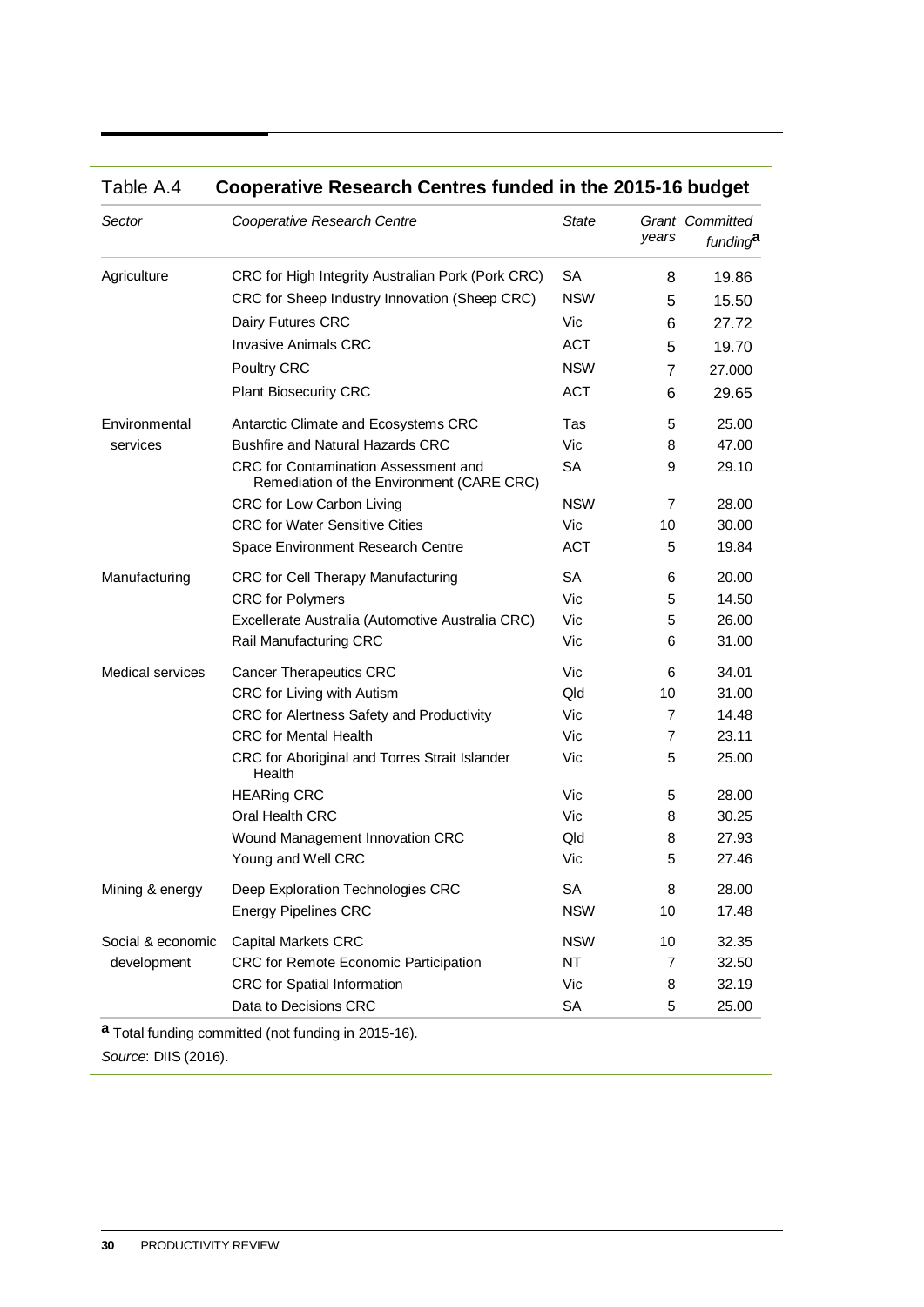| Administering institution                                             | <b>State</b> | Applications | Funded | Amount                |
|-----------------------------------------------------------------------|--------------|--------------|--------|-----------------------|
|                                                                       |              | No.          | No.    | \$m                   |
| <b>ANZAC Research Institute</b>                                       | <b>NSW</b>   | 11           | 1      | 0.1                   |
| Australian Catholic University                                        | <b>NSW</b>   | 23           | 1      | 0.1                   |
| <b>Australian National University</b>                                 | <b>ACT</b>   | 106          | 25     | 19.7                  |
| Baker IDI Heart and Diabetes Institute                                | Vic          | 122          | 22     | 16.6                  |
| <b>Bionic Ear Institute</b>                                           | Vic          | 11           | 3      | 1.9                   |
| <b>Bond University</b>                                                | Qld          | 7            | 1      | 0.3                   |
| Cancer Council Victoria                                               | Vic          | 8            | 3      | 1.6                   |
| Centenary Institute of Cancer Medicine and Cell Biology               | <b>NSW</b>   | 33           | 5      | 3.5                   |
| <b>Central Queensland University</b>                                  | Qld          | 8            | 1      | 0.3                   |
| Centre for Eye Research Australia Ltd                                 | Vic          | 25           | 4      | 1.7                   |
| Curtin University of Technology                                       | <b>WA</b>    | 72           | 5      | 3.9                   |
| <b>Deakin University</b>                                              | Vic          | 85           | 9      | 6.6                   |
| <b>Edith Cowan University</b>                                         | <b>WA</b>    | 17           | 3      | 2.9                   |
| <b>Federation University Australia</b>                                | <b>WA</b>    | 5            | 1      | 0.4                   |
| <b>Flinders University</b>                                            | <b>SA</b>    | 95           | 8      | 5.0                   |
| Florey Institute of Neuroscience and Mental Health                    | Vic          | 101          | 18     | 27.5                  |
| Garvan Institute of Medical Research                                  | <b>NSW</b>   | 78           | 16     | 13.4                  |
| <b>Griffith University</b>                                            | Qld          | 89           | 5      | 4.2                   |
| James Cook University                                                 | Qld          | 33           | 5      | 3.4                   |
| La Trobe University                                                   | Vic          | 77           | 15     | 7.0                   |
| Macfarlane Burnet Institute for Medical Research and Public<br>Health | Vic          | 34           | 13     | 14.6                  |
| <b>Macquarie University</b>                                           | <b>NSW</b>   | 67           | 12     | 6.8                   |
| <b>Melbourne Health</b>                                               | Vic          | 16           | 1      | 0.1                   |
| Menzies School of Health Research                                     | NT           | 33           | 8      | 10.2                  |
| Metro South Hospital and Health Service                               | Qld          | 3            | 2      | 0.8                   |
| Monash University                                                     | Vic          | 622          | 111    | 86.7                  |
| Murdoch Childrens Research Institute                                  | Vic          | 158          | 41     | 23.9                  |
| Murdoch University                                                    | <b>WA</b>    | 10           | 1      | 1.3                   |
| Queensland Institute of Medical Research                              | Qld          | 121          | 23     | 45.5                  |
| Queensland University of Technology                                   | Qld          | 107          | 11     | 5.9                   |
| <b>RMIT University</b>                                                | Vic          | 30           | 3      | 2.4                   |
| South Australian Health and Medical Research Institute<br>(SAHMRI)    | SA           | 33           | 7      | 4.0                   |
| St Vincent's Institute of Medical Research                            | Vic          | 45           | 12     | 9.0                   |
| Swinburne University of Technology                                    | Vic          | 11           | 2      | 0.7                   |
| The George Institute for International Health                         | <b>NSW</b>   | 7            | 3      | 0.2                   |
| University of Adelaide                                                | SA           | 257          | 27     | 17.8                  |
| University of Melbourne                                               | Vic          | 581          | 124    | 103.9                 |
| University of New South Wales                                         | <b>NSW</b>   | 426          | 86     | 59.5                  |
| University of Newcastle                                               | <b>NSW</b>   | 164          | 28     | 18.4                  |
| University of Notre Dame                                              | WA           | 7            | 1      | 0.2                   |
|                                                                       |              |              |        | (Continued next page) |

#### Table A.5 **NHMRC competitive grant recipients by institution, 2016**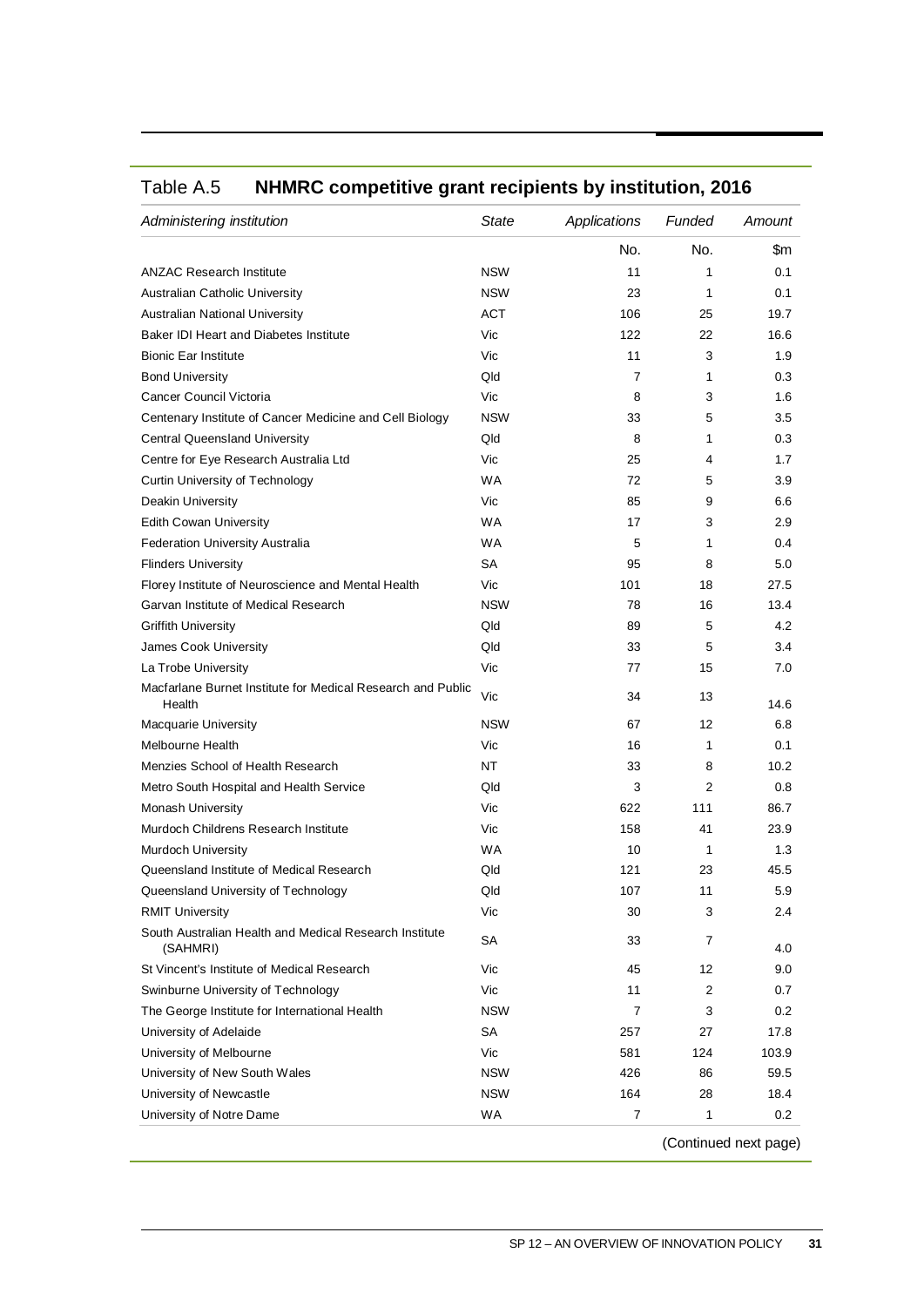#### Table A.5 **(continued)**

| Administering institution               | <b>State</b> | Applications Funded |     | Amount |
|-----------------------------------------|--------------|---------------------|-----|--------|
| University of Queensland                | Qld          | 445                 | 83  | 51.2   |
| University of South Australia           | <b>SA</b>    | 108                 | 22  | 13.8   |
| University of Sydney                    | <b>NSW</b>   | 557                 | 107 | 116.2  |
| University of Tasmania                  | Tas          | 60                  | 7   | 5.0    |
| University of Technology Sydney         | <b>NSW</b>   | 33                  | 2   | 0.2    |
| University of Western Australia         | <b>WA</b>    | 253                 | 48  | 35.9   |
| University of Western Sydney            | <b>NSW</b>   | 41                  | 2   | 2.6    |
| University of Wollongong                | <b>NSW</b>   | 49                  | 5   | 2.9    |
| Victor Chang Cardiac Research Institute | <b>NSW</b>   | 20                  | 4   | 3.6    |
| Walter and Eliza Hall Institute         | Vic          | 159                 | 39  | 24.9   |
| Total                                   |              | 5.519a              | 986 | 788.4  |

**a** Total includes 56 applications from institutions that did not receive funding in 2016: Asbestos Diseases Research Institute (5); Charles Sturt University (4); CSIRO (5); Ear Science Institute Australia (1); Institute for Breathing and Sleep (3); Southern Cross University (1); Sydney West Area Health Service (1); University of New England (5); University of Southern Queensland (1); University of the Sunshine Coast (11); Victoria University (15).

*Source*: NHMRC (2017).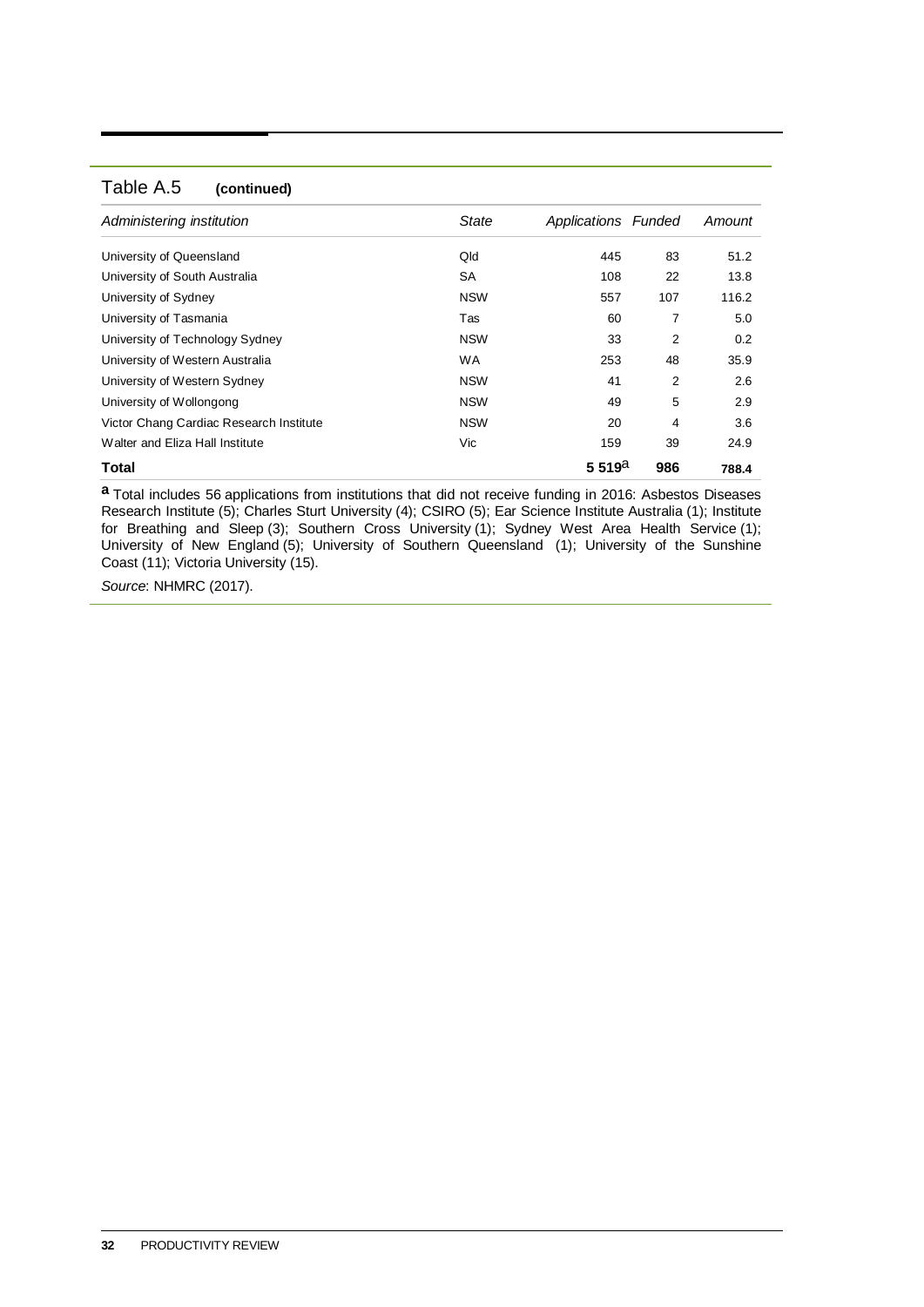## <span id="page-38-0"></span>B Innovation programmes

#### Table B.1 **Australian Government innovation expenditure by programme and portfolio, 2015-16**

\$ million; Estimated actual

| Programme / Activity                                                              | Portfolio                              | <b>Budgetary</b><br>outlay |
|-----------------------------------------------------------------------------------|----------------------------------------|----------------------------|
| R&D Tax Incentives - Refundable                                                   | Industry, Innovation and Science       | 2 3 4 0                    |
| R&D Tax Incentives - Non Refundable                                               | Industry, Innovation and Science       | 850                        |
| <b>NHMRC Research Grants</b>                                                      | Health                                 | 846                        |
| Australian Research Council (ARC) - National<br><b>Competitive Grants Program</b> | <b>Education and Training</b>          | 816                        |
| Commonwealth Scientific and Industrial Research<br>Organisation (CSIRO)           | Industry, Innovation and Science       | 750                        |
| <b>Research Training Scheme</b>                                                   | <b>Education and Training</b>          | 684                        |
| Defence Science and Technology Group (DST<br>Group)                               | Defence                                | 464                        |
| Joint Research Engagement Program                                                 | <b>Education and Training</b>          | 360                        |
| Australian Postgraduate Awards                                                    | <b>Education and Training</b>          | 282                        |
| Research Infrastructure Block Grants                                              | <b>Education and Training</b>          | 242                        |
| Sustainable Research Excellence in Universities                                   | <b>Education and Training</b>          | 239                        |
| Australian Nuclear Science & Technology<br>Organisation (ANSTO)                   | Industry, Innovation and Science       | 193                        |
| National Institutes Program - ANU Component                                       | <b>Education and Training</b>          | 192                        |
| Australian Renewable Energy Agency (ARENA)                                        | <b>Environment and Energy</b>          | 169                        |
| National Collaborative Research Infrastructure<br>Strategy                        | <b>Education and Training</b>          | 150                        |
| Cooperative Research Centres Programme                                            | Industry, Innovation and Science       | 141                        |
| Automotive Transformation Scheme                                                  | Industry, Innovation and Science       | 132                        |
| <b>Biomedical Translation Fund</b>                                                | Health                                 | 125                        |
| Geoscience Australia                                                              | Industry, Innovation and Science       | 121                        |
| Australian Centre for International Agricultural<br>Research (ACIAR)              | Foreign Affairs and Trade              | 94                         |
| <b>Antarctic Division</b>                                                         | <b>Environment and Energy</b>          | 94                         |
| Grains                                                                            | Agriculture and Water Resources        | 68                         |
| Meat Research                                                                     | Agriculture and Water Resources        | 60                         |
| Carbon Capture and Storage (CCS) Flagships                                        | Industry, Innovation and Science       | 44                         |
| <b>Horticulture Research</b>                                                      | <b>Agriculture and Water Resources</b> | 44                         |
| Innovation Investment Fund including Innovation<br>Investment Follow-on Fund      | Industry, Innovation and Science       | 43                         |
| Australian Institute of Marine Science (AIMS)                                     | Industry, Innovation and Science       | 40                         |
| DFAT Aid Research and Development                                                 | Foreign Affairs and Trade              | 37                         |

(Continued next page)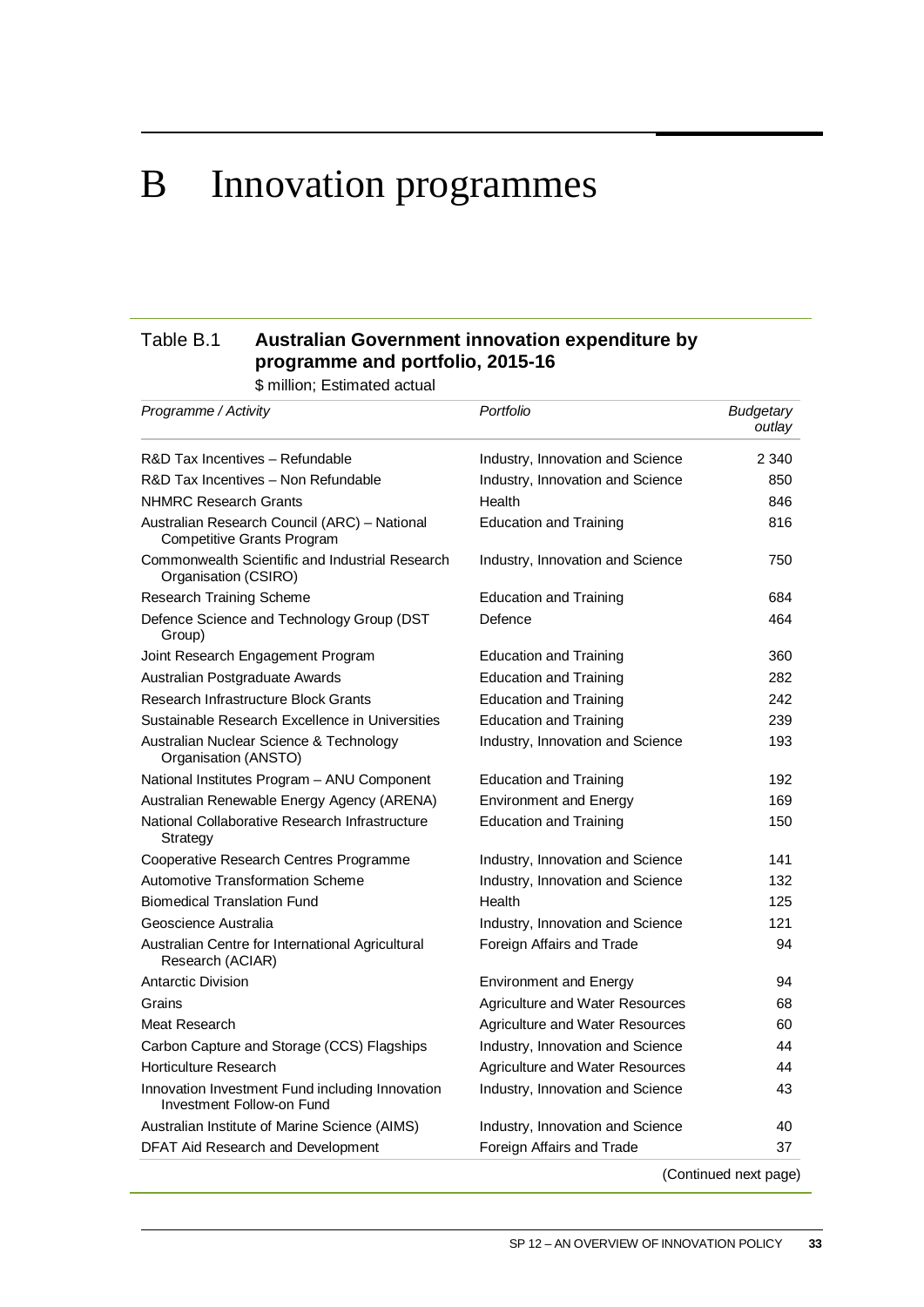#### Table B.1 **(continued)**

| Programme / Activity                                                                                              | Portfolio                              | <b>Budgetary</b><br>outlay |
|-------------------------------------------------------------------------------------------------------------------|----------------------------------------|----------------------------|
| A Competitive Agriculture Sector - boosting farm<br>profits through rural R&D                                     | Agriculture and Water Resources        | 29                         |
| Entrepreneurs' Programme - Accelerating<br>Commercialisation                                                      | Industry, Innovation and Science       | 27                         |
| <b>Other Rural Research</b>                                                                                       | <b>Agriculture and Water Resources</b> | 25                         |
| Bureau of Meteorology Research Activities                                                                         | <b>Environment and Energy</b>          | 24                         |
| Dairy Australia Limited                                                                                           | Agriculture and Water Resources        | 24                         |
| International Postgraduate Research Scholarship                                                                   | <b>Education and Training</b>          | 22                         |
| National Environmental Science Programme                                                                          | <b>Environment and Energy</b>          | 22                         |
| <b>ICT Centre of Excellence</b>                                                                                   | Industry, Innovation and Science       | 21                         |
| Fishing Industry Research                                                                                         | Agriculture and Water Resources        | 19                         |
| Office of Water Science                                                                                           | <b>Environment and Energy</b>          | 18                         |
| <b>Supervising Scientist</b>                                                                                      | <b>Environment and Energy</b>          | 14                         |
| Wool Research                                                                                                     | Agriculture and Water Resources        | 13                         |
| Rural Industries R&D Corporation                                                                                  | Agriculture and Water Resources        | 12                         |
| <b>Industry Growth Centres</b><br>Initiative- Commercialisation Fund                                              | Industry, Innovation and Science       | 12                         |
| Australian Astronomical Observatory (AAO)                                                                         | Industry, Innovation and Science       | 12                         |
| Coal Mining Abatement Technology Support<br>Package                                                               | Industry, Innovation and Science       | 11                         |
| Health Surveillance Fund - Research Centres                                                                       | Health                                 | 10                         |
| Collaborative Research Networks Program                                                                           | <b>Education and Training</b>          | 9                          |
| Household, Income and Labour Dynamics in<br>Australia (HILDA) Survey                                              | <b>Social Services</b>                 | 9                          |
| Carbon Farming Futures - Filling the Research Gap                                                                 | Agriculture and Water Resources        | 9                          |
| Longitudinal Survey of Australian Children (LSAC)                                                                 | <b>Social Services</b>                 | 8                          |
| Drug and Alcohol Research                                                                                         | Health                                 | 8                          |
| National Measurement Institute (NMI)                                                                              | Industry, Innovation and Science       | 8                          |
| <b>Commercialisation Australia</b>                                                                                | Industry, Innovation and Science       | 7                          |
| <b>Support for Cancer Clinical Trials</b>                                                                         | Health                                 | 7                          |
| Square Kilometre Array Radio Telescope Project                                                                    | Industry, Innovation and Science       | 7                          |
| Defence Future Capability Technology Centre<br>Program                                                            | Defence                                | 7                          |
| Australian Climate Change Science Programme<br>(ACCSP)                                                            | <b>Environment and Energy</b>          | 6                          |
| National Landcare Programme Innovation Grants                                                                     | Agriculture and Water Resources        | 5                          |
| Priority-driven Collaborative Cancer Research<br>Scheme                                                           | Health                                 | 5                          |
| <b>Higher Education Research Promotion</b>                                                                        | <b>Education and Training</b>          | 5                          |
| Three dedicated Prostate Cancer Research Centres<br>(two centres funded from 2008-09 and a third<br>from 2013-14) | Health                                 | 5                          |
| National Low Emissions Coal Initiative                                                                            | Industry, Innovation and Science       | 4                          |
| <b>National Acoustic Laboratories</b>                                                                             | Health                                 | 4                          |
|                                                                                                                   |                                        | (Continued next page)      |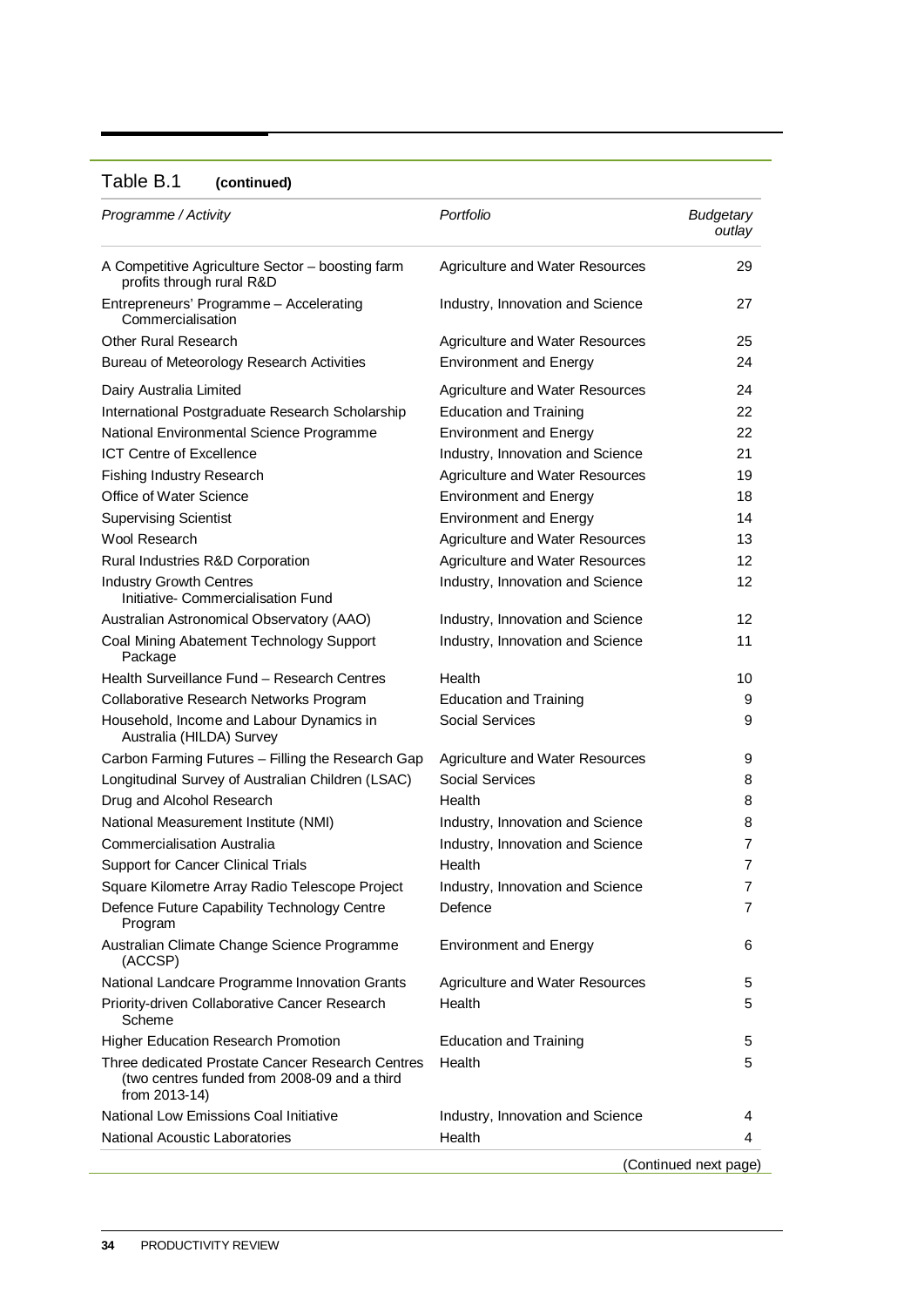#### Table B.1 **(continued)**

| Programme / Activity                                                                                                                         | Portfolio                                  | <b>Budgetary</b><br>outlay |
|----------------------------------------------------------------------------------------------------------------------------------------------|--------------------------------------------|----------------------------|
| Forestry                                                                                                                                     | <b>Agriculture and Water Resources</b>     | 4                          |
| Carbon Farming Futures - Action on the Ground                                                                                                | <b>Agriculture and Water Resources</b>     | 4                          |
| Payments to Austroads/ARRB Transport<br>Research Ltd.                                                                                        | Infrastructure and Regional<br>Development | 4                          |
| Carbon Farming Futures - Extension and<br>Outreach                                                                                           | Agriculture and Water Resources            | 4                          |
| Industry Growth centres Initiative - Project Fund                                                                                            | Industry, Innovation and Science           | 4                          |
| National Climate Change Adaptation Research<br>Facility (NCCARF) - support                                                                   | <b>Environment and Energy</b>              | 3                          |
| Great Barrier Reef Foundation - contribution                                                                                                 | <b>Environment and Energy</b>              | 3                          |
| <b>Competitive Pre-Seed Fund</b>                                                                                                             | Industry, Innovation and Science           | 3                          |
| Longitudinal Study of Indigenous Children (LSIC)                                                                                             | <b>Social Services</b>                     | 3                          |
| Australian Institute of Criminology (AIC) Research<br>Program                                                                                | Attorney-General's                         | 3                          |
| Entrepreneurs' Programme - Innovation<br>Connections                                                                                         | Industry, Innovation and Science           | 3                          |
| Australia-India Strategic Research Fund                                                                                                      | Industry, Innovation and Science           | 3                          |
| Establishment of an ICT-enabled Research<br>Laboratory - Commonwealth Assistance                                                             | Industry, Innovation and Science           | 3                          |
| Australian Sports Commission (ASC) Research<br>Programs - Intramural                                                                         | Health                                     | 3                          |
| Australian War Memorial - Official Histories                                                                                                 | <b>Veterans' Affairs</b>                   | 3                          |
| ANROWS core funding                                                                                                                          | <b>Social Services</b>                     | 2                          |
| Australian Biological Resources Study                                                                                                        | <b>Environment and Energy</b>              | $\overline{2}$             |
| Australian Longitudinal Study on Male Health                                                                                                 | Health                                     | $\overline{2}$             |
| Australian Radiation Protection and Nuclear<br>Safety Agency (ARPANSA) - Radiation in<br>Health Care - Safe and Better Use                   | Health                                     | $\overline{2}$             |
| Australian Sports Commission (ASC) Research<br>Programs - Extramural                                                                         | Health                                     | 2                          |
| Centres of Excellence - Biosecurity Risk Analysis<br>and Research                                                                            | Agriculture and Water Resources            | 2                          |
| Clean Technology Innovation Programme                                                                                                        | Industry, Innovation and Science           | 2                          |
| Department of Veterans' Affairs Applied Research Veterans' Affairs<br>Program                                                                |                                            | 2                          |
| Environmental Water Knowledge and Research                                                                                                   | <b>Environment and Energy</b>              | 2                          |
| <b>Global Connections Fund</b>                                                                                                               | Industry, Innovation and Science           | 2                          |
| International Whaling Commission Southern<br>Ocean Research Partnership                                                                      | <b>Environment and Energy</b>              | $\overline{2}$             |
| National Disability Research and Development<br>Agenda                                                                                       | Social Services                            | 2                          |
| National Health Survey                                                                                                                       | Health                                     | 2                          |
| ANCAP-Vehicle Testing/Stars on Cars                                                                                                          | Infrastructure and Regional<br>Development | 1                          |
| ARC Linkage Grant - Creating the conditions for<br>collective impact: transforming the child<br>serving system in disadvantaged communities. | Social Services                            | 1                          |

(Continued next page)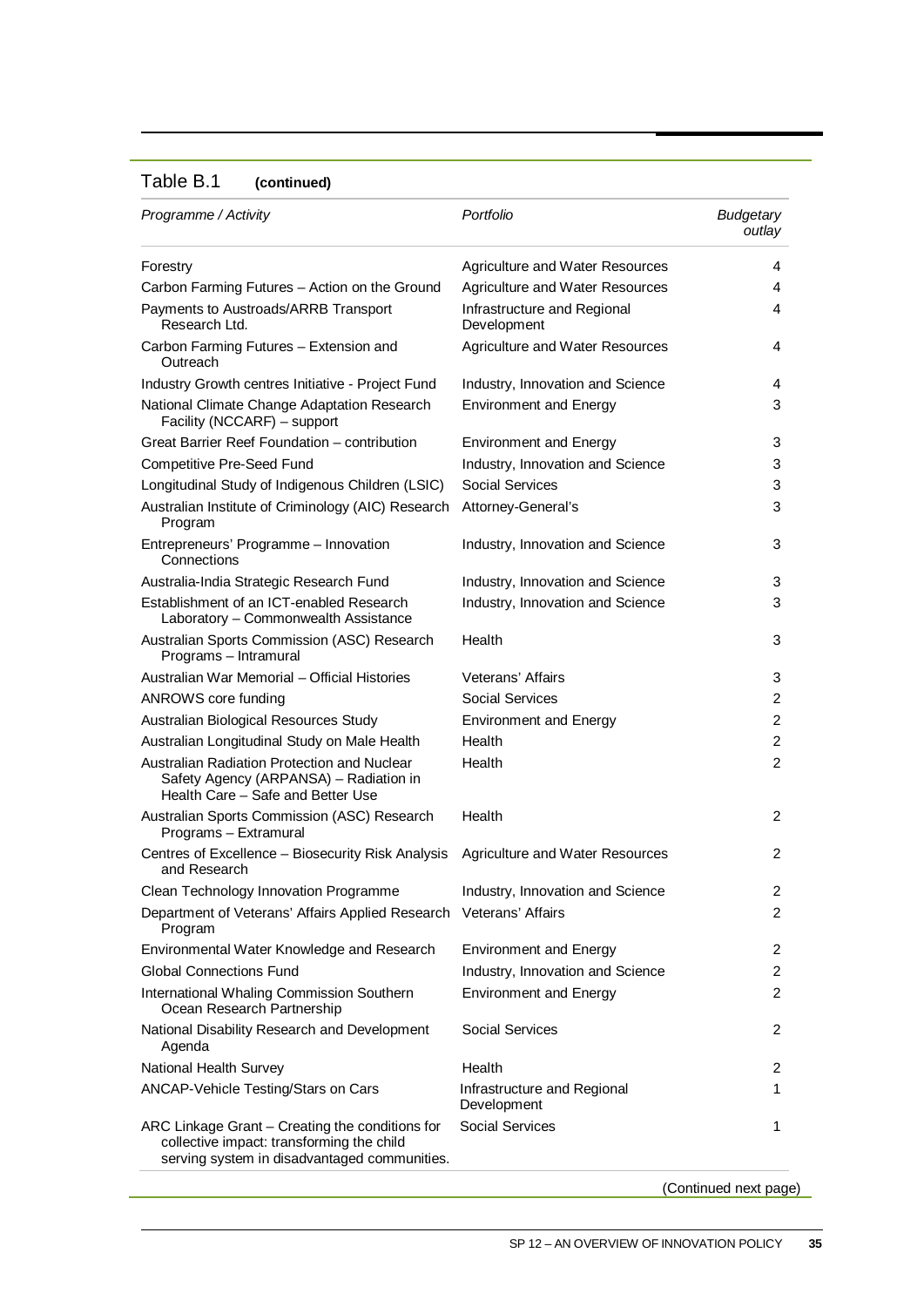#### Table B.1 **(continued)**

| Programme / Activity                                                                                                               | Portfolio                              | <b>Budgetary</b><br>outlay |
|------------------------------------------------------------------------------------------------------------------------------------|----------------------------------------|----------------------------|
| Australian Civil-Military Centre - Research and<br>Lessons Learnt                                                                  | Defence                                | 1                          |
| Australia Consensus                                                                                                                | <b>Education and Training</b>          | 1                          |
| Australian Institute of Aboriginal and Torres Strait<br><b>Islander Studies (AIATSIS)</b>                                          | <b>Education and Training</b>          | 1                          |
| Australian Institute of Criminology (AIC) -<br>Criminology Research Grant Program                                                  | Attorney-General's                     | 1                          |
| Australian Institute of Criminology (AIC) - National<br>Drug and Law Enforcement Research Program                                  | Attorney-General's                     | 1                          |
| Australian Longitudinal Study on Women's Health                                                                                    | Health                                 | 1                          |
| Australian National Preventive Health Agency<br><b>Research Fund</b>                                                               | Health                                 | 1                          |
| Building a New Life in Australia (BNLA) Longitudinal<br>Study of Humanitarian Migrants (Australian<br>Institute of Family Studies) | Social Services                        | 1                          |
| Bush Blitz Strategic Taxonomy Grants Scheme                                                                                        | <b>Environment and Energy</b>          | 1                          |
| Cancer data to improve cancer care                                                                                                 | Health                                 | 1                          |
| Commonwealth-ANU Strategic Relationship                                                                                            | <b>Education and Training</b>          | 1                          |
| Established Pest Animals and Weeds Initiative                                                                                      | <b>Agriculture and Water Resources</b> | 1                          |
| Great Barrier Reef Marine Park Authority                                                                                           | <b>Environment and Energy</b>          | 1                          |
| Giving Australia                                                                                                                   | <b>Social Services</b>                 | 1                          |
| Improving lung cancer outcomes                                                                                                     | Health                                 | 1                          |
| Joint Force Integration - IMD Study                                                                                                | Defence                                | 1                          |
| Maintaining support for women with gynaecological<br>cancers                                                                       | Health                                 | 1                          |
| <b>Mechanical Fuel Load Reduction Trial</b>                                                                                        | <b>Agriculture and Water Resources</b> | 1                          |
| Natural Resource Management Planning for Climate<br>Change                                                                         | <b>Environment and Energy</b>          | 1                          |
| National Survey on Community Attitudes to Violence<br>Against Women (VicHealth and then ANROWS<br>from June 2016)                  | <b>Social Services</b>                 | 1                          |
| National Centre for Immunisation Research and<br>Surveillance                                                                      | Health                                 | 1                          |
| Phoenix Australia - Centre for Posttraumatic Mental<br>Health                                                                      | Veterans' Affairs                      | 1                          |
| Primary Health Care Research Evaluation and<br>Development - Primary Health Care Research<br>and Information Service               | Health                                 | 1                          |
| Research under the National Framework for<br>Protecting Australia's Children 2009-2020                                             | Social Services                        | 1                          |
| Veteran Health Research                                                                                                            | Veterans' Affairs                      | 1                          |
| R&D Refundable Tax Offset                                                                                                          | Industry, Innovation and Science       | -25                        |
| Total                                                                                                                              |                                        | 10 124                     |
| Source: DIIS (2016).                                                                                                               |                                        |                            |